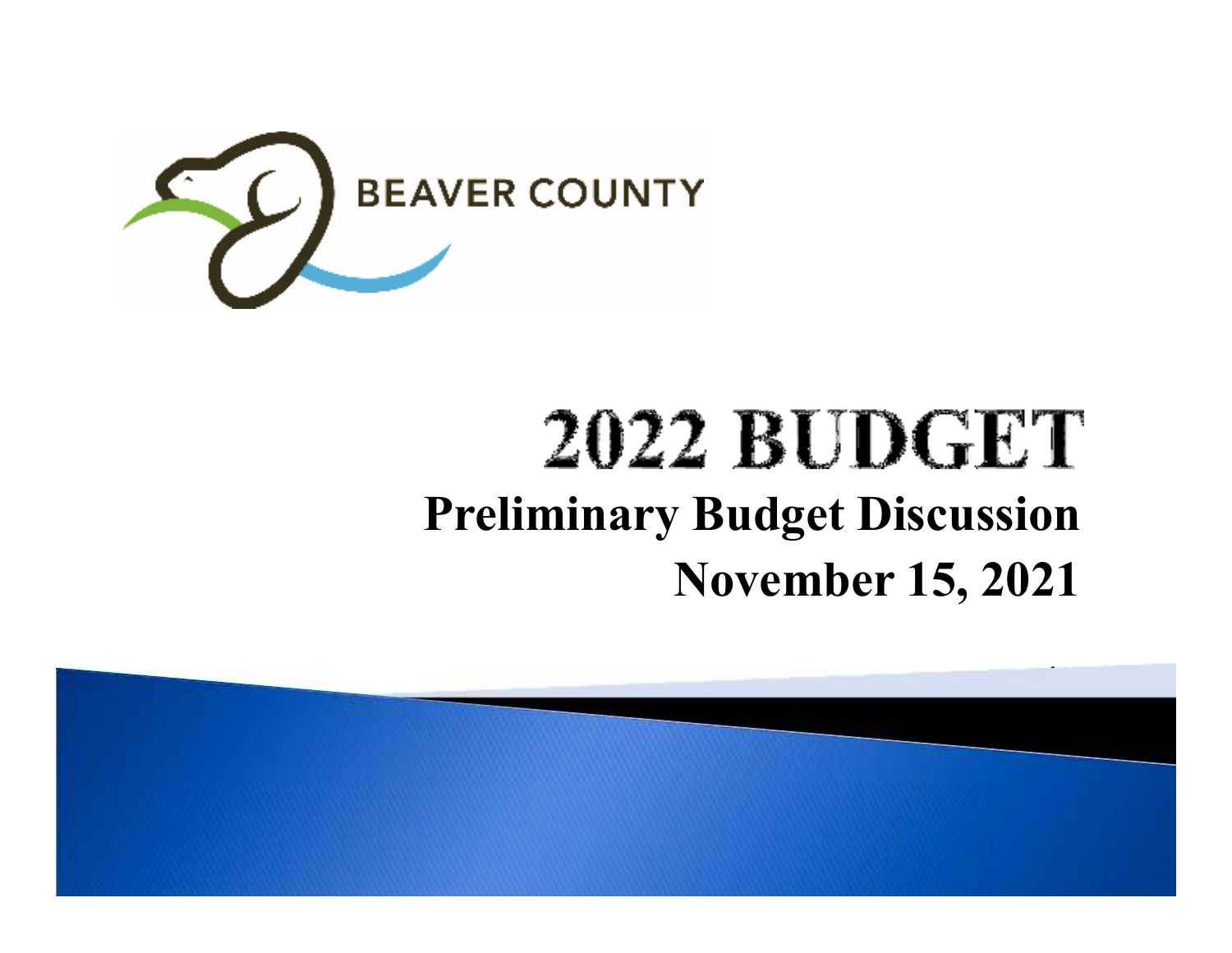# **Agenda**

- 2021Budget Forecast
- $\blacktriangleright$ Sources of Revenue
- Department Budgets
- Shared Services Requests
- 2022 Budget Summary
- Future Considerations
- Mill Rates
- Next Steps

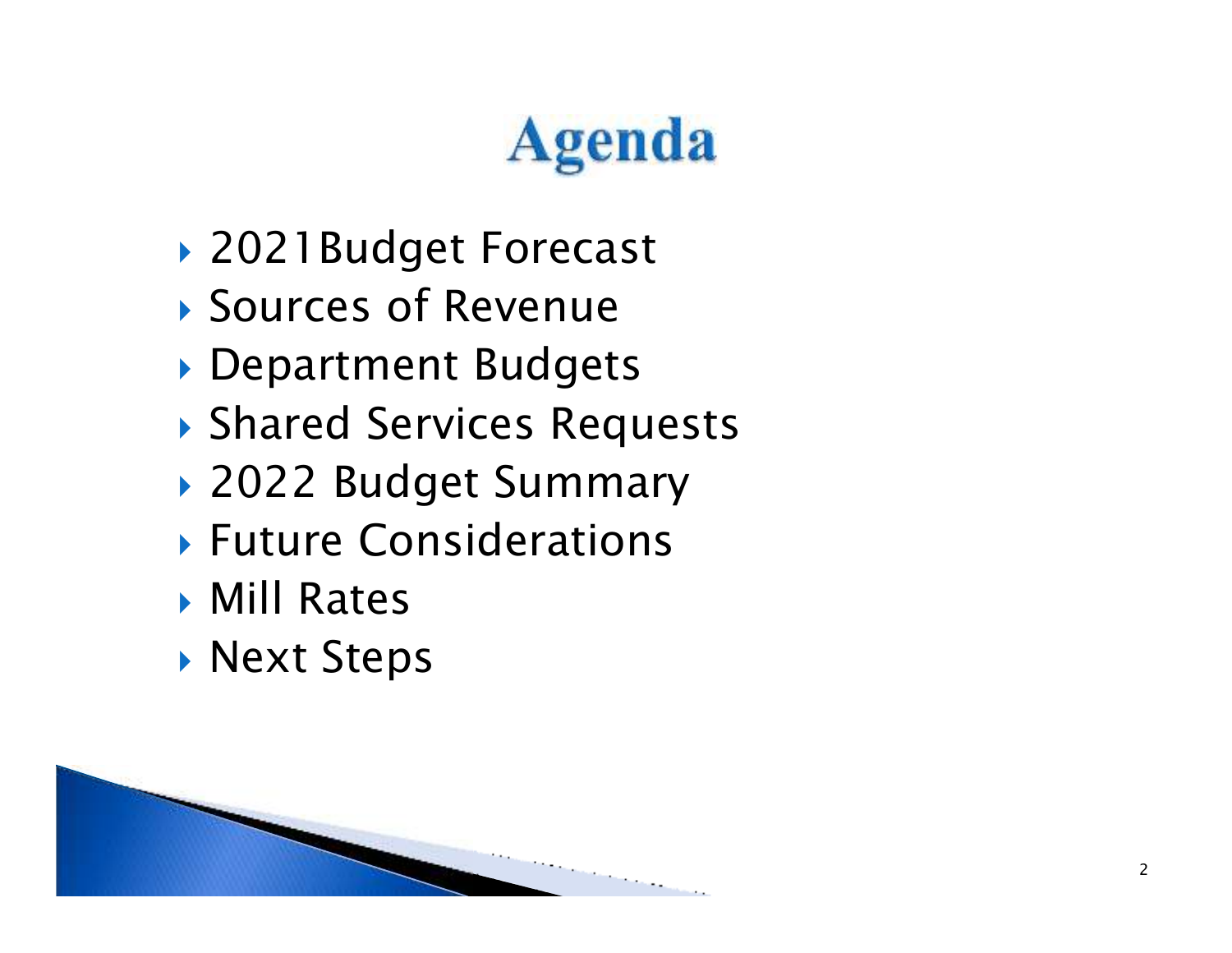# **2021 Budget Forecast**

|                             | 2021<br><b>Budget</b> | <b>Forecast to</b><br><b>Dec 31/21</b> | <b>Surplus</b><br>(Deficit) | <b>Source of Surplus (Deficit)</b> |                |         |                |
|-----------------------------|-----------------------|----------------------------------------|-----------------------------|------------------------------------|----------------|---------|----------------|
|                             |                       |                                        |                             | <b>Tax Levy</b>                    | <b>Reserve</b> | Grant   | <b>Capital</b> |
| Council                     | 290,528               | 228,950                                | 61,578                      | 61,578                             |                |         |                |
| Administration              | 2,741,693             | 2,776,750                              | (35,057)                    | (194, 726)                         |                | 42,643  | 117,026        |
| <b>Financial Trans</b>      | 2,555,436             | 2,555,436                              |                             |                                    |                |         |                |
| <b>Public Safety</b>        | 569,911               | 541,207                                | 28,704                      | 22,704                             | 6,000          |         |                |
| <b>Fire Protection</b>      | 849,358               | 849,358                                |                             |                                    |                |         |                |
| <b>Animal Control</b>       | 10,750                | 10,600                                 | 150                         | 150                                |                |         |                |
| <b>PW - Dir Office</b>      | 3,678,846             | 3,356,641                              | 322,205                     | 89,158                             | 157,500        | 50,000  | 25,547         |
| PW - Grader Op              | 2,104,146             | 1,924,000                              | 180,146                     | 180,146                            |                |         |                |
| <b>PW-Road Const</b>        | 2,858,203             | 2,560,326                              | 297,877                     |                                    |                | 297,877 |                |
| <b>PW - Road Maint</b>      | 9,002,795             | 8,690,578                              | 312,217                     | 110,506                            | 201,711        |         |                |
| <b>Water</b>                | 65,000                | 65,000                                 |                             |                                    |                |         |                |
| <b>Sewage</b>               | 54,985                | 37,700                                 | 17,285                      | 17,285                             |                |         |                |
| <b>Waste Disposal</b>       | 39,560                | 39,560                                 |                             |                                    |                |         |                |
| <b>FCSS</b>                 | 137,626               | 135,776                                | 1,850                       | 1,850                              |                |         |                |
| <b>CALP</b>                 | 147,338               | 147,338                                |                             |                                    |                |         |                |
| <b>Planning &amp; Dev't</b> | 407,740               | 367,388                                | 40,352                      | 38,318                             | (2,878)        | 4,912   |                |
| <b>Agriculture</b>          | 1,039,226             | 906,652                                | 132,574                     | 124,989                            |                | 50,000  | (42, 415)      |
| <b>Rec &amp; Parks</b>      | 947,574               | 930,586                                | 16,988                      | 16,988                             |                |         |                |
| <b>Culture</b>              | 253,711               | 251,396                                | 2,315                       | 2,315                              |                |         |                |
| <b>Total</b>                | 27,754,426            | 26,375,242                             | 1,379,184                   | 471,261                            | 362,333        | 445,432 | 100,158        |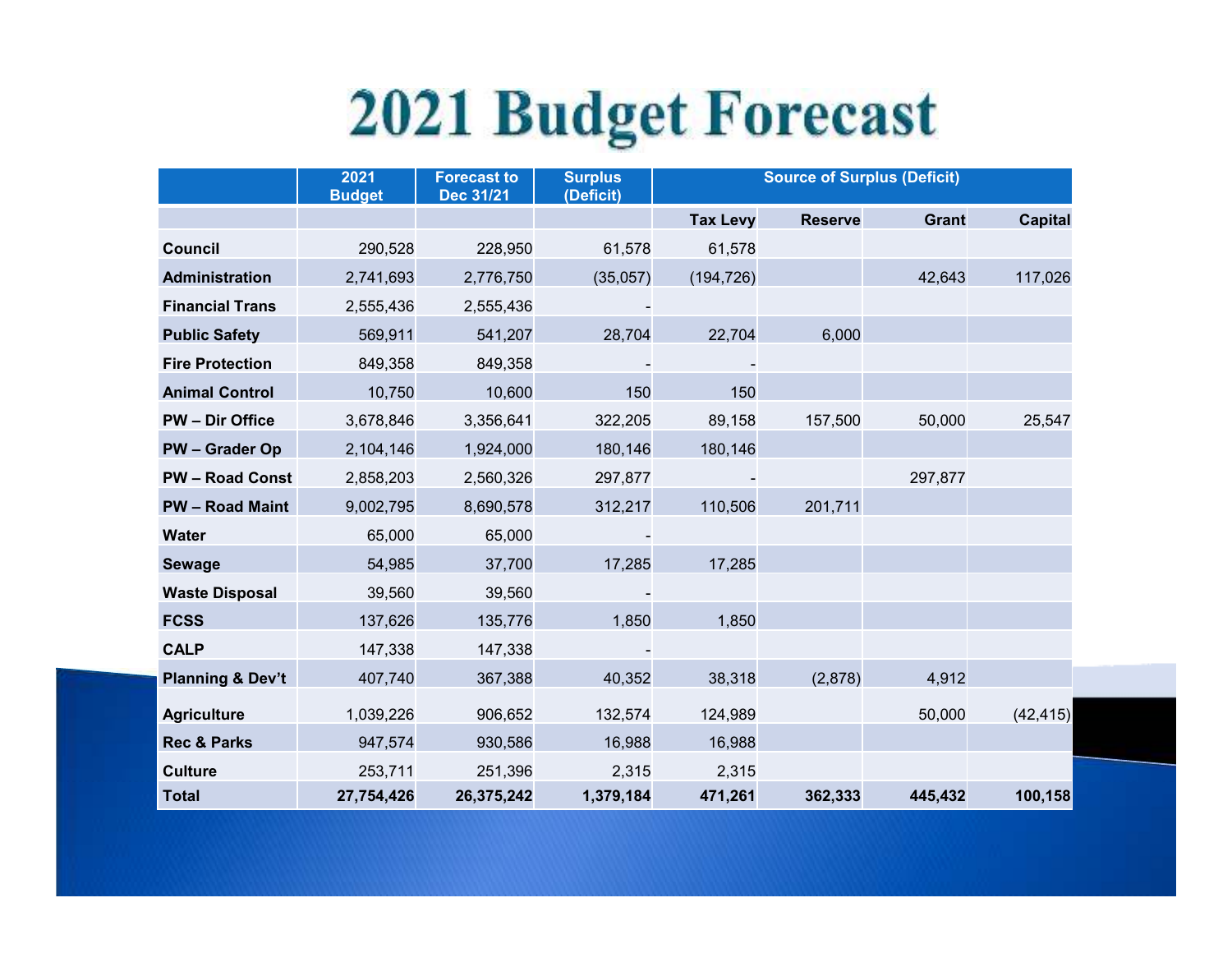## 2021 Budget Forecast (pg 2)

#### **Explanations for Projected Surplus**

| <b>Department</b>                 | <b>Amount Explanation</b>                                                                                                                                                            |
|-----------------------------------|--------------------------------------------------------------------------------------------------------------------------------------------------------------------------------------|
|                                   |                                                                                                                                                                                      |
| Council                           | 61,578 Less activity due to COVID restrictions                                                                                                                                       |
| Administration                    | Deficit from corporate governance review and CAO<br>(194,726) severance offset by surplus in professional fees, repairs,<br>supplies, and less activity due to COVID restrictions    |
| <b>Public Safety</b>              | 22,854 Fewer legal fees                                                                                                                                                              |
| <b>Public Works/Utilities</b>     | Bridge work not approved; fewer drainage expenses, less<br>397,095 expense in grader operations, gravel cost lower due to<br>contract rate, less dust control, fewer supplies & fuel |
| <b>Planning &amp; Development</b> | 38,318 MDP/LUB review not undertaken                                                                                                                                                 |
| Agriculture                       | 124,989 Less activity due to COVID restrictions                                                                                                                                      |
| <b>FCSS/Rec/Culture</b>           | 21,153 Fewer building repairs/supplies at campgrounds                                                                                                                                |
|                                   |                                                                                                                                                                                      |

 $\mathcal{L}_{\mathcal{A}}$ 

471,261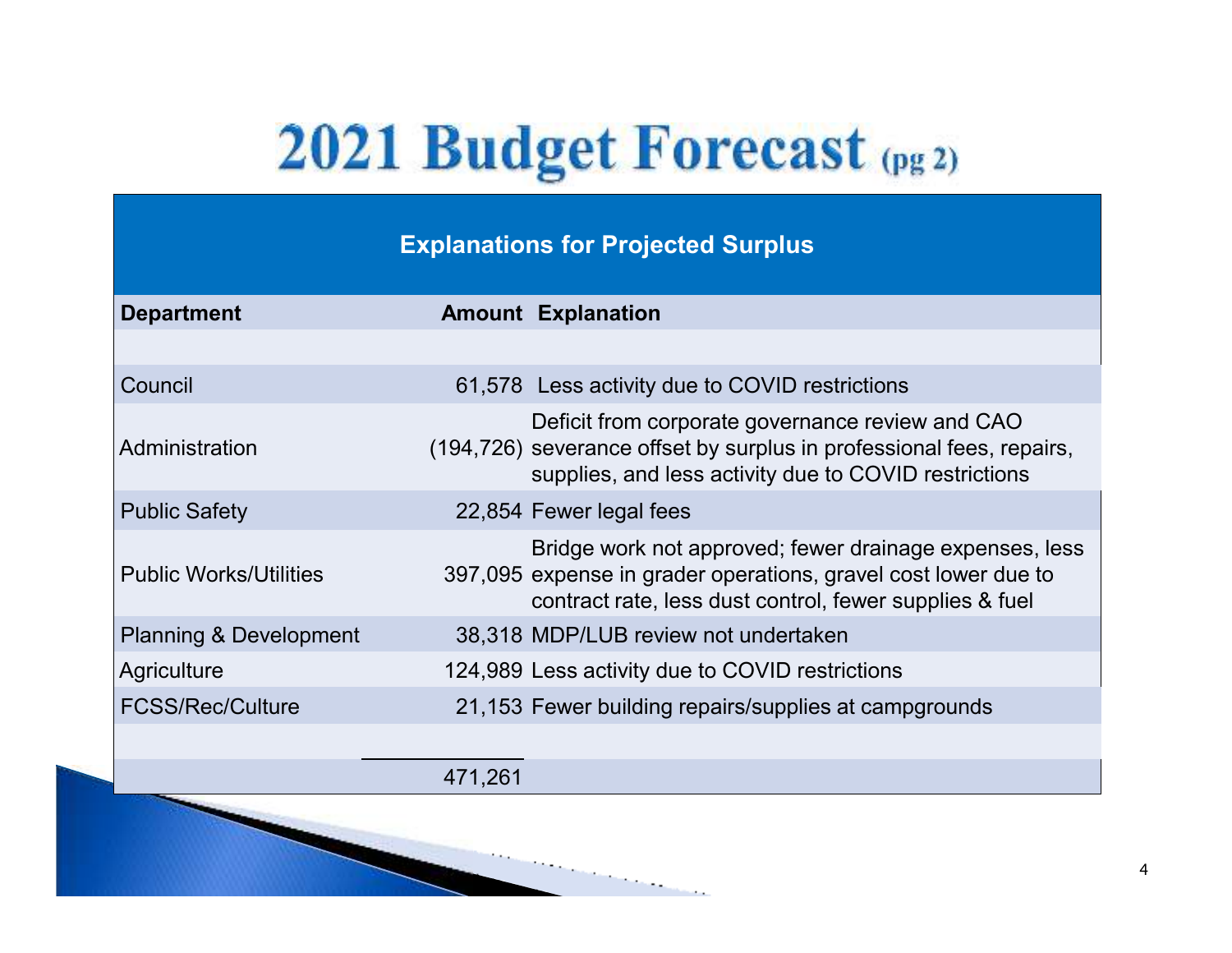## **Sources of Revenue**

- Assessment Base
- Provincial & Federal Grants
- Claystone Waste Dividend & Good Neighbour Grant
- Reserves

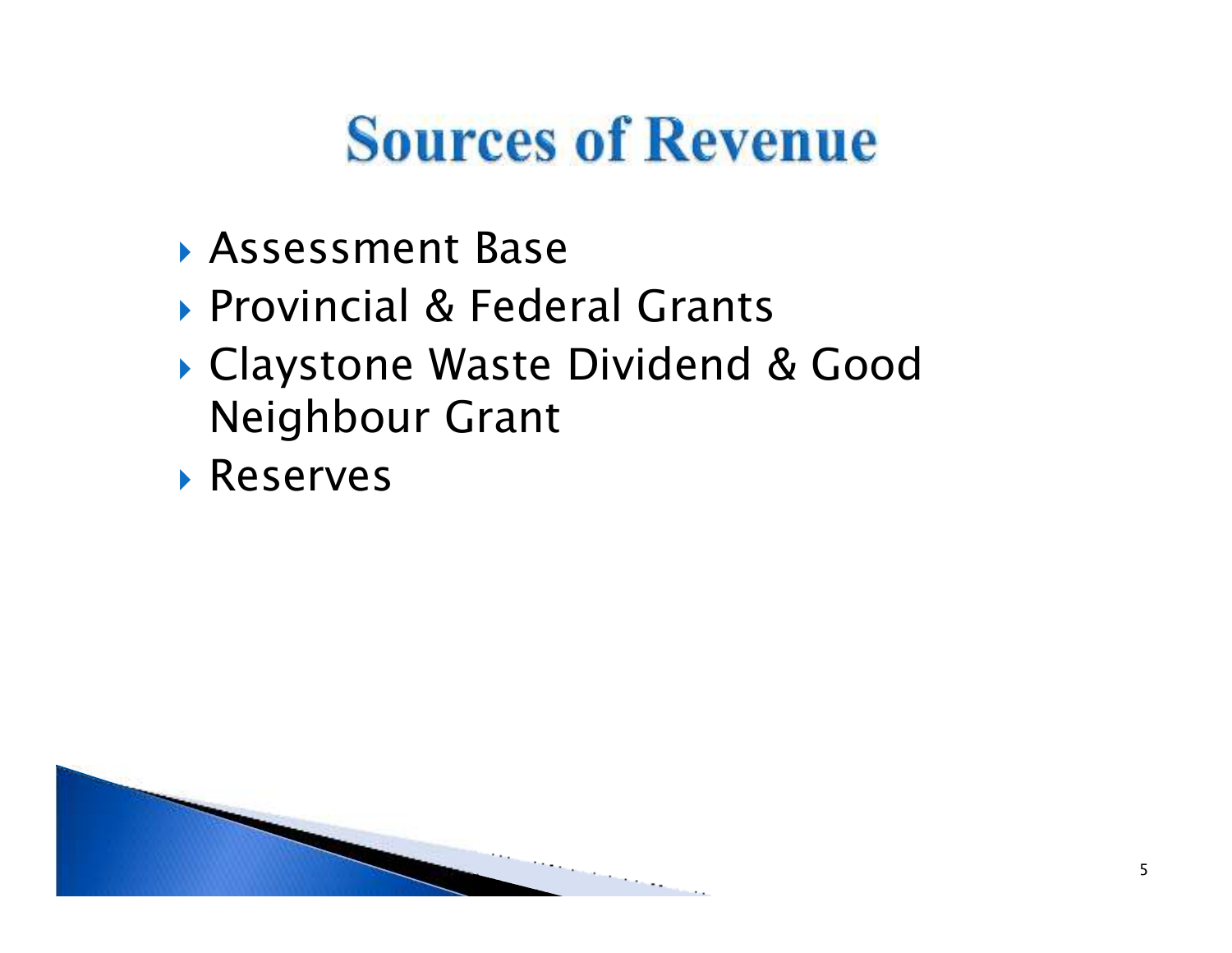## **Assessment Base**

| <b>Assessment Class</b>                    | <b>Asst for</b><br>2021 Tax Year | <b>Asst for</b><br>2022 Tax Year | <b>Asst for</b><br>2023 Tax Year | <b>Asst for</b><br>2024 Tax Year | <b>Asst for</b><br>2025 Tax Year |
|--------------------------------------------|----------------------------------|----------------------------------|----------------------------------|----------------------------------|----------------------------------|
| Farmland                                   | 114,510,690                      | 114,810,690                      | 114,810,690                      | 114,810,690                      | 114,810,690                      |
| <b>Residential</b>                         | 637,768,720                      | 643,593,230                      | 649,975,000                      | 657,500,000                      | 665,000,000                      |
| <b>Non-Residential</b>                     | 114, 121, 360                    | 114,683,960                      | 111,483,000                      | 110,000,000                      | 100,000,000                      |
| <b>Small Business</b>                      | 19,960,320                       | 21,550,000                       | 21,600,000                       | 21,650,000                       | 21,700,000                       |
| Linear                                     | 297,922,310                      | 280,000,000                      | 280,000,000                      | 280,000,000                      | 234,921,890                      |
| Machinery &<br>Equipment                   | 76,642,200                       | 70,000,000                       | 65,000,000                       | 65,000,000                       | 60,000,000                       |
| <b>Grants-in-Lieu</b><br>(Non-Residential) | 1,522,310                        | 1,526,320                        | 1,526,320                        | 1,526,320                        | 1,526,320                        |
| <b>TOTAL</b>                               | 1,262,447,910                    | 1,246,164,200                    | 1,244,395,010                    | 1,250,487,010                    | 1,197,958,900                    |
| <b>Change from</b><br>prior year           |                                  | (16, 283, 710)                   | (1,769,190)                      | 6,092,000                        | (52, 528, 110)                   |

When the 2021 mill rates are applied to the assessment base for 2022, the amount of taxes that can be raised is \$13,391,950.

 $\cdots$ 

m.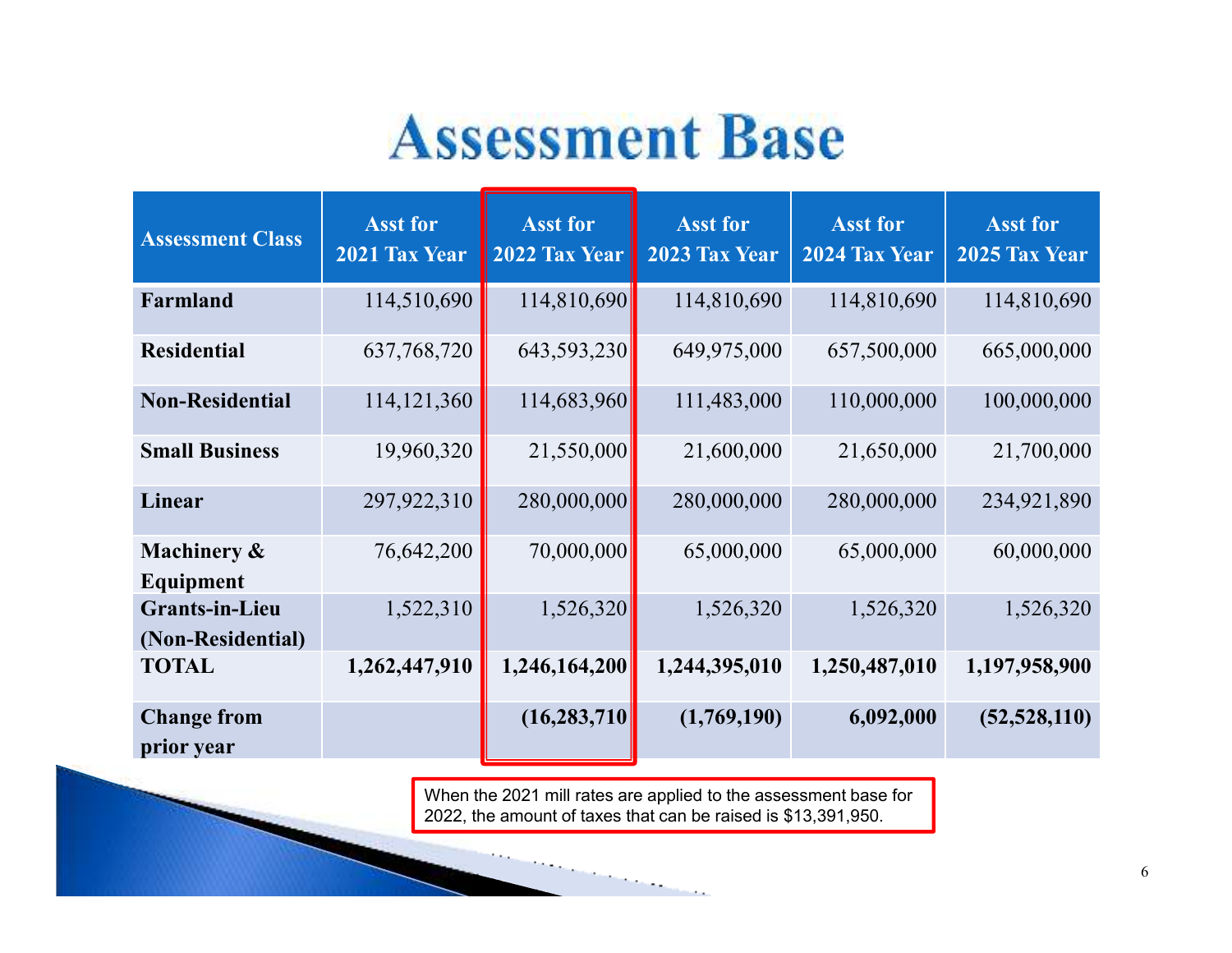## **Assessment Base** (pg 1)

- $\blacktriangleright$  County's assessment base for 2022 taxes will be lower than in 2021 by  $\approx$  \$16.2 million (1.3% decrease)
- This is a best estimate until assessment base finalized in March 2022. Estimate reflects:
	- Farmland assessment changes very little
	- Residential assessment increase reflects some growth
	- Shallow gas well assessment permanently reduced by 35%
	- More shut-in wells and assessment for low producing wells will be depreciated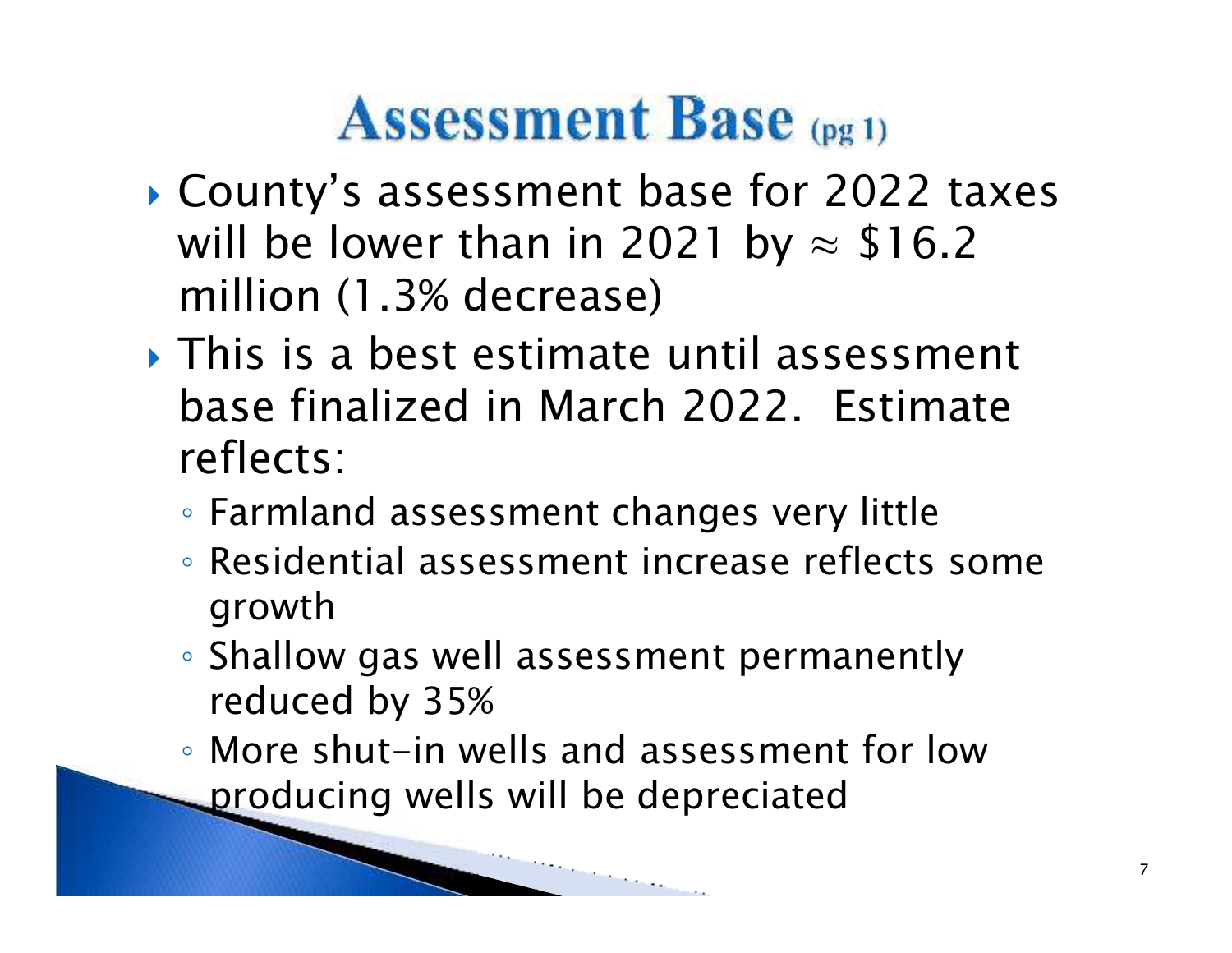## **Assessment Base** (pg 2)

- AYMs for linear assessment will increase a minimal amount
- Functional depreciation factor applied to buildings and structures related to machinery and equipment assessment
- Future Projections:
- No new well or pipeline assessment for the next 3 years due to Provincial Government policy to extend tax break to oil and gas industry
- With completion of assessment model review, assessment base could decrease as much as \$45 million (\$800,000 in taxes) in 2025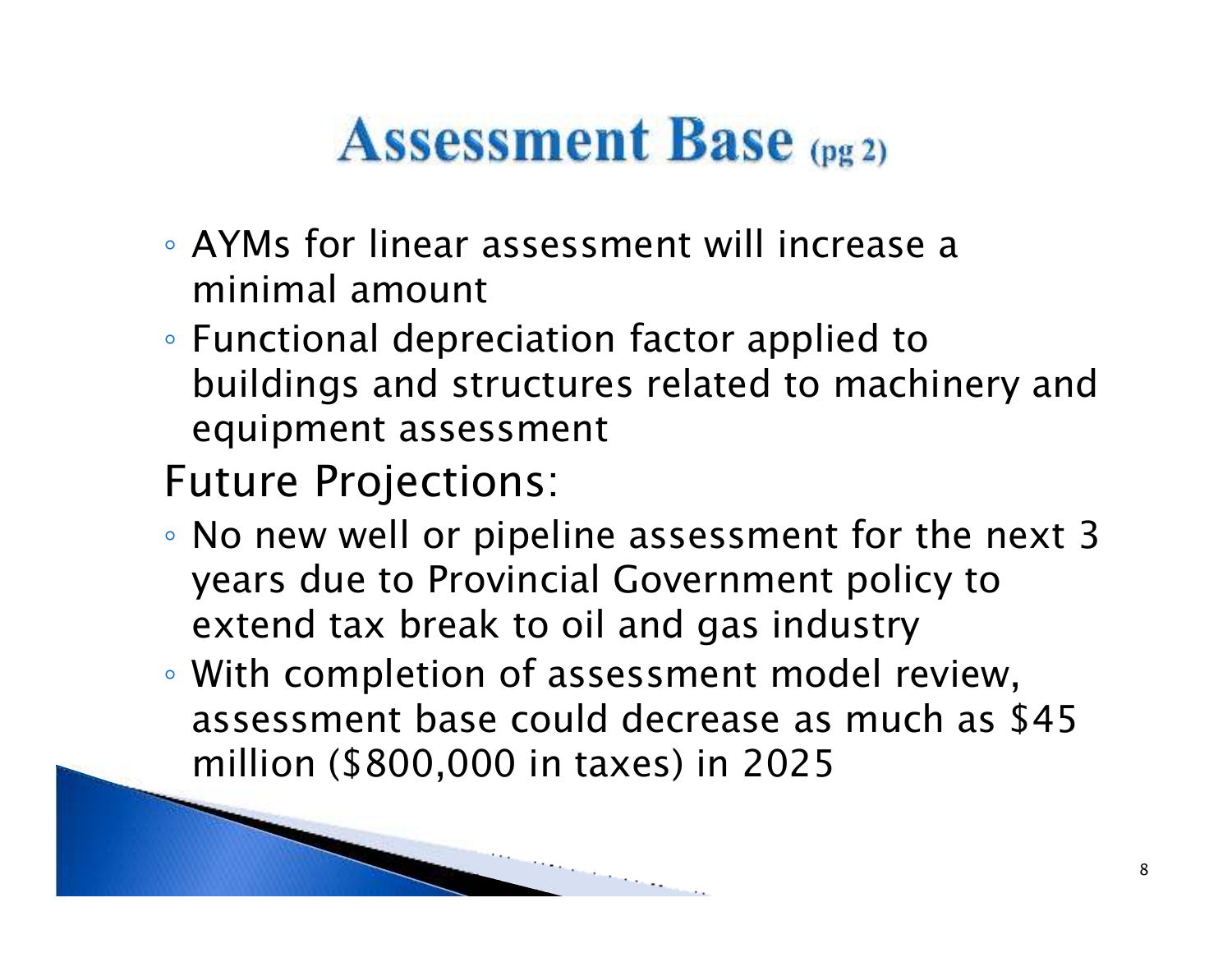## **Provincial & Federal Grants**

- Municipal Sustainability Initiative (MSI) Operating
	- Unconditional grant used for operating expenses
- ▶ MSI Capital
	- Conditional grant used for road construction and capital equipment purchases
- Local Government Fiscal Framework
	- Will replace MSI in 2024
	- Unknown level of funding (likely less than 2023)
- Agricultural Service Board
	- Unconditional grant used for operating expenses

- Canada Community Building Fund (CCBF)
	- Formerly Federal Gas Tax Fund
	- Conditional grant used for road construction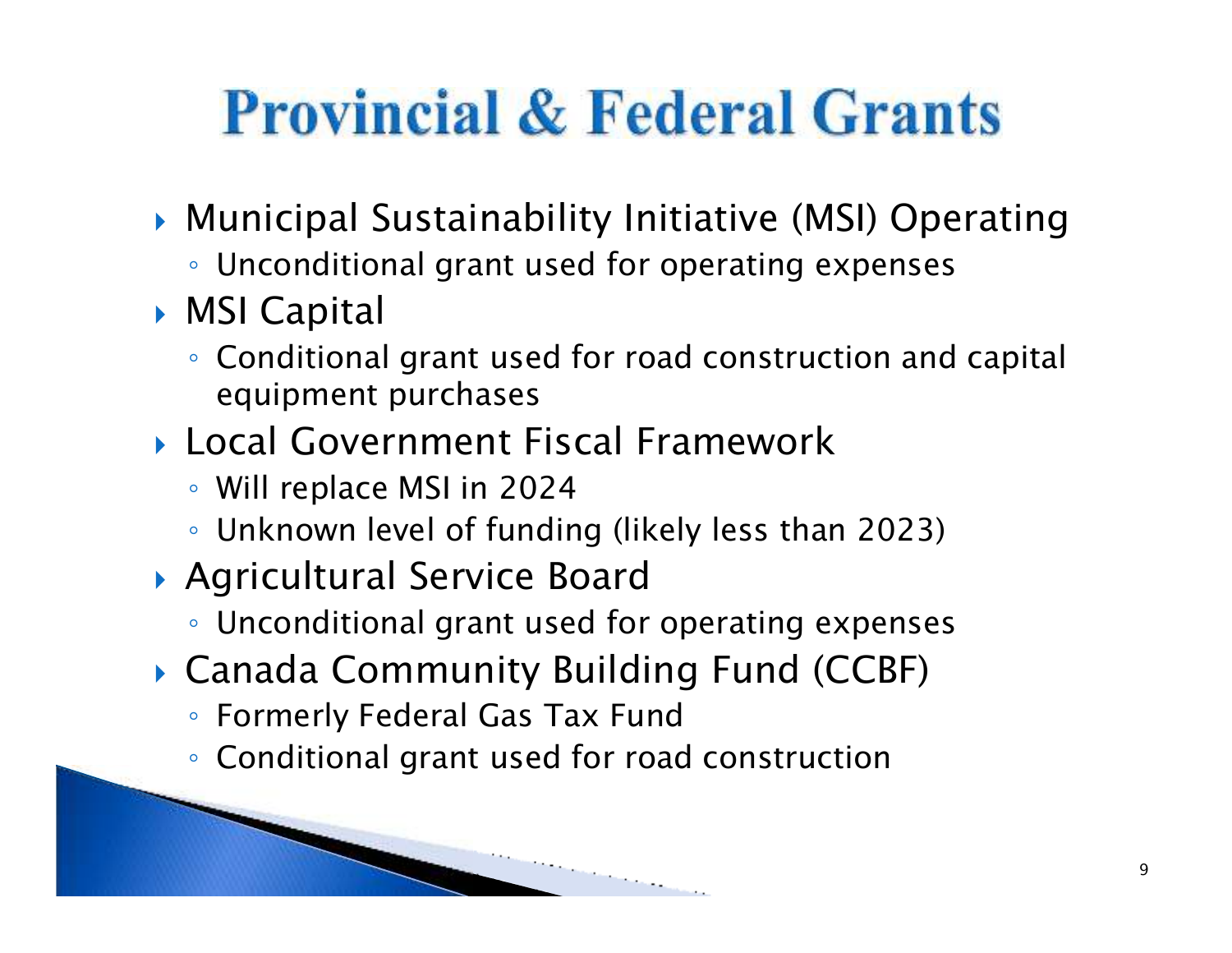# **MSI Capital & CCBF Grants**

| <b>2022 Source and Use of Funds</b> |                              |                    |             |  |  |
|-------------------------------------|------------------------------|--------------------|-------------|--|--|
|                                     |                              | <b>MSI Capital</b> | <b>CCBF</b> |  |  |
|                                     |                              | 2022               | 2022        |  |  |
| <b>Estimated Carry-Over</b>         |                              | 1,231,141          | 396,453     |  |  |
|                                     | Funds to be received         | 1,085,155          | 339,708     |  |  |
|                                     | <b>Available to be spent</b> | 2,316,296          | 736,161     |  |  |
|                                     |                              |                    |             |  |  |
| <b>Expenditures</b>                 |                              |                    |             |  |  |
|                                     | Equipment                    | (341, 841)         |             |  |  |
|                                     | Road construction            | (810, 934)         | (441, 841)  |  |  |
|                                     | Gravelling                   | (598, 558)         |             |  |  |
|                                     | <b>Total Expenditures</b>    | (1,751,333)        | (441, 841)  |  |  |
|                                     |                              |                    |             |  |  |
| <b>Available for Future Years *</b> |                              | 564,963            | 294,320     |  |  |

\*Administration does NOT recommend that Council allocate the unused MSI Capital or CCBF in the 2022 budget. MSI Capital grant is set to expire in 2024 and funding levels are unknown in future years. Unspent funds may be needed to offset future grant reductions.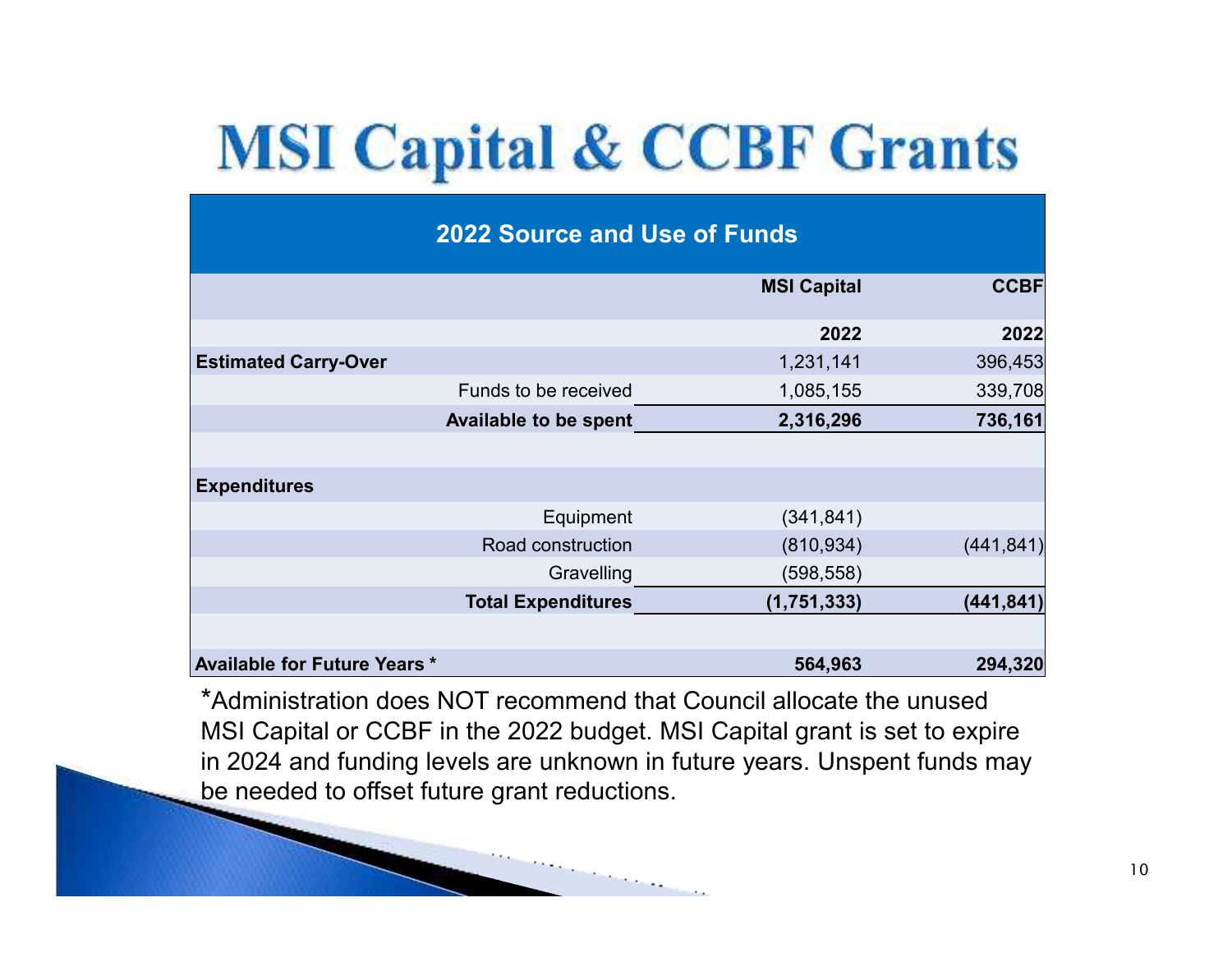## **Claystone Waste Ltd Grants (pg 1)**

- ▶ 2 components (Dividend and Good Neighbour Grant)
- Dividend
	- Source is Claystone surplus
	- Amount unknown until yearend audit and is not guaranteed
	- Projected dividend in 2022, 2023, 2024 is \$1,624,803 per year

◦ Distributed to all Beaver Region municipalities via formula (1/3 distributed equally, 2/3 distributed based on population)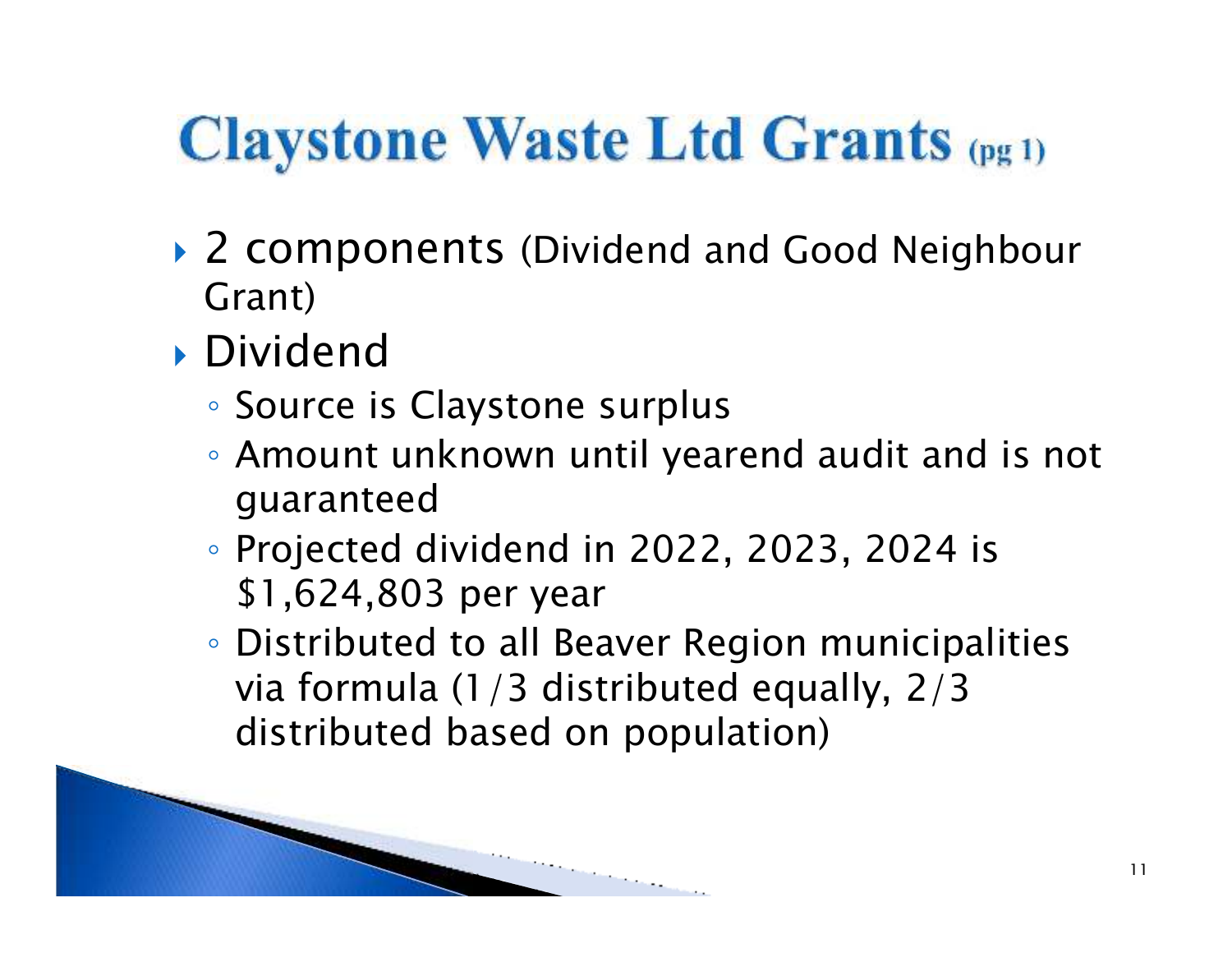## **Claystone Waste Ltd Grants (pg 2)**

- Good Neighbour Grant
	- Source is Claystone revenue
	- Recognizes perceived negative impact of landfill on surrounding communities
	- Amount based on tonnage
	- Rate is adjusted for inflation
	- Guaranteed (part of CWL annual budget)

- New CWL policy increased grant by 250% in 2021
- Distributed to Village of Ryley (66.66%) and Beaver County (33.3%)
- County's share is \$94,261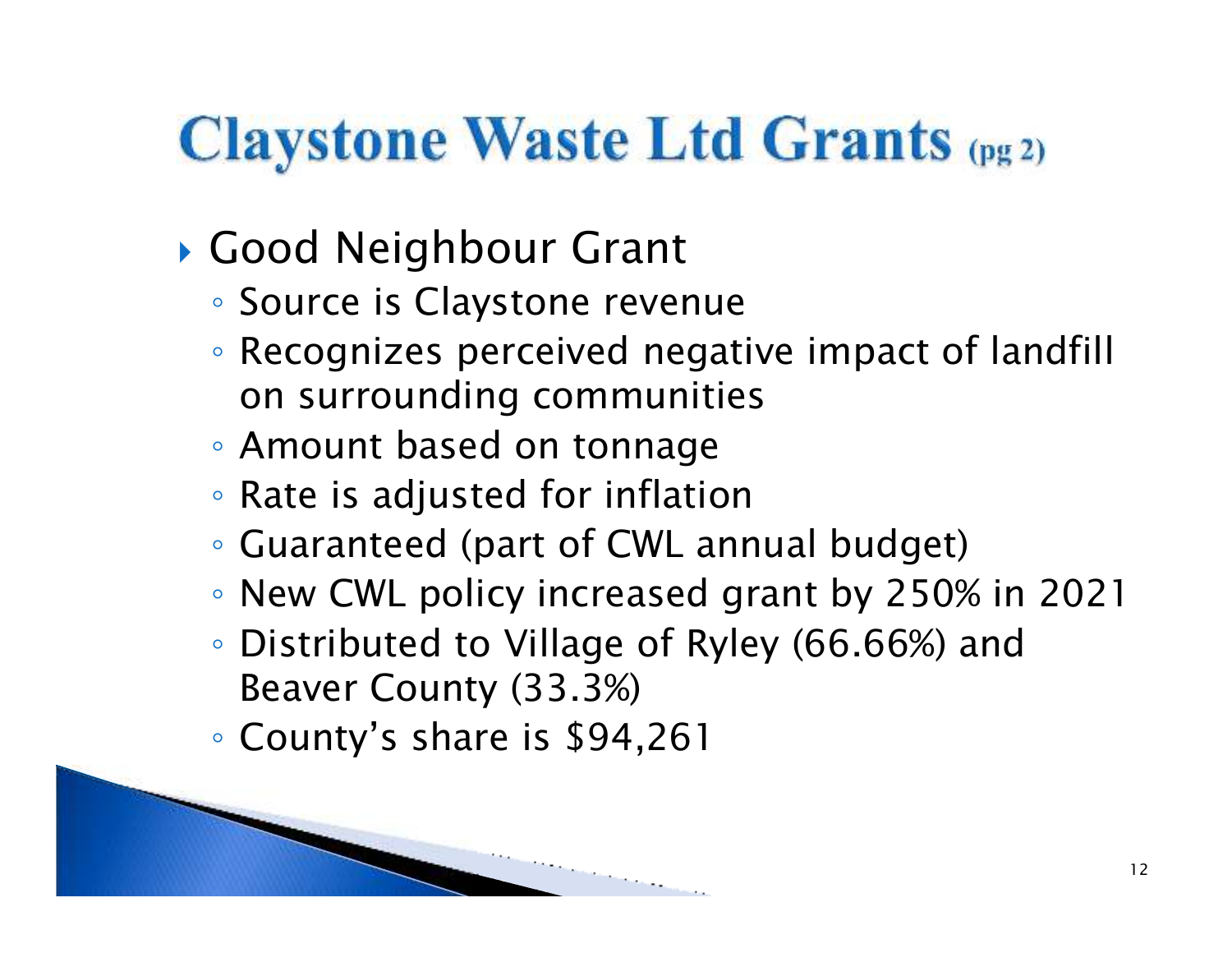## **Claystone Waste Ltd Grants (pg 3)**

- $\blacktriangleright$  County policy determines use of grants
	- NOT to be used for operations or recurring expenses
	- Dividend intended for strategic priorities, capacity building, economic development, quality of life projects
	- Intermunicipal or regional initiatives
	- Retire regional services commission debt
	- Community support grants
	- Waste collection bin charges in Ryley area

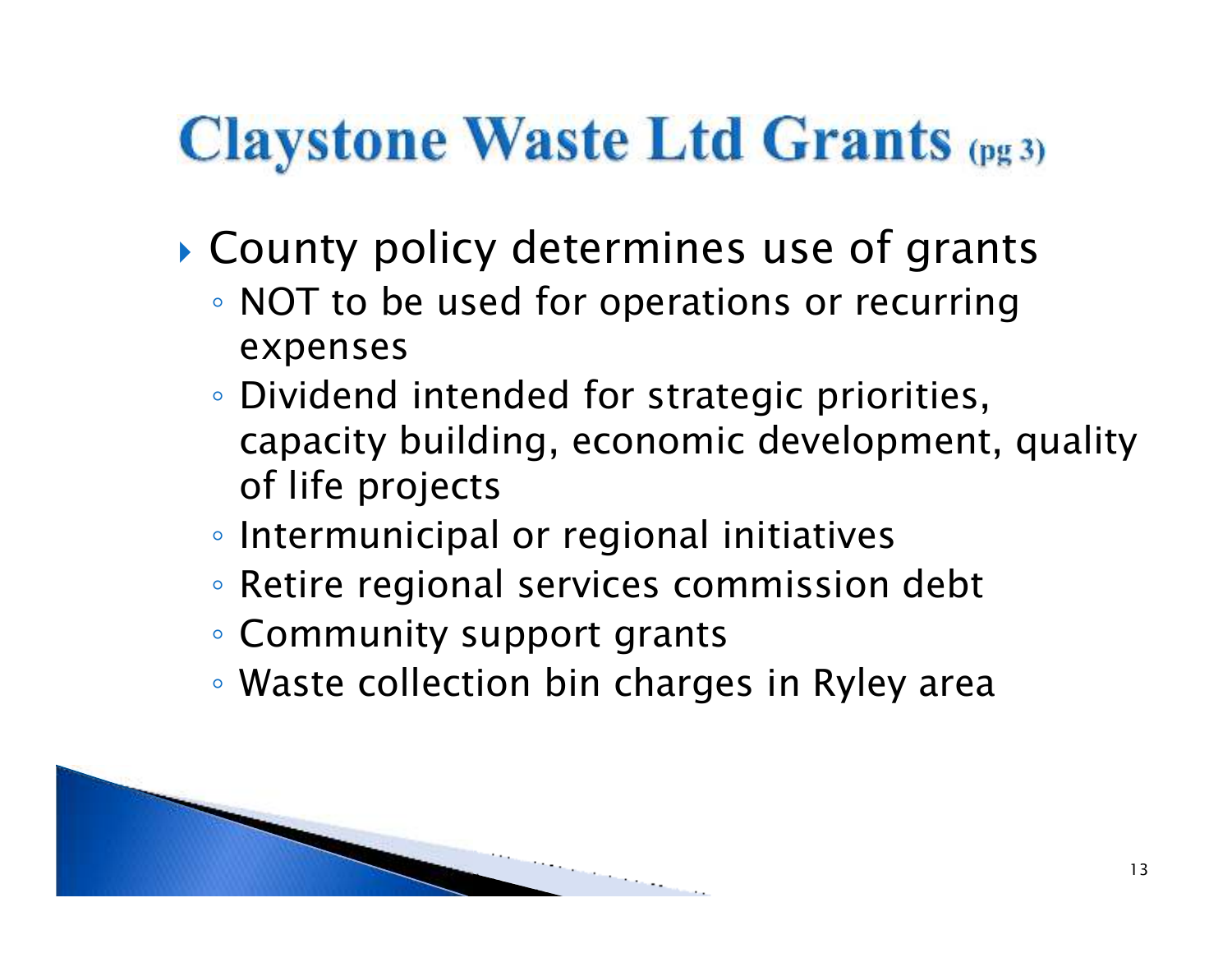## **Claystone Waste Ltd Grants (pg 4)**

- $\blacktriangleright$  $\blacktriangleright$  Historical use of grants include:
	- Infrastructure projects
	- Intermunicipal projects
	- Community support grants
	- Special projects
	- Stabilize mill rate

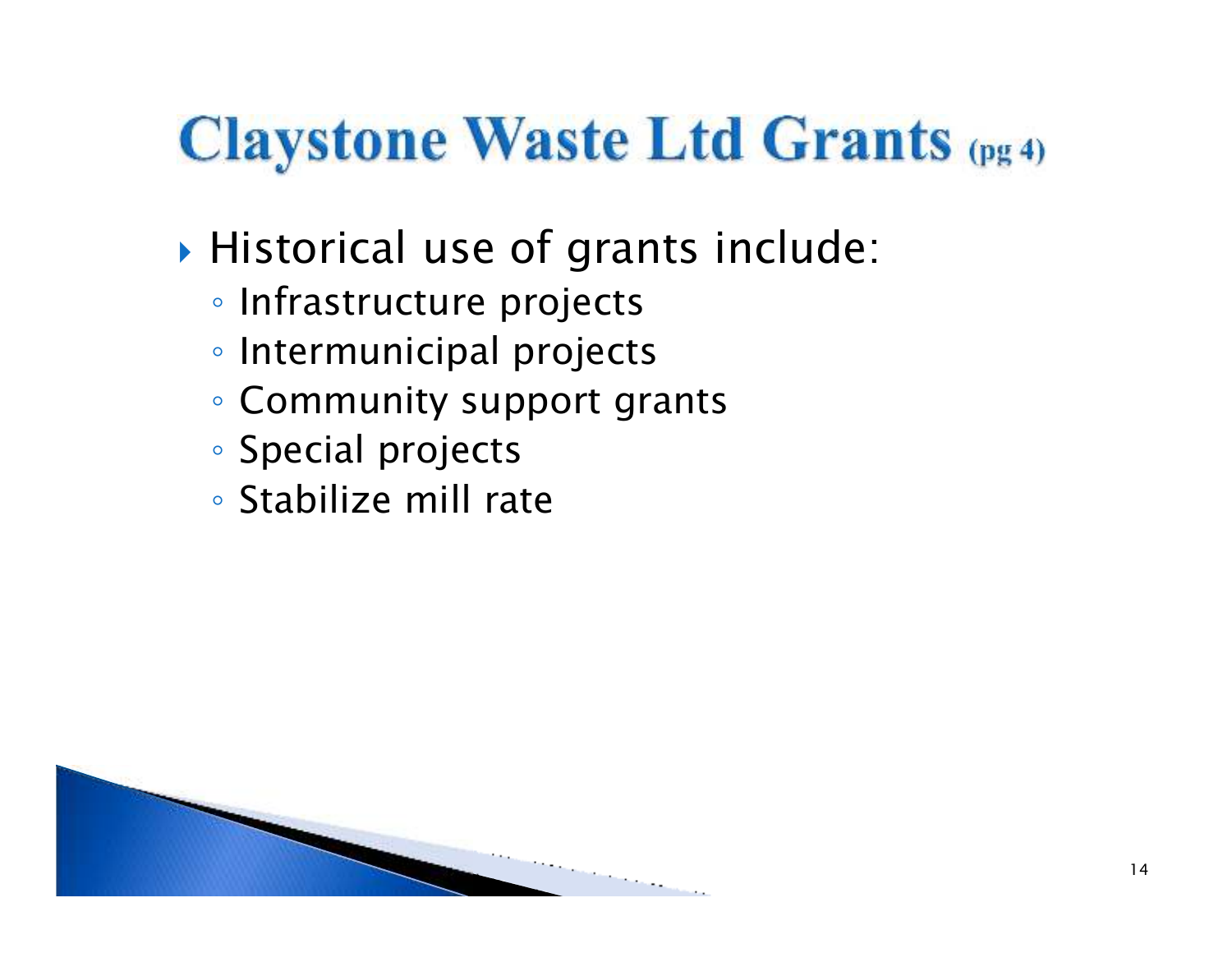## **Claystone Waste Dividend & Good Neighbour Grant**

| <b>2022 Source and Use of Funds</b>                 |            |  |  |  |  |
|-----------------------------------------------------|------------|--|--|--|--|
|                                                     |            |  |  |  |  |
| <b>Estimated Balance, December 31, 2021</b>         | 1,978,913  |  |  |  |  |
| Grant expected in 2022                              | 1,719,064  |  |  |  |  |
| <b>Available for 2021</b>                           | 3,697,977  |  |  |  |  |
|                                                     |            |  |  |  |  |
| <b>Budgeted Expenditures</b>                        |            |  |  |  |  |
| <b>Community Support grants</b>                     | (75,000)   |  |  |  |  |
| <b>CAO</b> recruitment consultant                   | (50,000)   |  |  |  |  |
| Drainage issues                                     | (50,000)   |  |  |  |  |
| Electronic filing system                            | (145, 310) |  |  |  |  |
| Power sites at campgrounds                          | (50,000)   |  |  |  |  |
| Septic system replacement at Nugget Lake campground | (200,000)  |  |  |  |  |
| Waste bin program                                   | (34, 560)  |  |  |  |  |
| Bridge repair/replacement                           | (150,000)  |  |  |  |  |
| <b>Total</b>                                        | (754,870)  |  |  |  |  |
|                                                     |            |  |  |  |  |
| <b>Available for Future Years</b>                   | 2,943,107  |  |  |  |  |

 $\sim$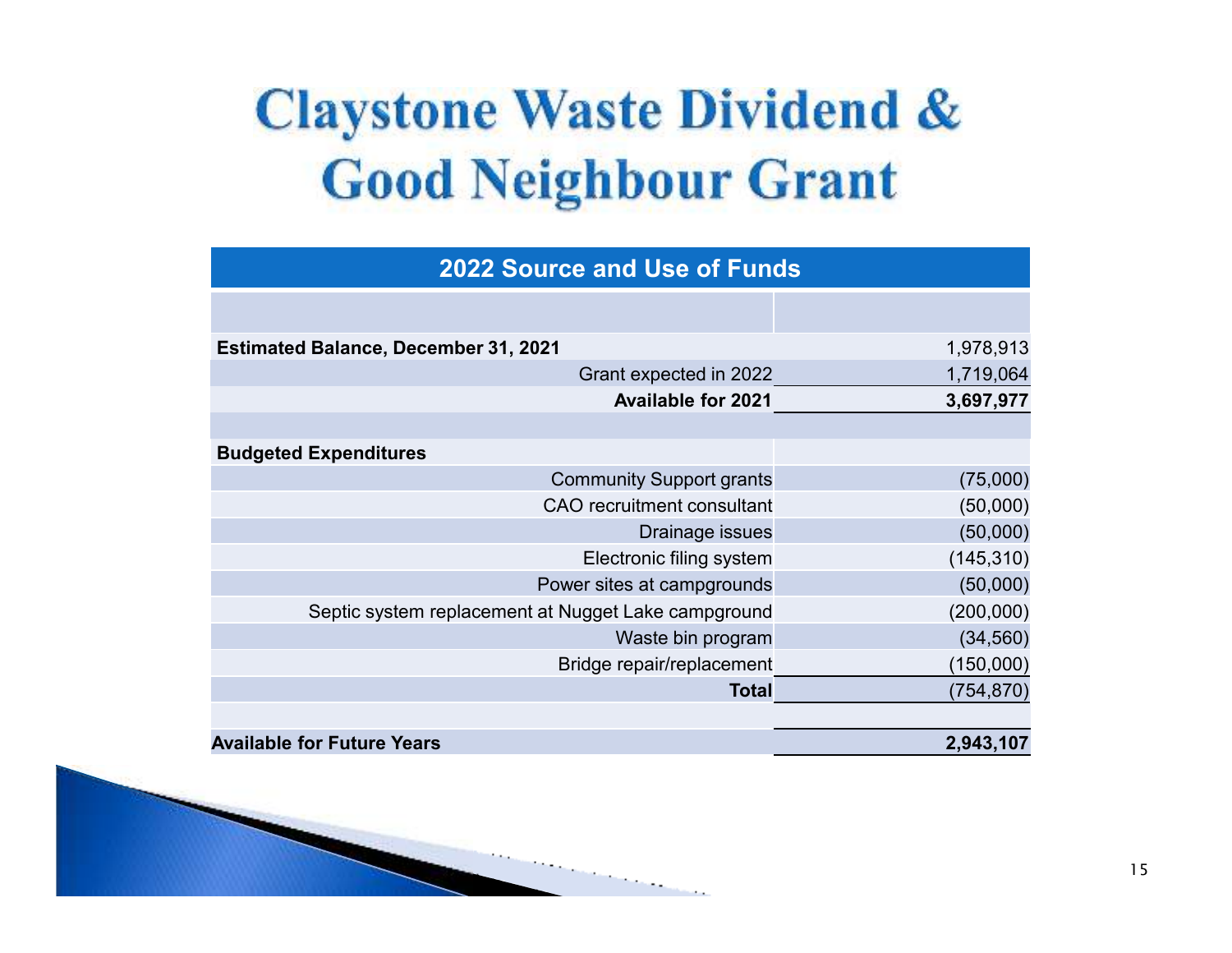## **Reserves**

- $\blacktriangleright$  County policy provides guidelines for
	- How reserves will be built up
	- What reserves can be used for
- ▶ 2020 audit F/S shows total reserve balance of \$28,533,463
- $\blacktriangleright$  Reserves provi Reserves provide cash flow
- Reserve schedule shows reserves available in cash (\$9,577,508)

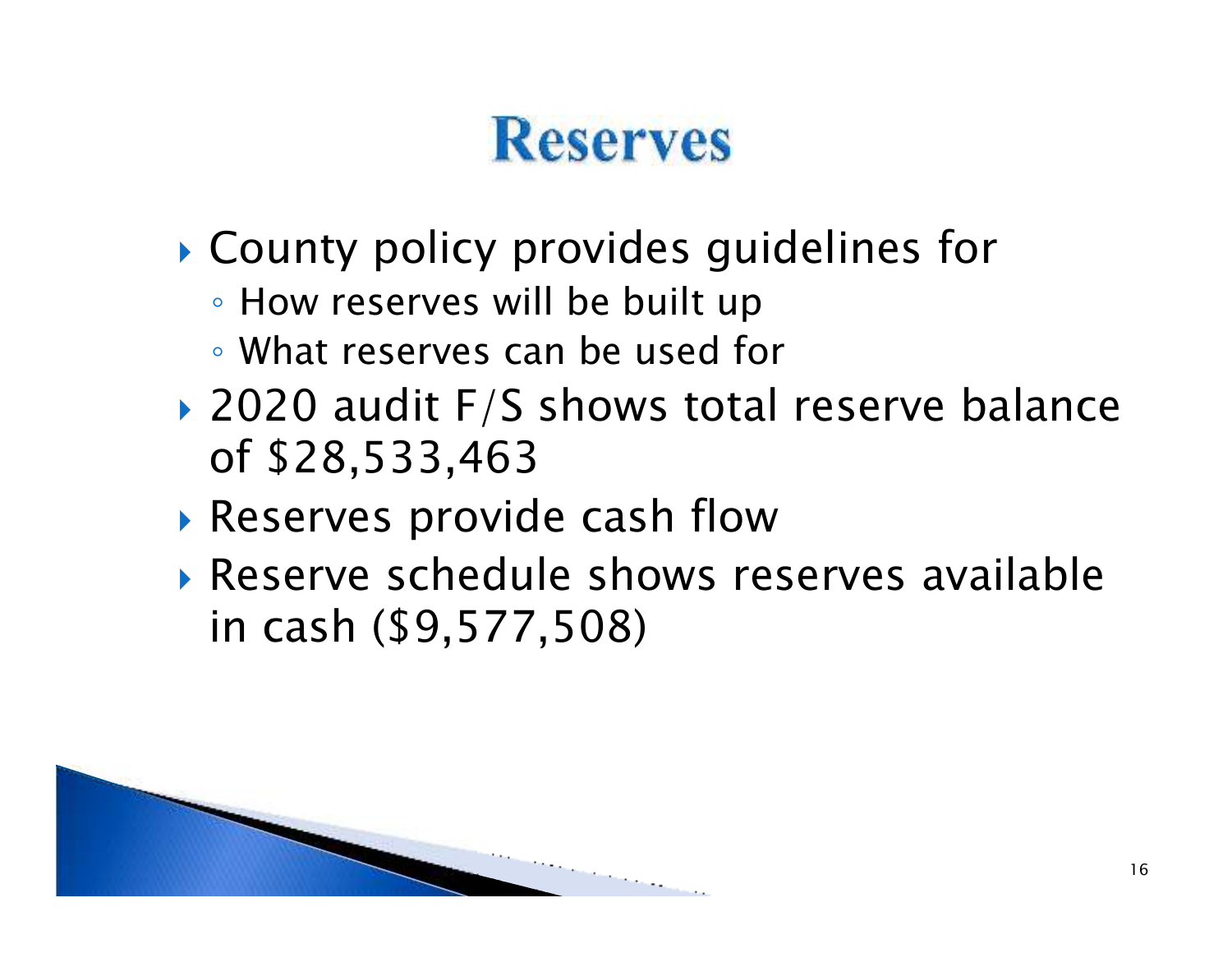#### **Reserve Schedule**

| <b>Estimated</b><br>Dec 31/20<br><b>Balance</b> | <b>Budgeted</b><br><b>Transfers In</b> | <b>Budgeted</b><br><b>Transfers Out</b> | <b>Estimated</b><br>Dec 31/21<br><b>Balance</b> |
|-------------------------------------------------|----------------------------------------|-----------------------------------------|-------------------------------------------------|
|                                                 |                                        |                                         |                                                 |
|                                                 |                                        |                                         |                                                 |
| 2,278,688                                       | 1,034,444                              | (62,000)                                | 3,251,132                                       |
| 4,699,711                                       | 3,874,900                              | (4,609,159)                             | 3,965,452                                       |
| 529,111                                         | 65,000                                 | (5,000)                                 | 589,111                                         |
| 917,902                                         |                                        | (23,000)                                | 894,902                                         |
| 163,228                                         | 155,000                                | (275,000)                               | 43,228                                          |
| 118,657                                         |                                        | (100,000)                               | 18,657                                          |
| 428,140                                         | 205,995                                |                                         | 634,135                                         |
| 180,891                                         |                                        |                                         | 180,891                                         |
| 9,316,328                                       | 5,335,339                              | (5,074,159)                             | 9,577,508                                       |
|                                                 |                                        |                                         |                                                 |
| 892,572                                         |                                        | (286,000)                               | 606,572                                         |
|                                                 |                                        |                                         |                                                 |

\* Includes Claystone Waste and Clean Harbors grants

 \*\* The auditors classify the Gravel Reclamation Fund as a liability (accounts payable) and not as a reserve. The Gravel Reclamation Fund is excluded from the total amount of the reserves.

 $\cdots$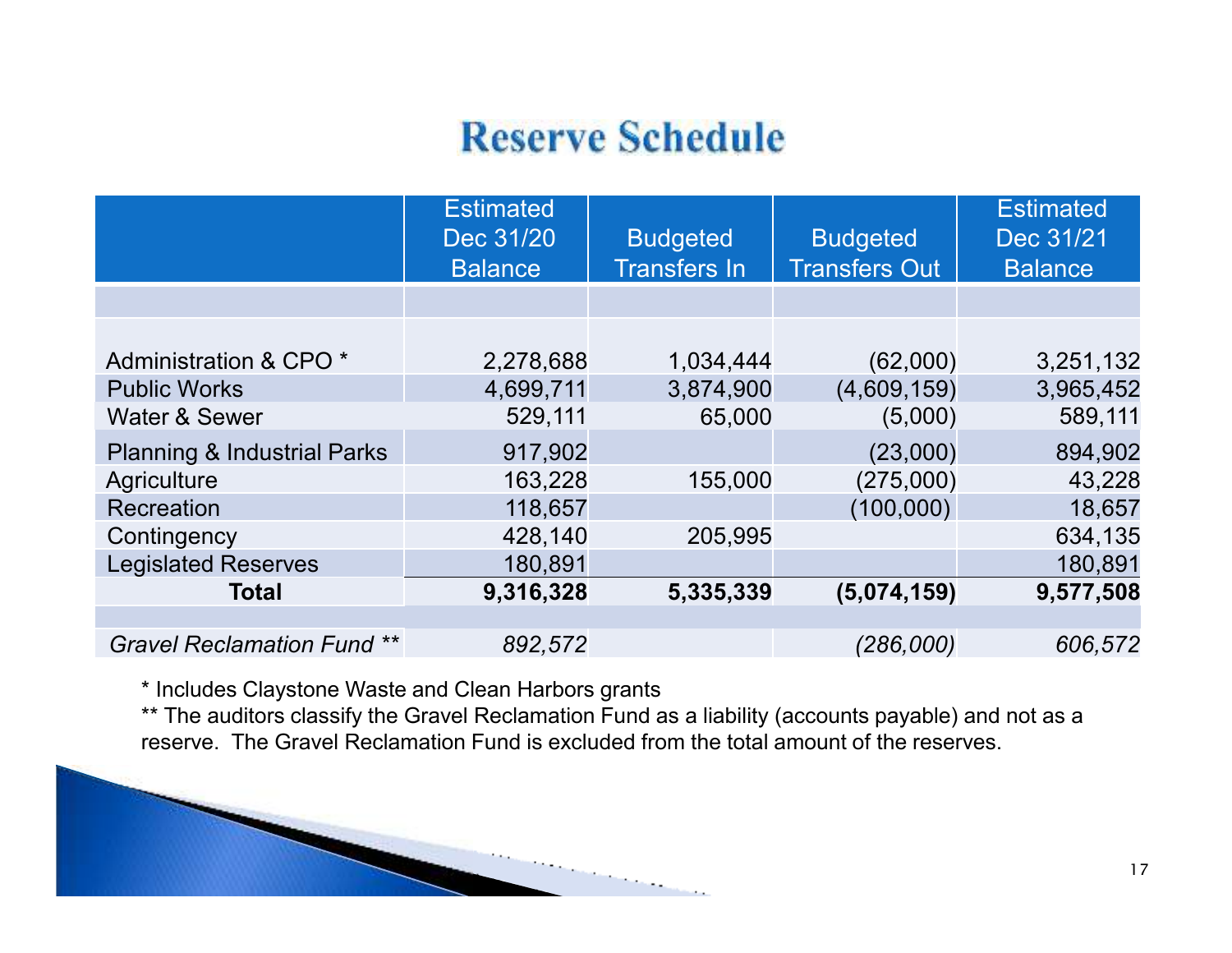## **Department Budgets**

- $\blacktriangleright$ Comparison of 2022 vs 2021
- $\blacktriangleright$  Explanation of Maior Differe Explanation of Major Differences

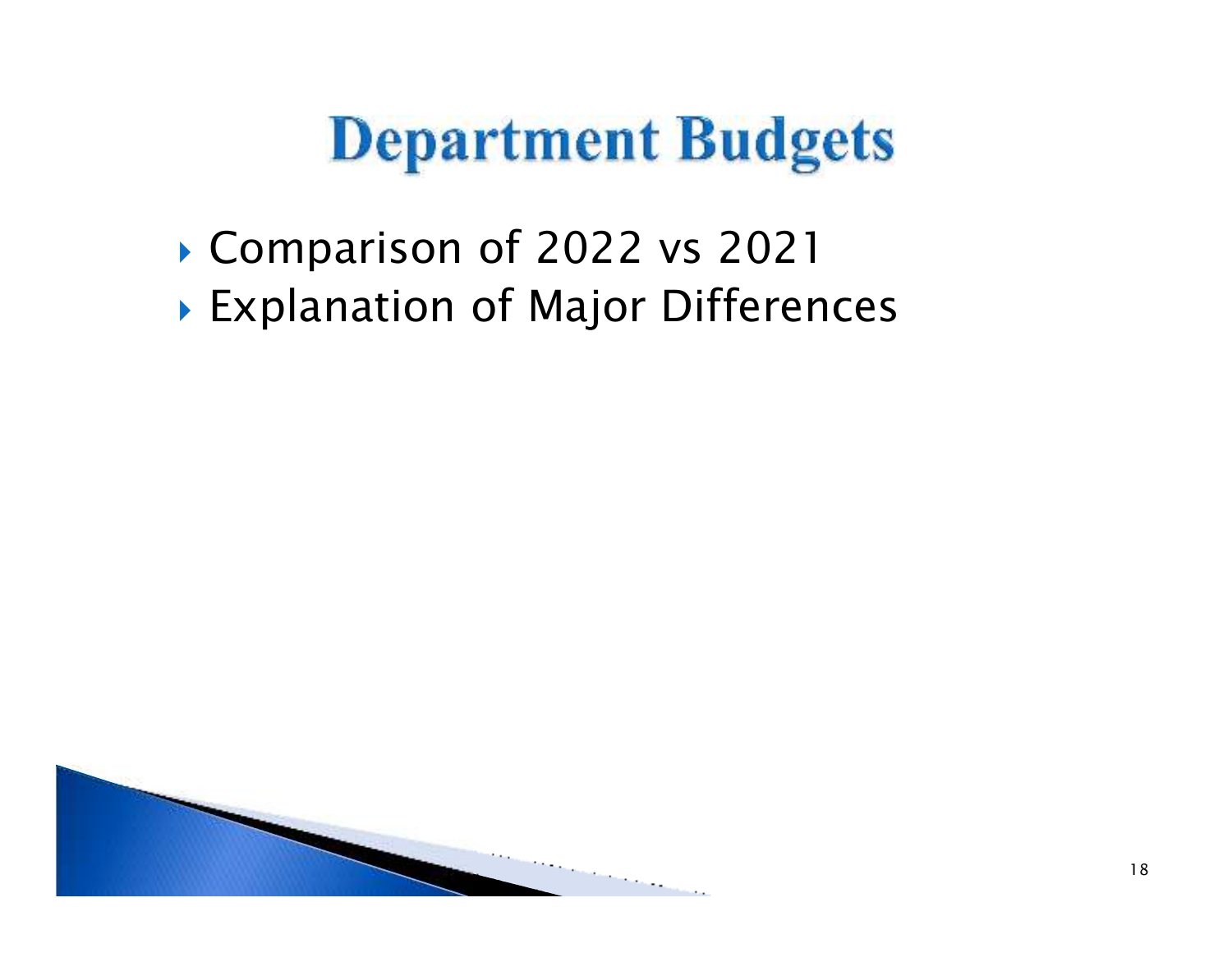#### Council

|                                                                  | 2022                          | 2021                          | Change                         |
|------------------------------------------------------------------|-------------------------------|-------------------------------|--------------------------------|
| Expenses<br>Revenue (all sources)<br><b>Tax Levy Requirement</b> | \$356,400<br>(0)<br>\$356,400 | \$290,528<br>(Q)<br>\$290,528 | \$65,872(1)<br>(0)<br>\$65,872 |
|                                                                  |                               |                               |                                |

Explanation of Major Differences

Council remuneration, travel, and meals returned to pre-COVID level

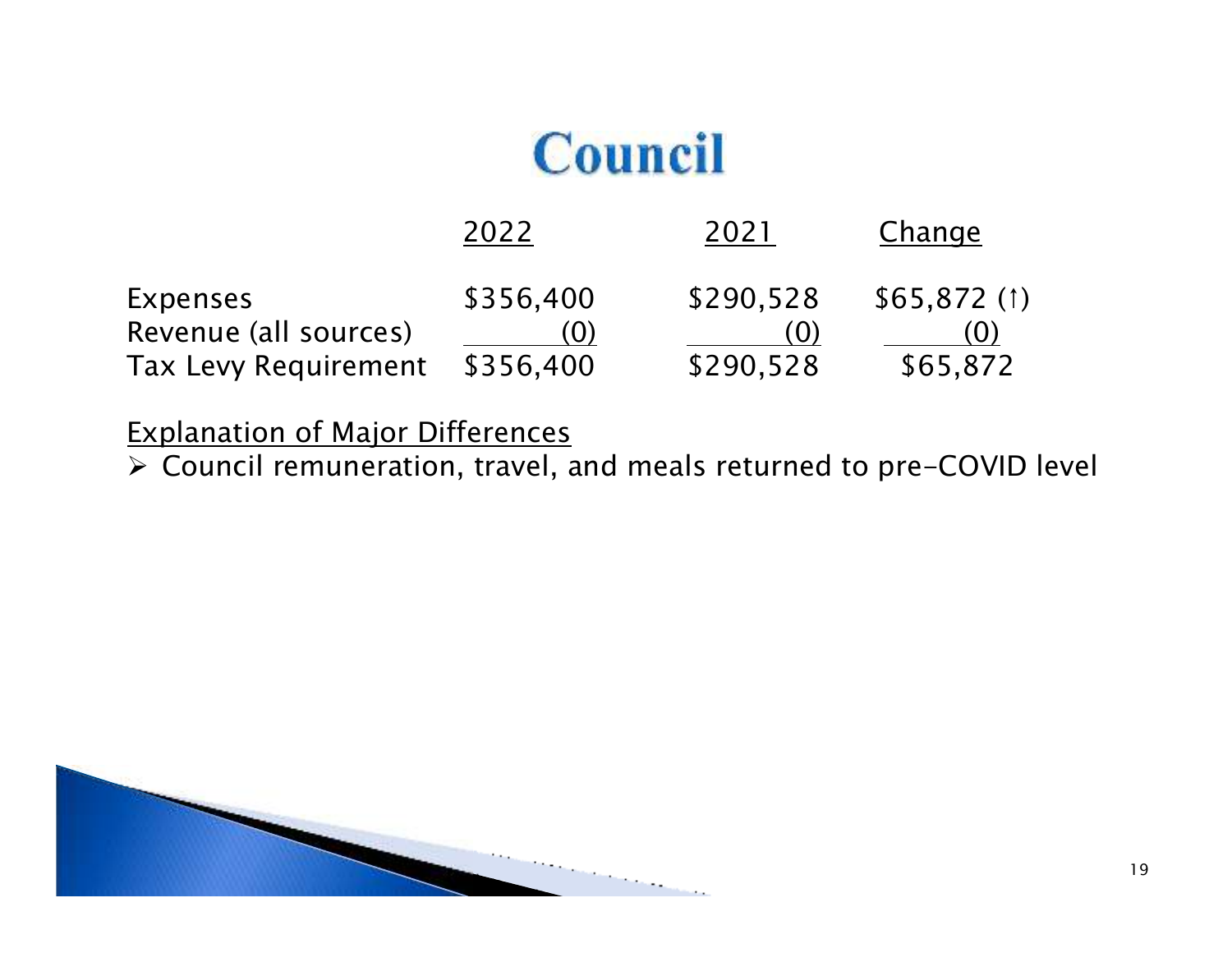#### **Administration**

|                             | 2022          | 2021          | Change           |
|-----------------------------|---------------|---------------|------------------|
| Expenses                    | \$3,853,135   | \$2,741,693   | $$1,111,442$ (1) |
| Revenue (all sources)       | (2, 294, 596) | (1, 160, 138) | 1,134,458(1)     |
| <b>Tax Levy Requirement</b> | \$1,558,539   | \$1,581,555   | (\$23,016)       |

- $\triangleright$  Election expenses removed (\$23,000)
- Majority of Claystone grant revenue not spent in 2022 (\$964,194, so transferred to reserve (expense))
- $\triangleright$  Capital expenditures for 2021 (232k) included electronic filing system,<br>website undate farmland polygons, A/V equipment and seftware website update, farmland polygons, A/V equipment and software, while in 2022 (100k) capital includes electronic filing system
- $\triangleright$  Rental and lease revenue was re-allocated to other departments (PBB)
- ► Revenue from tax penalties is expected to increase in 2022 (based on review of past history)
- $\triangleright$  Increased consulting costs for strategic planning and CAO recruitment

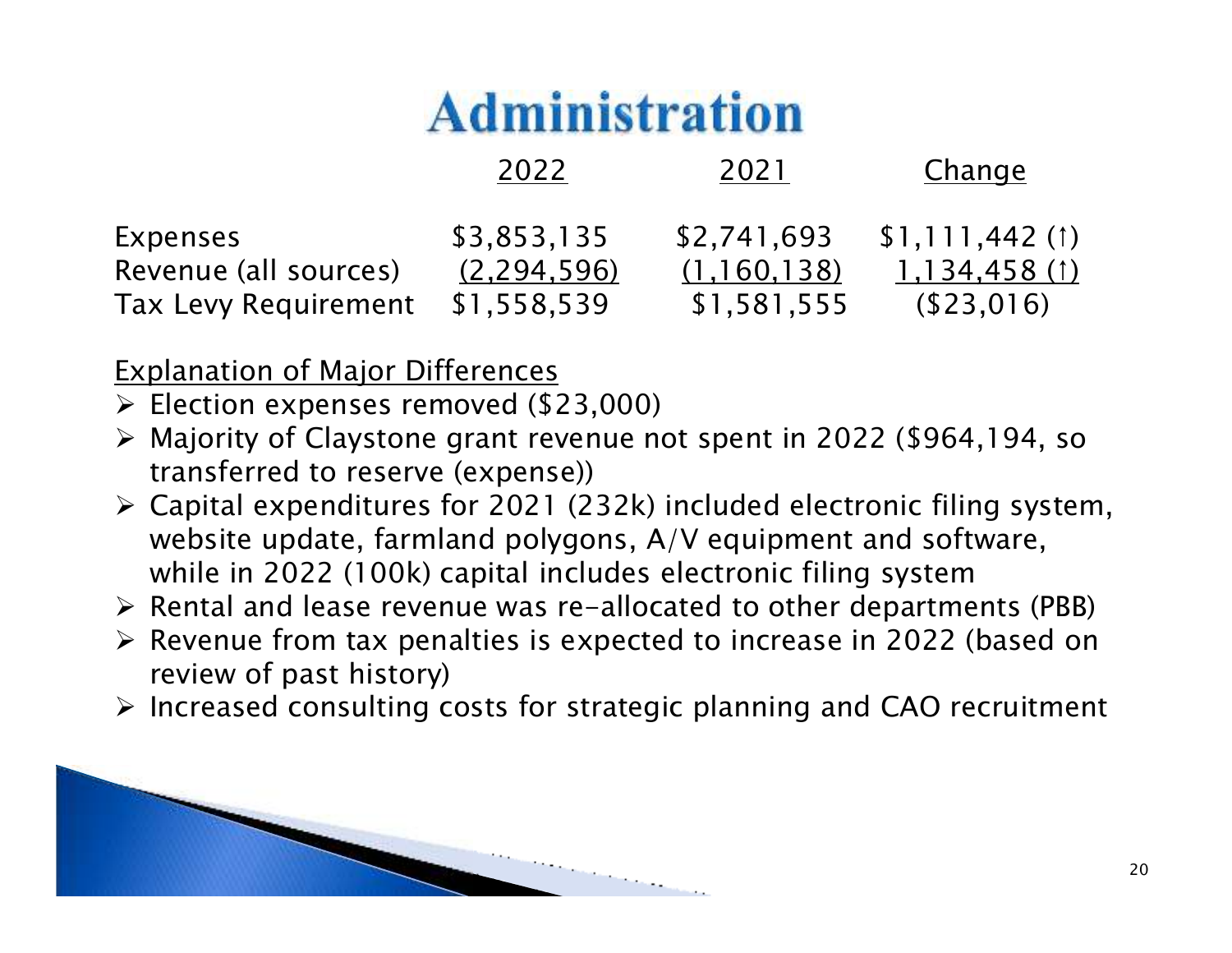#### **Major Financial Transactions**

|                             | 2022       | 2021          | <u>Changes</u>    |
|-----------------------------|------------|---------------|-------------------|
| Expenses                    | \$922,478  | \$2,555,436   | $(1,632,958)$ (1) |
| Revenue (all sources)       | (261, 419) | (1, 148, 518) | $(887,099)$ (1)   |
| <b>Tax Levy Requirement</b> | \$661,059  | \$1,406,918   | (\$745,859)       |

- Reduction in Allowance for Uncollectable Taxes  $(2021 = $1,475,000$ <br>funded by CWL grapt and taxes, 2022 salculation based on funded by CWL grant and taxes. 2022 calculation based on accounting principles rather than cash flow (500k), and improved tax collection rate  $(>90%)$
- $\triangleright$  Business Incentive Grant Year 2 for one business; Year 3 for one business reduction of 15.8L business reduction of 158k

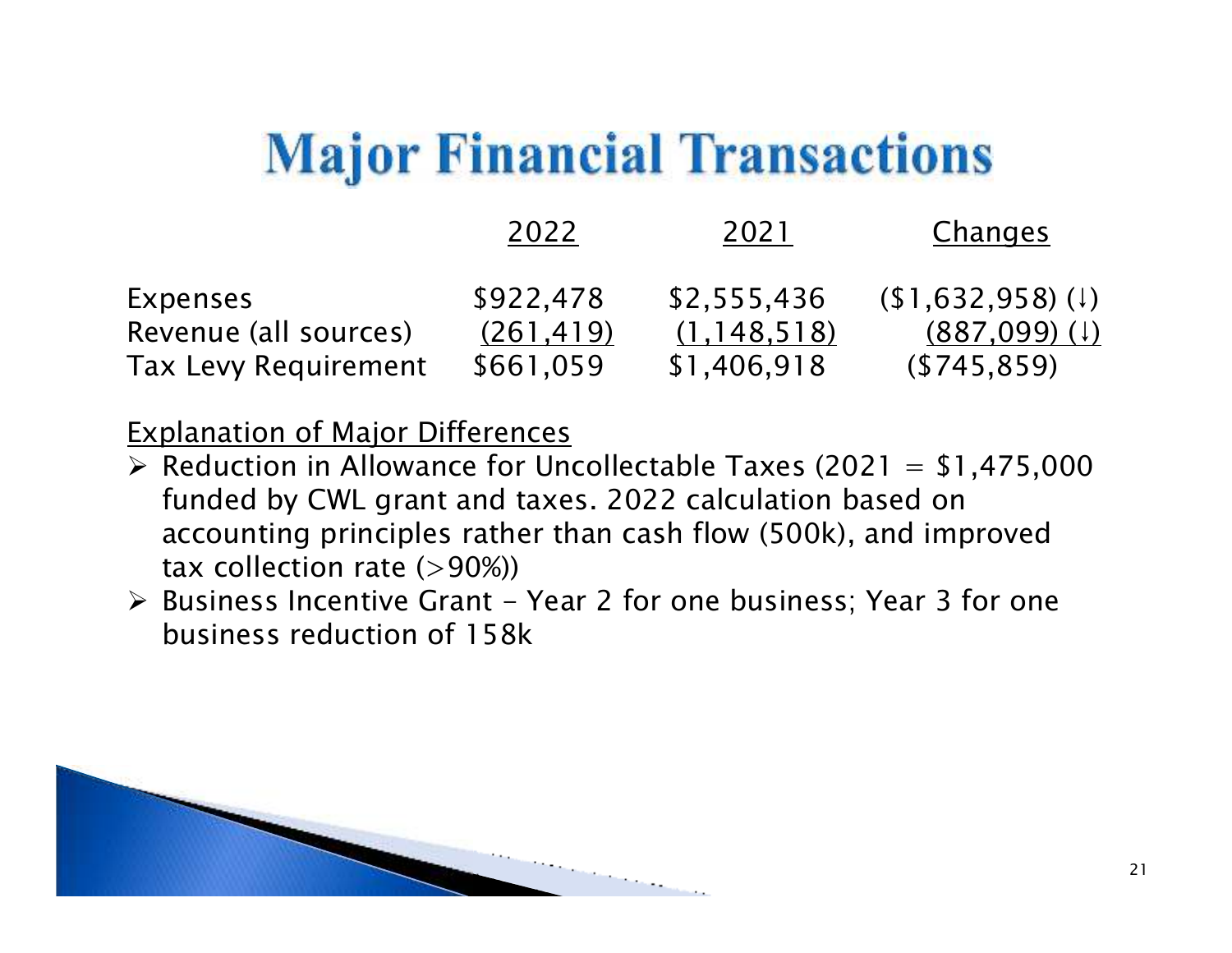#### **Peace Officer & Animal Control**

|                             | 2022       | 2021      | Changes        |
|-----------------------------|------------|-----------|----------------|
| Expenses                    | \$670,705  | \$538,161 | $$132,544$ (1) |
| Revenue (all sources)       | (157, 400) | (98, 400) | 59,000 $(1)$   |
| <b>Tax Levy Requirement</b> | \$513,305  | \$439,761 | \$73,544       |

- $\triangleright$  Increase in legislated RCMP contract with the Province (\$70,000)
- $\geq$  2021 included capital expense of \$18,000 (e-ticketing project). 2022 includes capital expense of \$52,000 (vehicle).
- $\triangleright$  Increase in revenue and transfer to reserve as the result of vehicle sale.

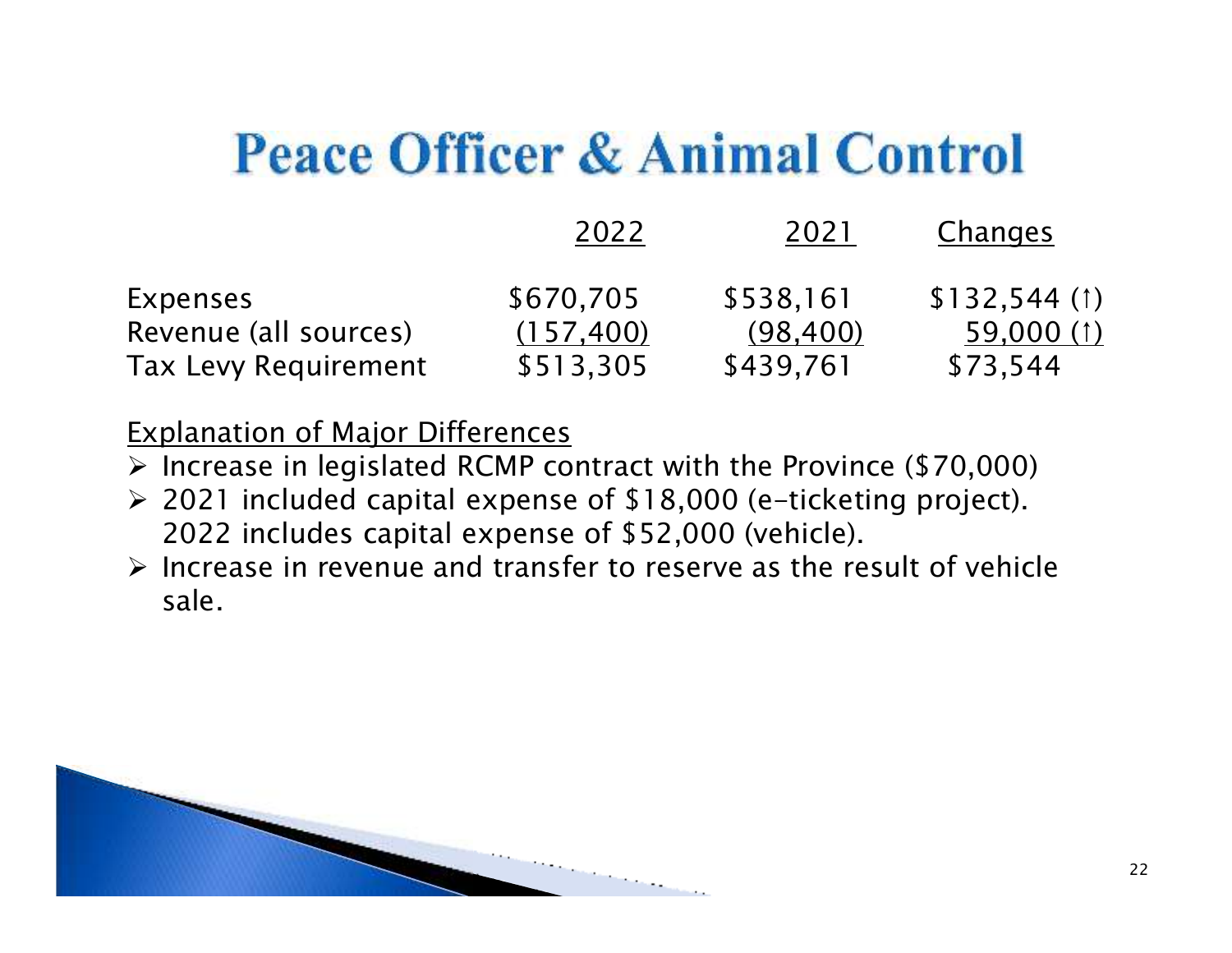#### **Regional Fire/Emergency Management**

|                             | 2022      | 2021       | Changes                       |
|-----------------------------|-----------|------------|-------------------------------|
| Expenses                    | \$849,358 | \$849,358  | $\Omega$                      |
| Revenue (all sources)       | (0)       | (234, 205) | $(234, 205)$ ( $\downarrow$ ) |
| <b>Tax Levy Requirement</b> | \$849,358 | \$615,153  | \$234,205                     |

Explanation of Major Differences

Unaware of BESC yearend surplus to offset 2022 gran t

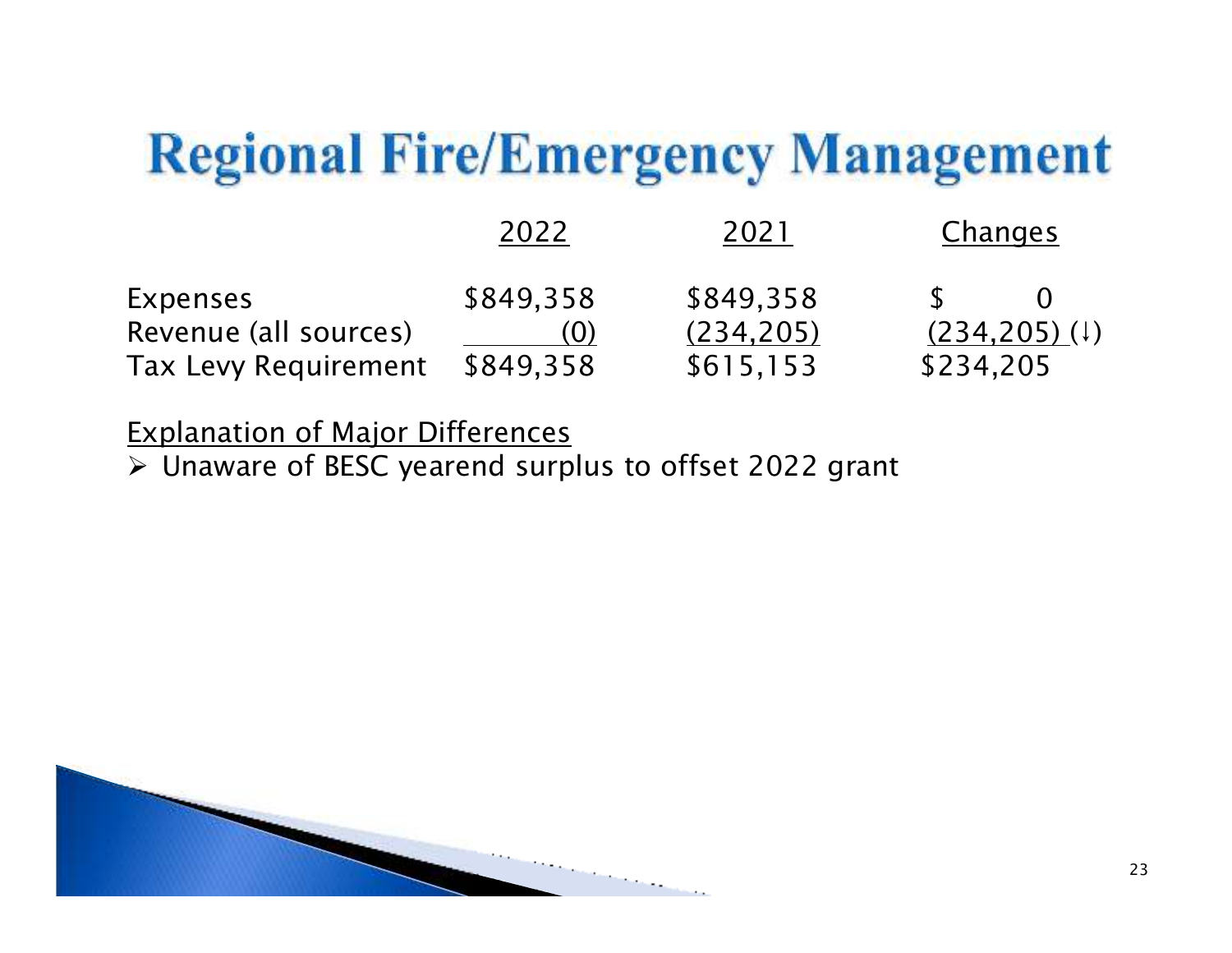## **PW Directors' Office**

|                                   | 2022                   | 2021                    | Changes                              |
|-----------------------------------|------------------------|-------------------------|--------------------------------------|
| Expenses<br>Revenue (all sources) | \$482,214<br>(97, 816) | \$864,215<br>(500, 258) | \$ (382,001) (1)<br>$(402, 442)$ (1) |
| <b>Tax Levy Requirement</b>       | \$384,398              | \$363,957               | \$20,441                             |

- $\triangleright$  Capital purchases in 2021 totaled \$450,000 (vehicles). 2022 capital<br>purchases reduced to \$52,000 (vehicles) purchases reduced to \$53,000 (vehicles).
- $\triangleright$  Increase in legal fees expected in 2022.

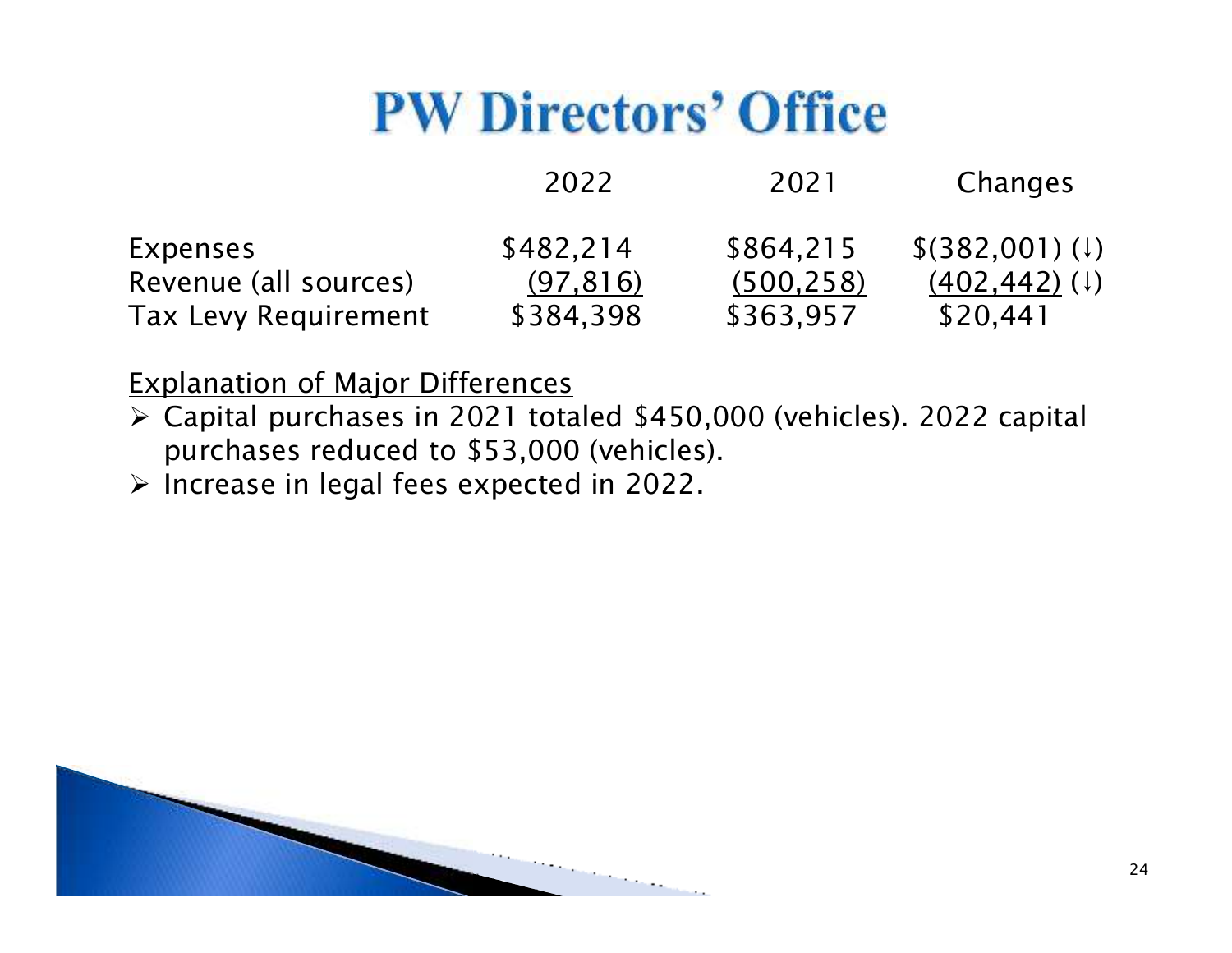#### **PW Grader Operations**

|                             | 2022        | 2021        | Changes        |
|-----------------------------|-------------|-------------|----------------|
| Expenses                    | \$4,125,146 | \$3,115,146 | \$1,010,000(1) |
| Revenue (all sources)       | (1,047,000) | (547,000)   | 500,000 $(1)$  |
| <b>Tax Levy Requirement</b> | \$3,078,146 | \$2,568,146 | \$510,000      |

- $\geq$  Capital purchases increased from 1 grader in 2021 to 3 graders in 2022 (2 funded from tox level 1 funded from recense (MSI) 2022 (2 funded from tax levy, 1 funded from reserve/MSI).
- Decrease in equipment repair costs

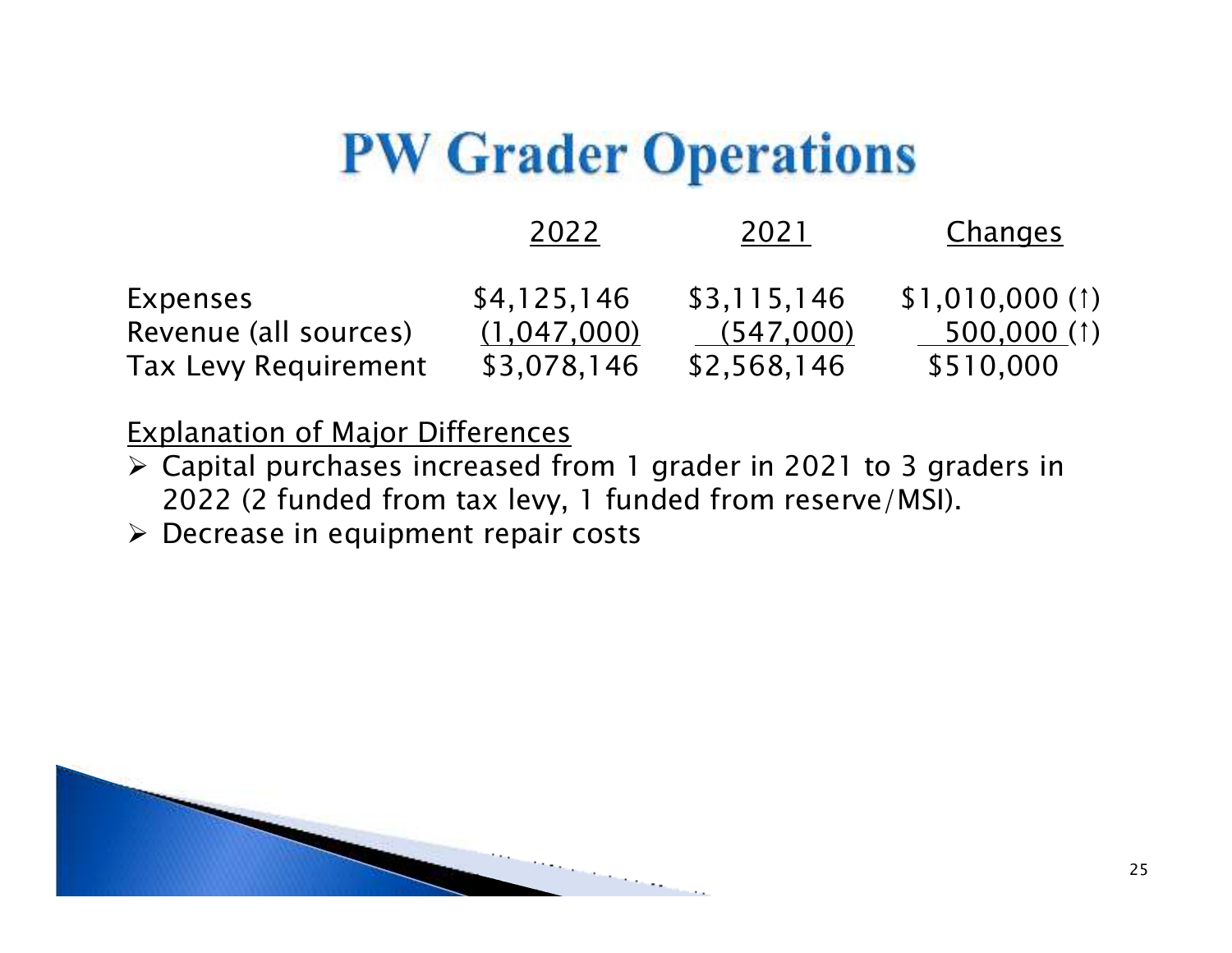## **PW Road Construction**

|                             | 2022 | 2021 | Changes                                       |
|-----------------------------|------|------|-----------------------------------------------|
| Expenses                    |      |      | $$1,852,775$ $$3,328,203$ $$(1,475,428)$ (1)  |
| Revenue (all sources) *     |      |      | $(1,852,775)$ $(2,858,203)$ $(1,005,428)$ (1) |
| <b>Tax Levy Requirement</b> |      |      | $0$ \$ 470,000 (\$470,000)                    |

Explanation of Major Differences

- $\triangleright$  Reduction in expenses due to one time projects of shoulder pulls (301K) and east and read construction (320K) (701K) and east end road construction (330k)
- $\triangleright$  Reduction also due to fewer miles (2) of terracem to be completed  $\triangleright$  Addition of new program re-chin (250k)
- $\triangleright$  Addition of new program re-chip (250k)
- $\triangleright$  Reduction in capital expenses from 1 grader to no purchases<br>\* NOTE: Read construction is funded entirely by grants (MSLar

\* NOTE: Road construction is funded entirely by grants (MSI and CCBF). Refer to MSI Capital and CCBF slide.

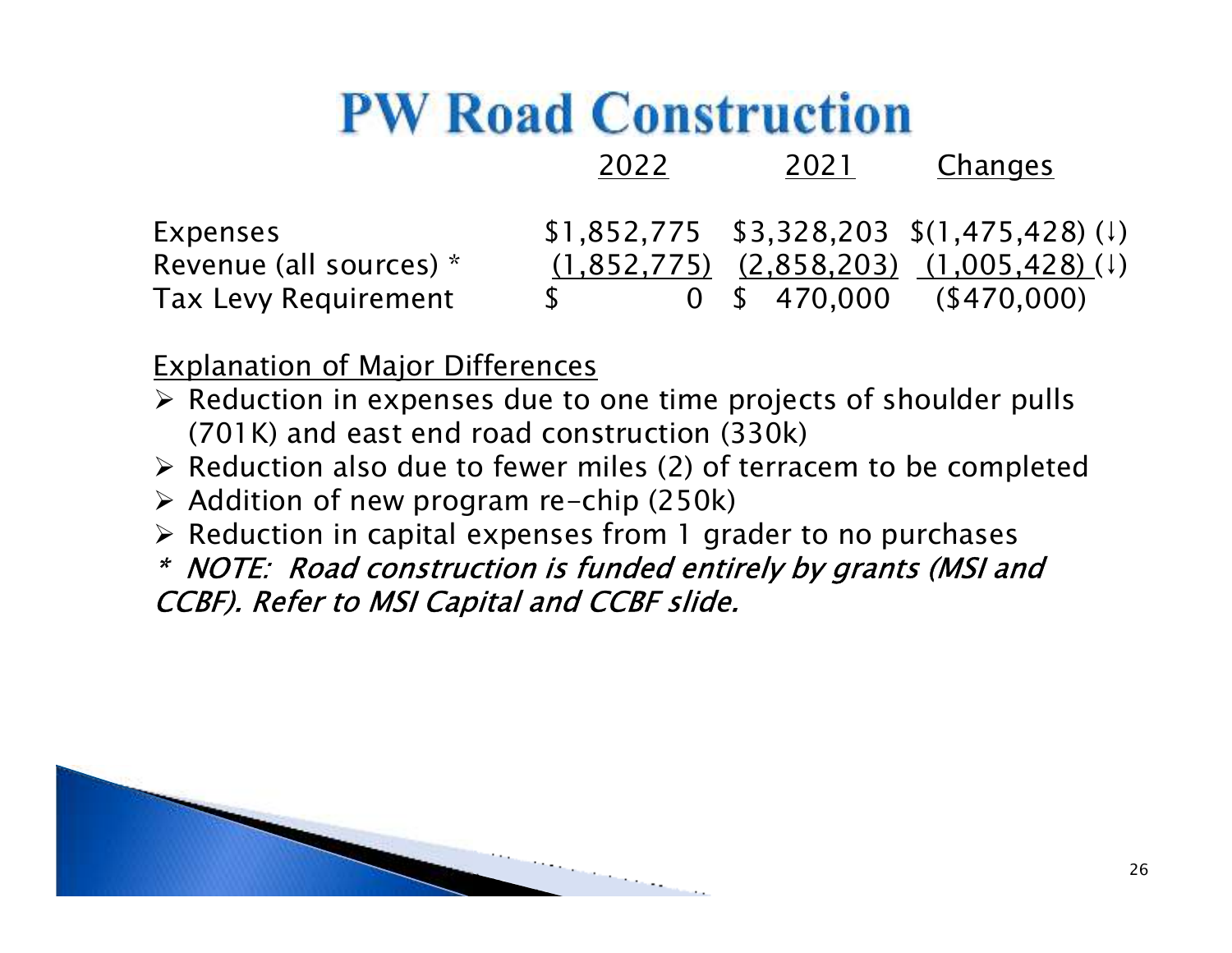#### **PW Road Maintenance**

|                             | 2022        | 2021         | Changes          |
|-----------------------------|-------------|--------------|------------------|
| Expenses                    | \$9,849,988 | \$10,243,167 | \$(393,179)(1)   |
| Revenue (all sources)       | (5,690,894) | (5,914,302)  | $(223, 408)$ (1) |
| <b>Tax Levy Requirement</b> | \$4,159,094 | \$4,328,865  | (\$169,771)      |

- $\triangleright$  Reduction in gravel supply expense (250k) due to lower unit cost.
- $\triangleright$  Reclamation of gravel pit completed in 2021.
- $\triangleright$  Expected increase in fuel costs for the 2022 year (50K).
- $\triangleright$  Expected increase in dust control program (55K).
- $\triangleright$  Increase in culvert expense (50k) for the 2022 year<br> $\triangleright$  Capital purchases in 2021 (475k) for baskboo and
- $\triangleright$  Capital purchases in 2021 (475k) for backhoe and plowtruck; and in 2022 (608k), purchases included bighway tractor and several 2022 (698k) purchases included highway tractor and several vehicles.
- ► Reduction in transfer to reserve (679K) due to completion of <br>Feclamation work reclamation work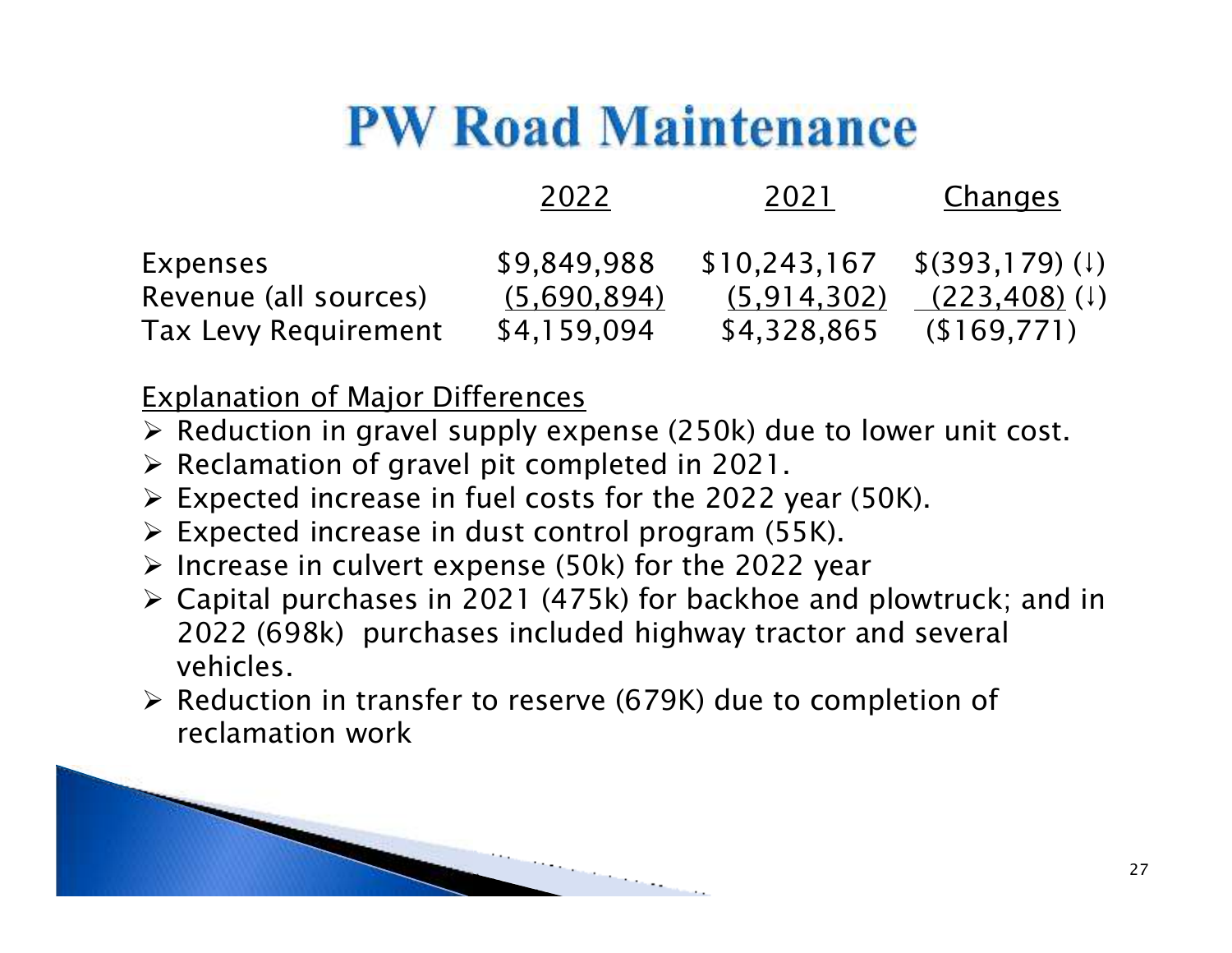#### **PW Road Maintenance**

|                             | 2022        | 2021         | Changes                       |
|-----------------------------|-------------|--------------|-------------------------------|
| Expenses                    | \$9,849,988 | \$10,243,167 | $$$ (393,179)( $\downarrow$ ) |
| Revenue (all sources)       | (5,690,894) | (5.914, 302) | $(223, 408)$ (1)              |
| <b>Tax Levy Requirement</b> | \$4,159,094 | \$4,328,865  | (\$169,771)                   |

Internal Gravel Haul (new program)

- > Change in method of gravel haul (employees vs contract) (-\$744,500)
- A Manpower for hauling gravel  $(+\$279,037)$
- $\triangleright$  Expected repairs on gravel trucks (+\$100,000)
- $\triangleright$  Fuel for gravel hauling (+\$200,000)
- $\triangleright$  Transfer to reserve for replacement gravel trucks (+\$100,000)
- One-time purchase of gravel trucks (\$1,000,000 funded from reserve)

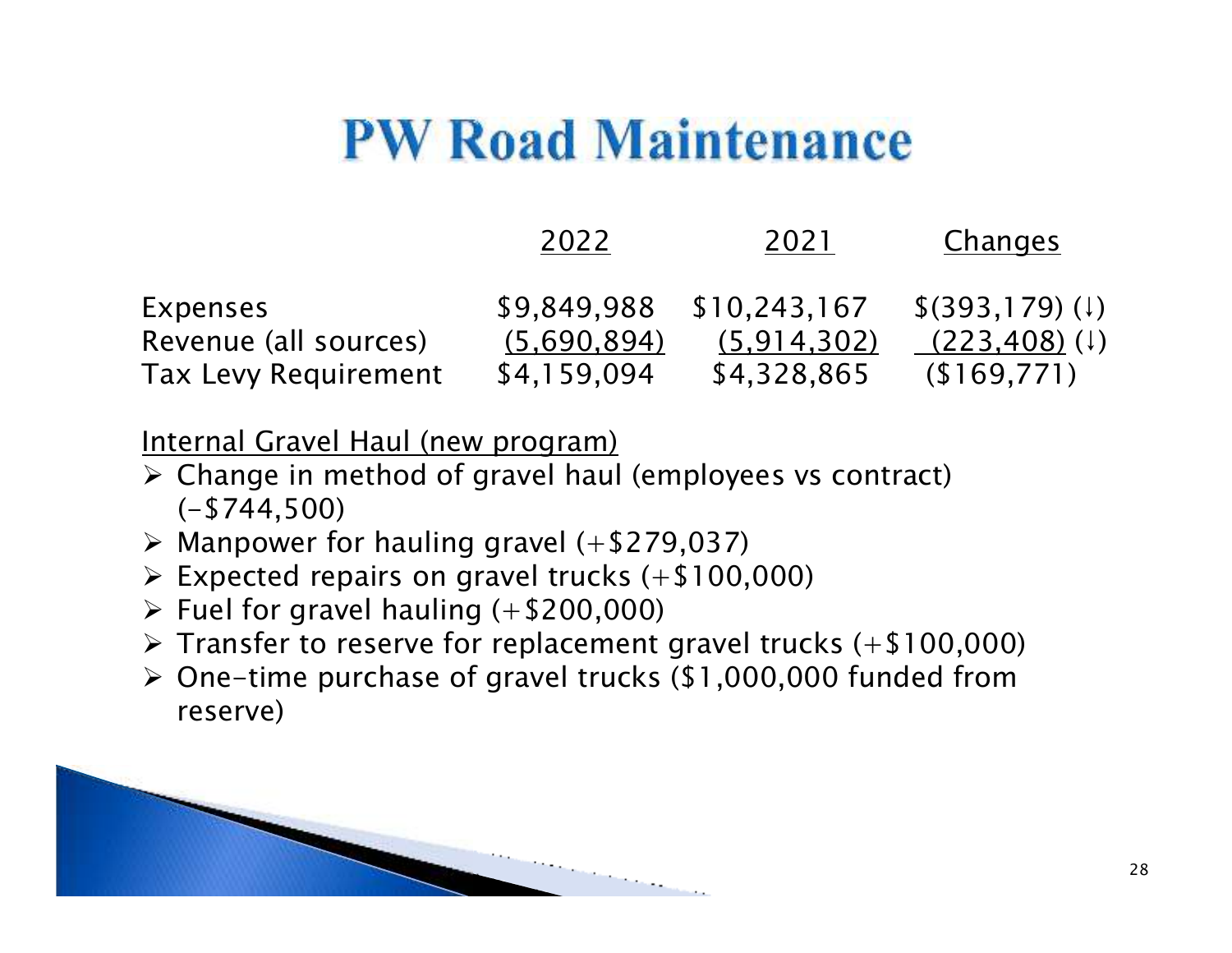#### **West End Truck Fill**

| 2022     | 2021     | Changes |
|----------|----------|---------|
| \$65,000 | \$65,000 | \$0     |
| (65,000) | (65.000) |         |
|          |          | \$0     |
|          |          |         |

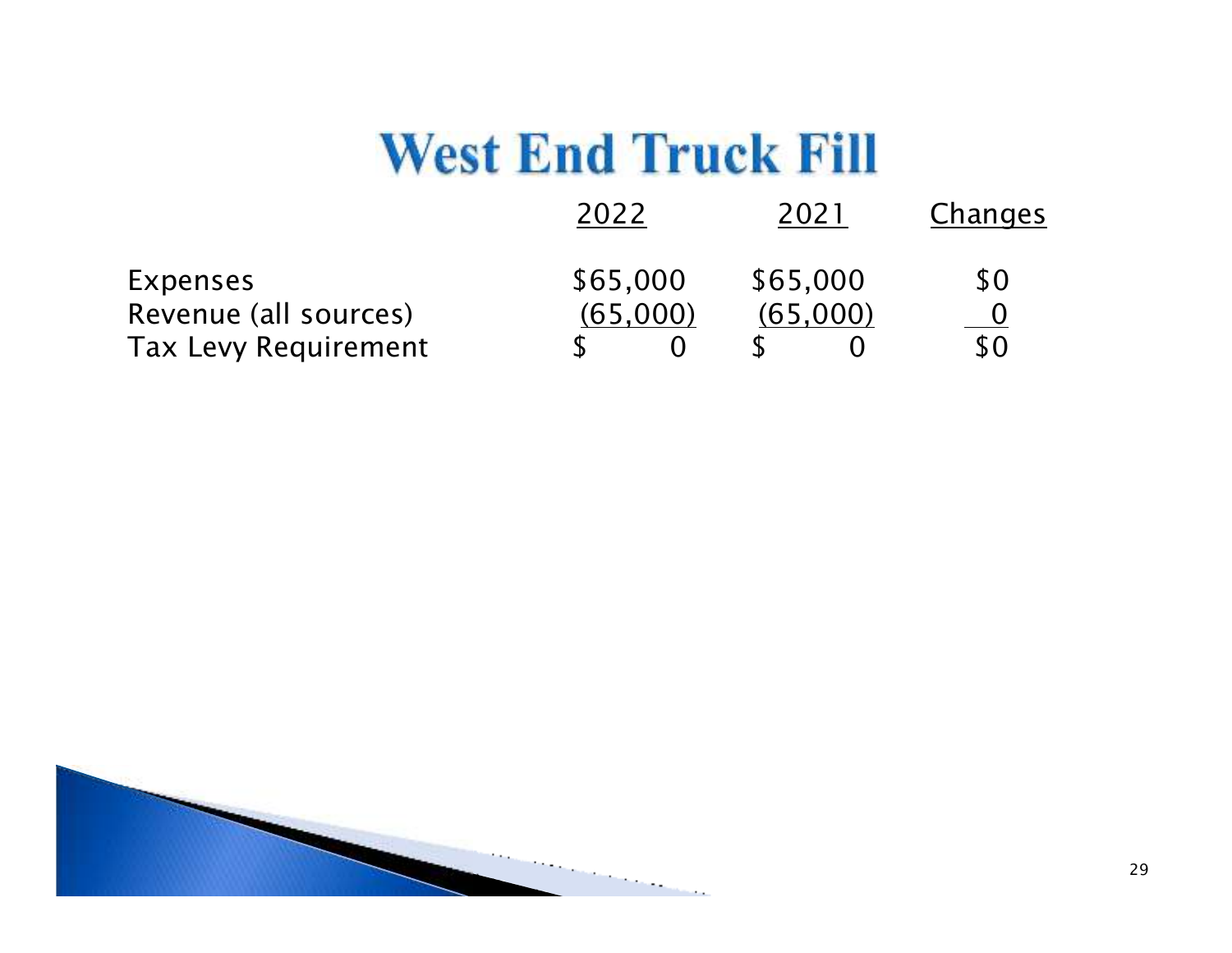#### **Hamlet Sewage Systems**

|                             | 2022      | 2021      | Changes |
|-----------------------------|-----------|-----------|---------|
| Expenses                    | \$55,001  | \$54,985  | \$16(1) |
| Revenue (all sources)       | (22, 169) | (22, 169) |         |
| <b>Tax Levy Requirement</b> | \$32,832  | \$32,816  | \$16    |

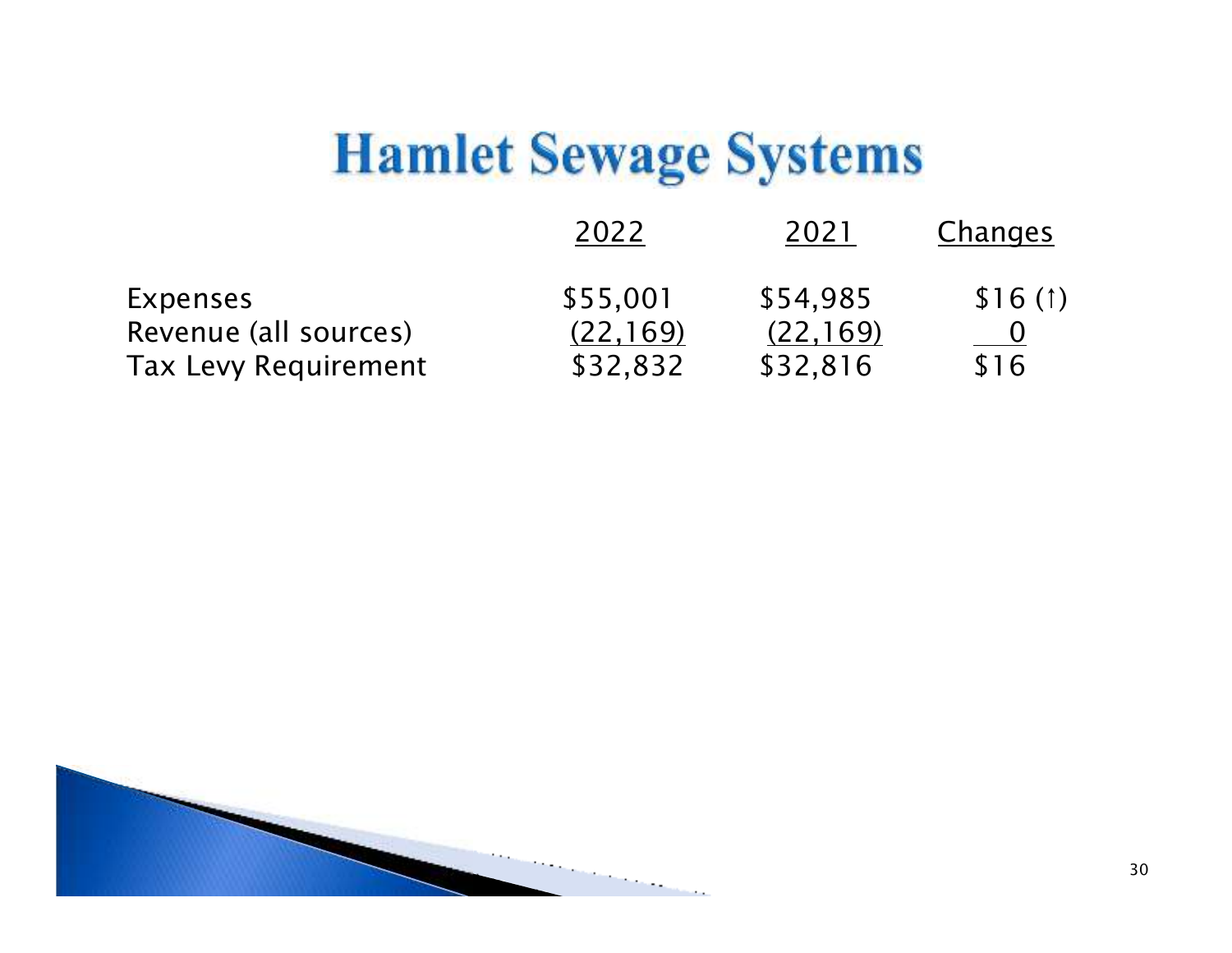#### **Waste Management**

|                             | 2022      | 2021      | Changes   |
|-----------------------------|-----------|-----------|-----------|
| Expenses                    | \$39,560  | \$39,560  | \$0       |
| Revenue (all sources)       | (38, 860) | (38, 860) | <u>()</u> |
| <b>Tax Levy Requirement</b> | 700       | 700       | \$0       |

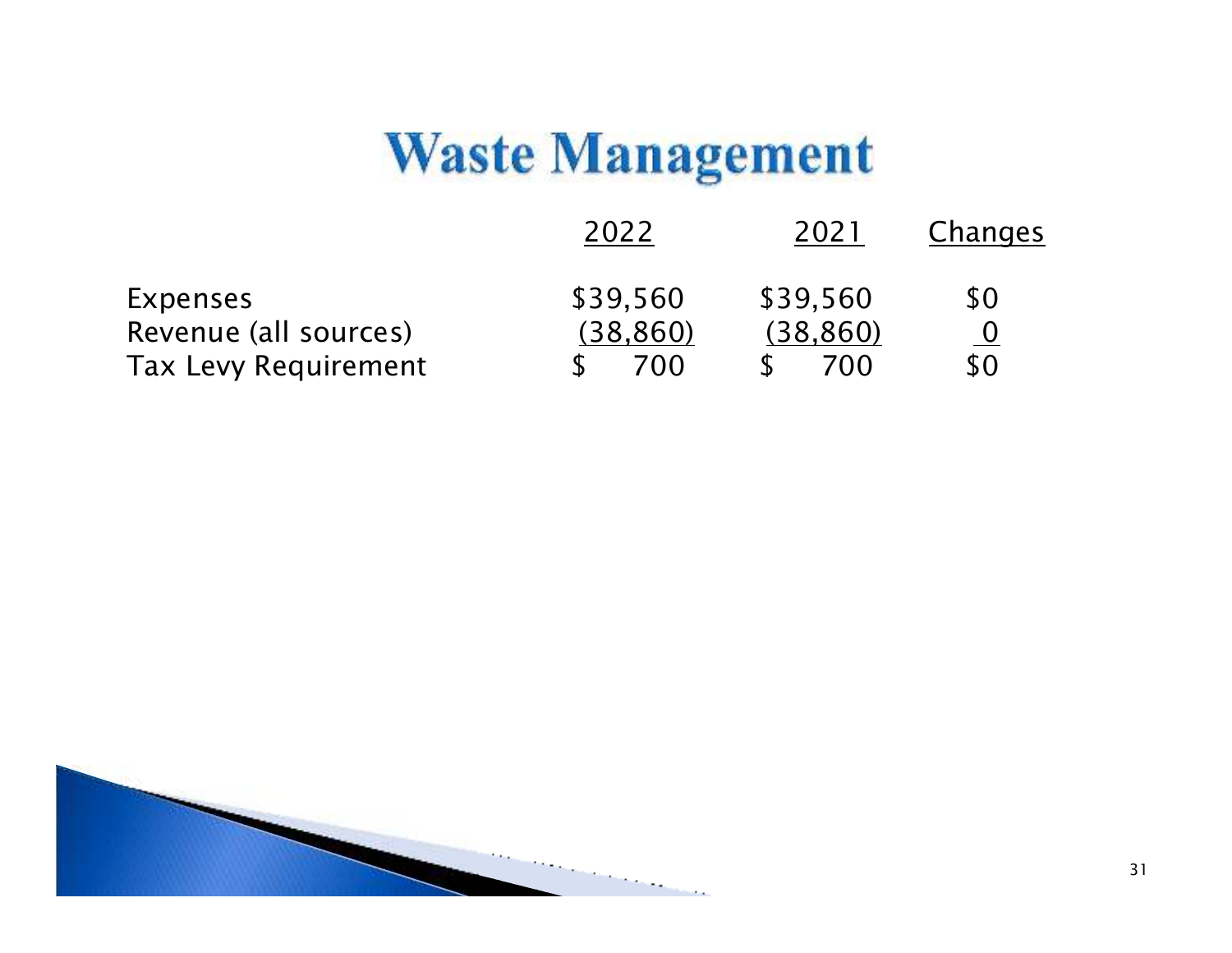## **Social Support & Adult Literacy**

|                             | 2022       | 2021       | Changes   |
|-----------------------------|------------|------------|-----------|
| Expenses                    | \$285,098  | \$284,964  | \$134(f)  |
| Revenue (all sources)       | (147, 472) | (147, 338) | 134 $(1)$ |
| <b>Tax Levy Requirement</b> | \$137,626  | \$137,626  | \$0       |

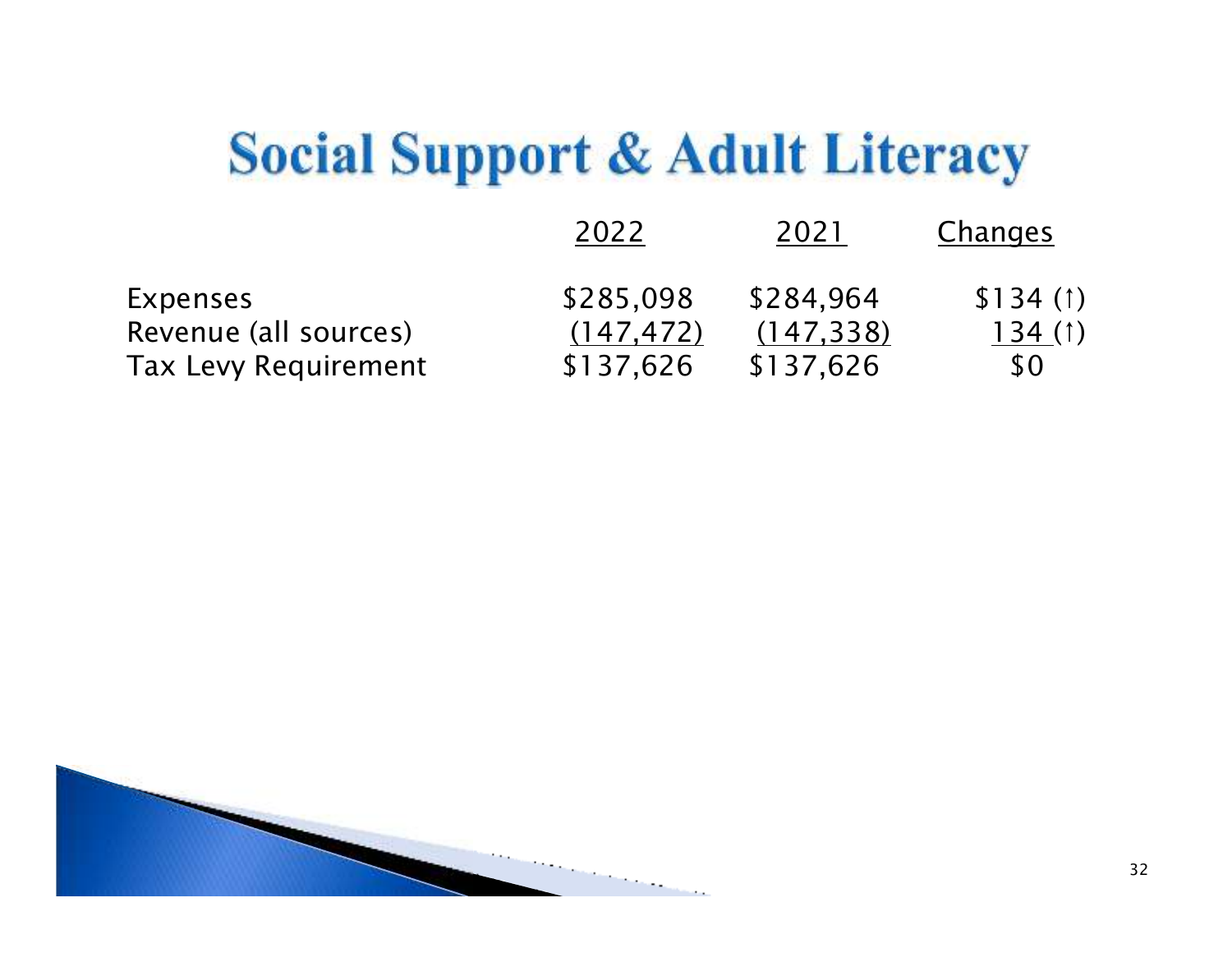## **Planning & Economic Development**

|                                                                  | 2022                                       | 2021                      | Changes                                             |
|------------------------------------------------------------------|--------------------------------------------|---------------------------|-----------------------------------------------------|
| Expenses<br>Revenue (all sources)<br><b>Tax Levy Requirement</b> | \$277,756 \$407,741<br>\$109,784 \$166,625 | $(167, 972)$ $(241, 116)$ | $(129.985)$ (1)<br>$(73, 144)$ (1)<br>$($ \$56,841) |

- > Expect increased revenue from safety codes permit application fees (economic recovery)
- $\triangleright$  Decrease in capital expenses from 2021 (144k) for land and lot servicing; in 2022 (18k) for lot servicing
- $\triangleright$  Re-allocation of lease revenue (PBB)
- $\triangleright$  ICF grant to partially fund MDP/LUB review
- EIP improvements completed

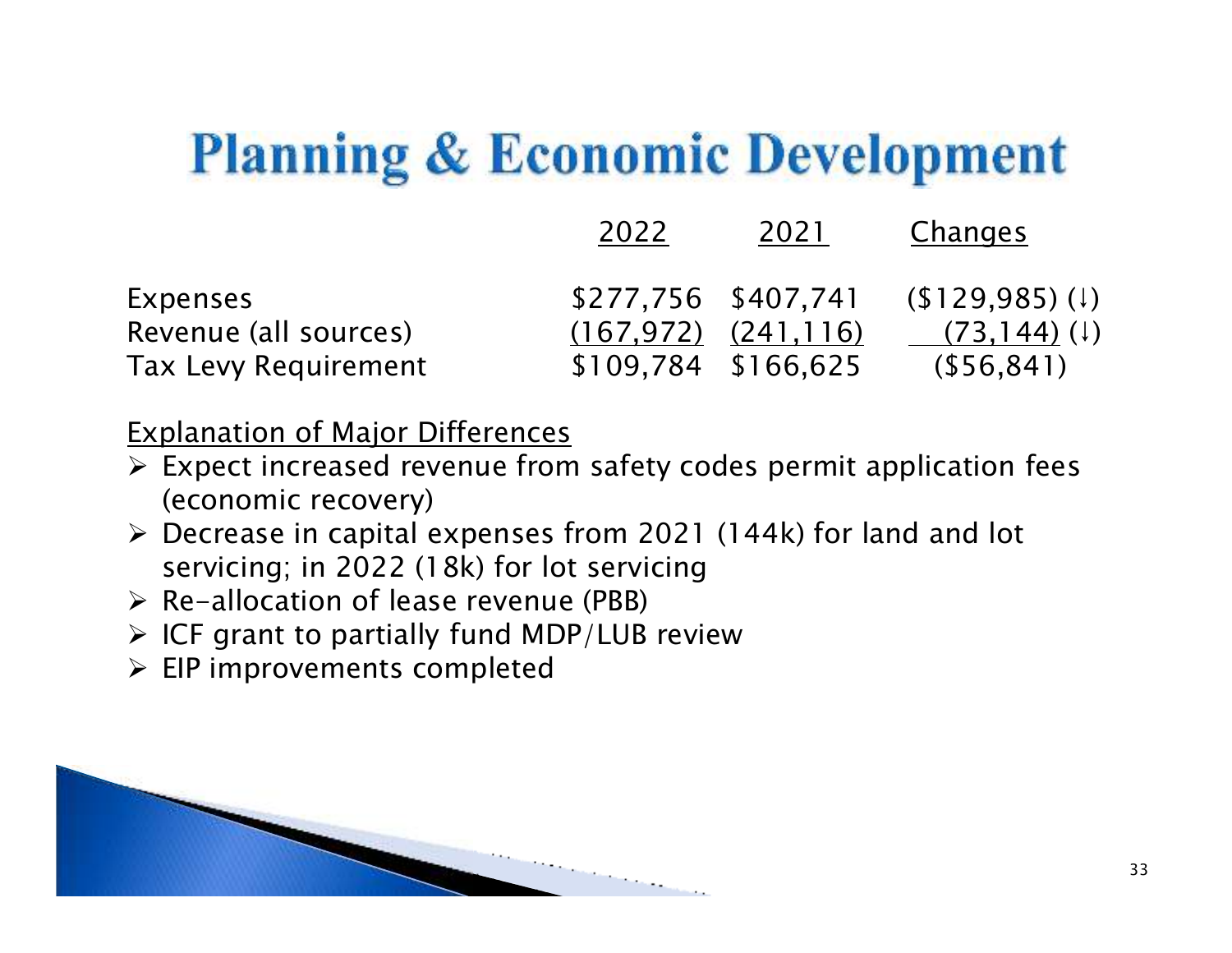#### **Agriculture**

<sup>2022</sup> <sup>2021</sup>

| Expenses                    | \$1,287,498 | \$961,185  | \$326,313(1) |
|-----------------------------|-------------|------------|--------------|
| Revenue (all sources)       | (563,007)   | (266, 600) | 296,407 (1)  |
| <b>Tax Levy Requirement</b> | \$724,491   | \$694,585  | \$ 29,906    |

- > Thomas Lake study 50% complete in 2021. Balance to be completed in 2022 in 2022.
- $\triangleright$  Capital purchases in 2022 included 3 1-tons and 2 ½-ton vehicles. No purchases in prior year. Funding from reserve
- $\triangleright$  Reduction in service level in roadside mulching program

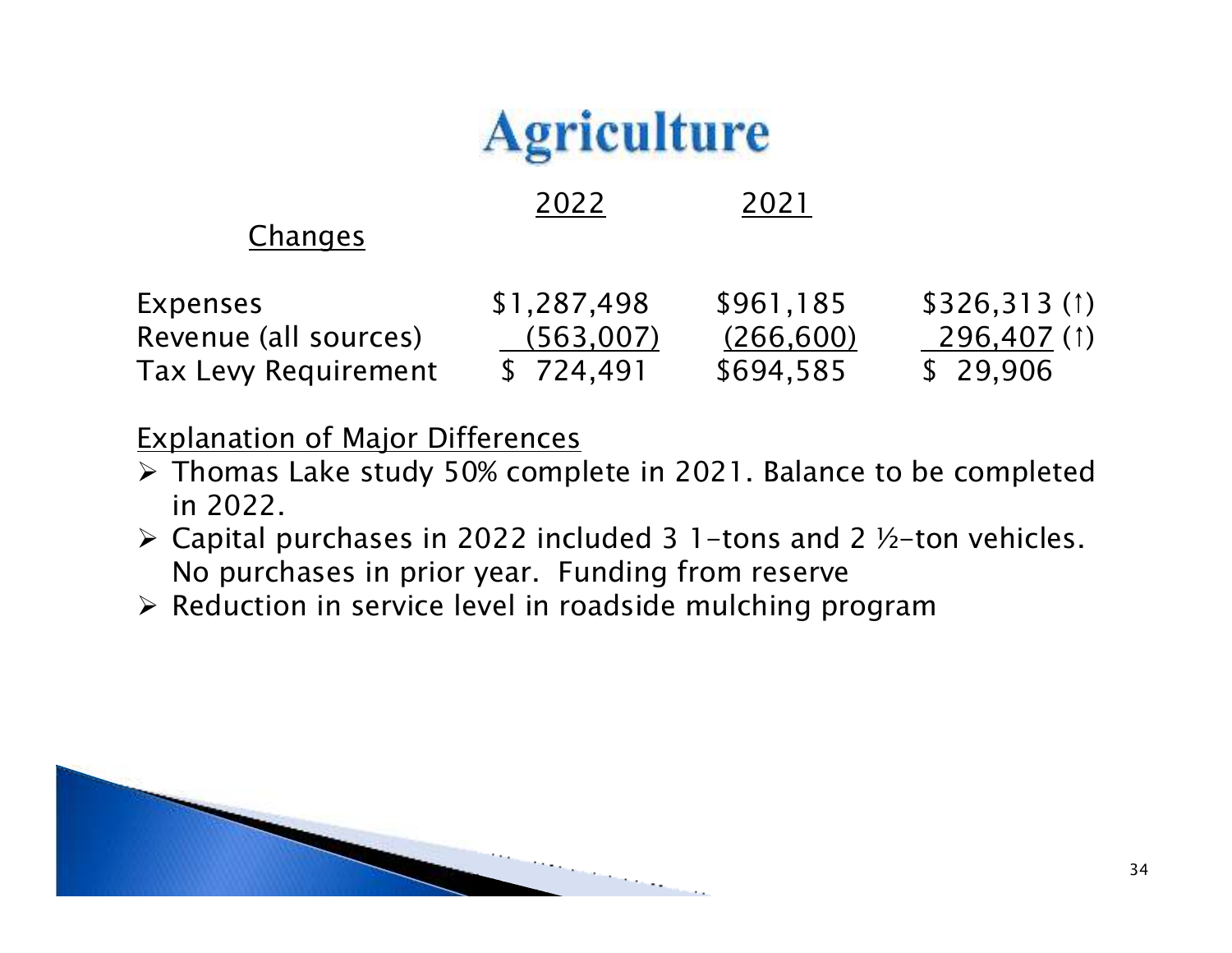## **Recreation, Parks & Culture**

|                             | 2022        | 2021        | Changes      |
|-----------------------------|-------------|-------------|--------------|
| Expenses                    | \$1,356,903 | \$1,201,285 | \$155,618(1) |
| Revenue (all sources)       | (702, 500)  | (514, 819)  | 187,681 (1)  |
| <b>Tax Levy Requirement</b> | \$654,403   | \$686,466   | (\$32,063)   |

#### Explanation of Major Differences

- > Expect increased revenue at both campgrounds<br>> lastesse in sentrasts and supplies for running a
- $\triangleright$  Increase in contracts and supplies for running campgrounds New capital<br>mediate in 2022 are nower sites at both campgrounds and replacement projects in 2022 are power sites at both campgrounds and replacement of septic system at Nugget Lake

> Extra grants paid out in 2021 (Covid) not expected to be repeated in<br>> 2022

 $> 2022$ 

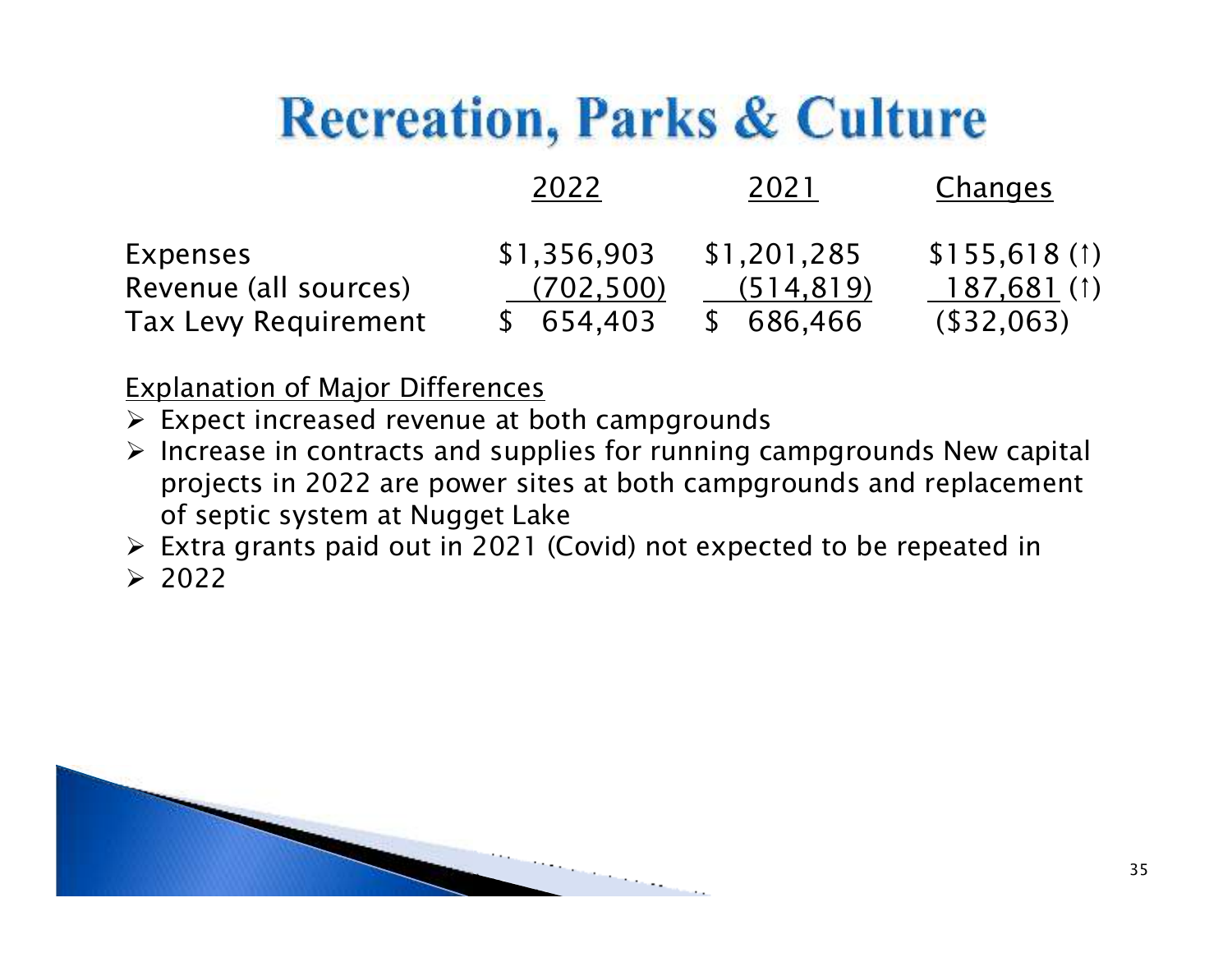## **Shared Services Requests Tofield Recreation**

- $\blacktriangleright$ Operated by Town of Tofield
- $\blacktriangleright$  Includes community hall. so Includes community hall, soccer fields, and ball diamonds

|                 | <b>Total Deficit</b> | <b>Town Share</b> | <b>County Share</b> |
|-----------------|----------------------|-------------------|---------------------|
| 2021 Deficit    | 94,700               | 35,626            | 59,074              |
| 2022 Deficit    | 94,600               | 35,589            | 59,011              |
| <b>Decrease</b> | (100)                | (37)              | (63)                |

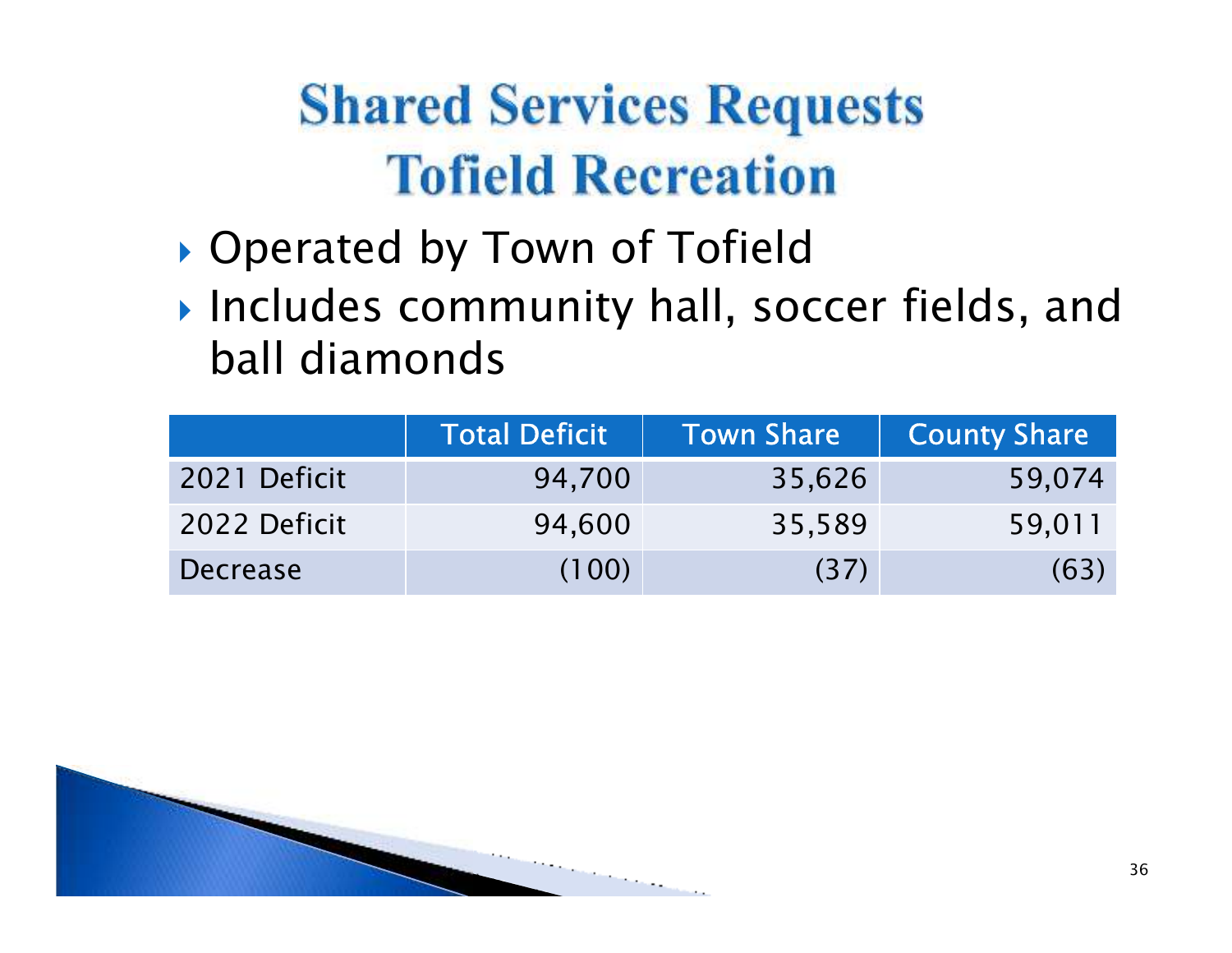## **Shared Services Requests Tofield Recreation**

 $\blacktriangleright$ **Operated by Tofield Ag Society** 

 $\blacktriangleright$  Includes hockey and skating arena

|            | <b>GoA Grant</b> | Town Share | <b>County Share</b> |
|------------|------------------|------------|---------------------|
| 2021 Grant | 43,000           | 16,177     | 26,823              |
| 2022 Grant | 44,000           | 16,553     | 27,447              |
| Increase   | 1,000            | 376        | 624                 |

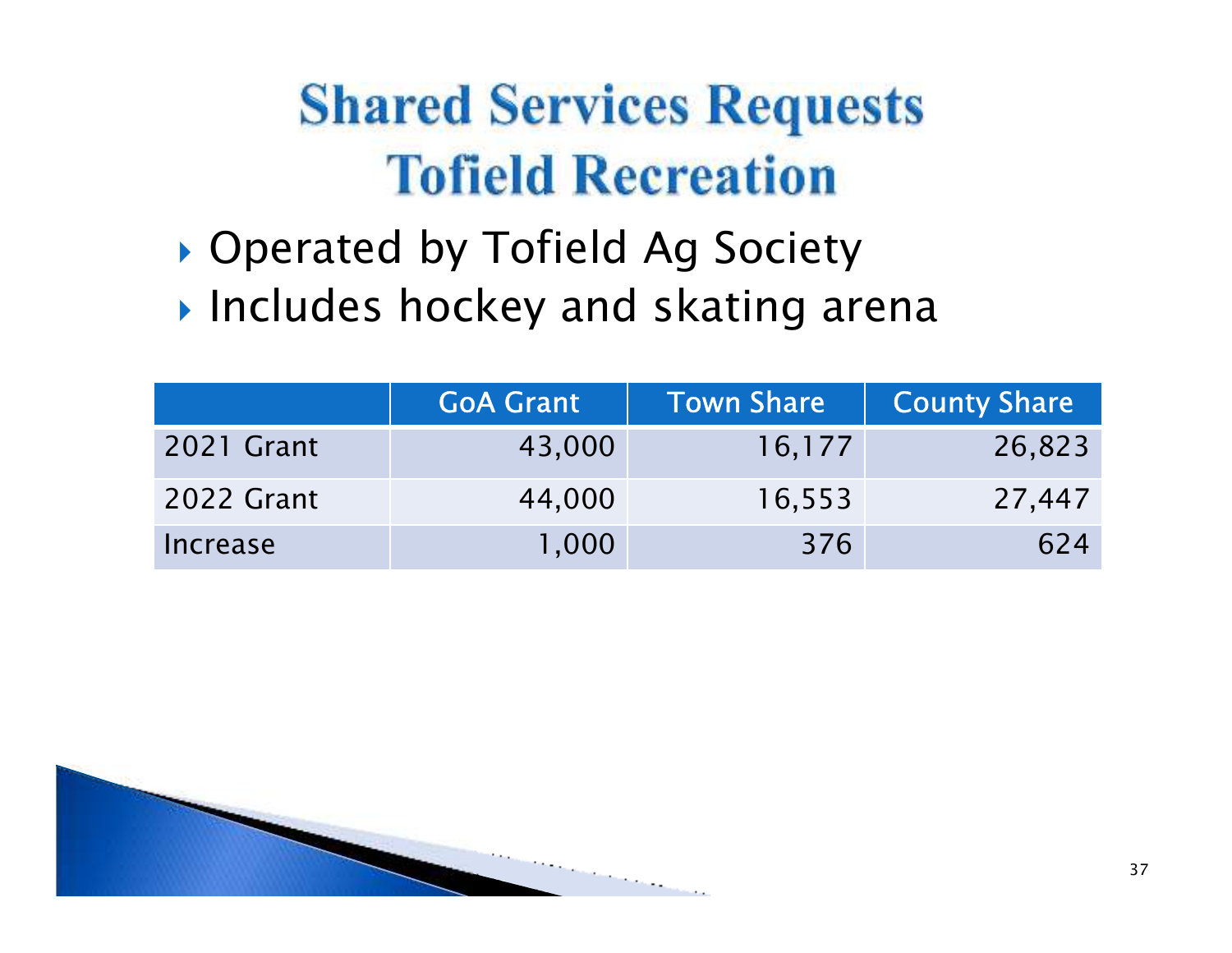## **Shared Services Requests Ryley Recreation**

- $\blacktriangleright$ Operated by Village of Ryley
- $\blacktriangleright$  Includes community hall, curling rink, outdoor skating rink, and ball diamonds

|                | <b>Total Deficit</b> | Town Share | <b>County Share</b> |
|----------------|----------------------|------------|---------------------|
| 2021 Deficit * | 48,575               | 25,584     | 22,991              |
| 2022 Deficit   | 74,701               | 39,326     | 35,375              |
| Increase       | 26,126               | 13,742     | 12,384              |

\* The 2021 budget was based on the 2018 actual because no budget estimates had been received by the County.

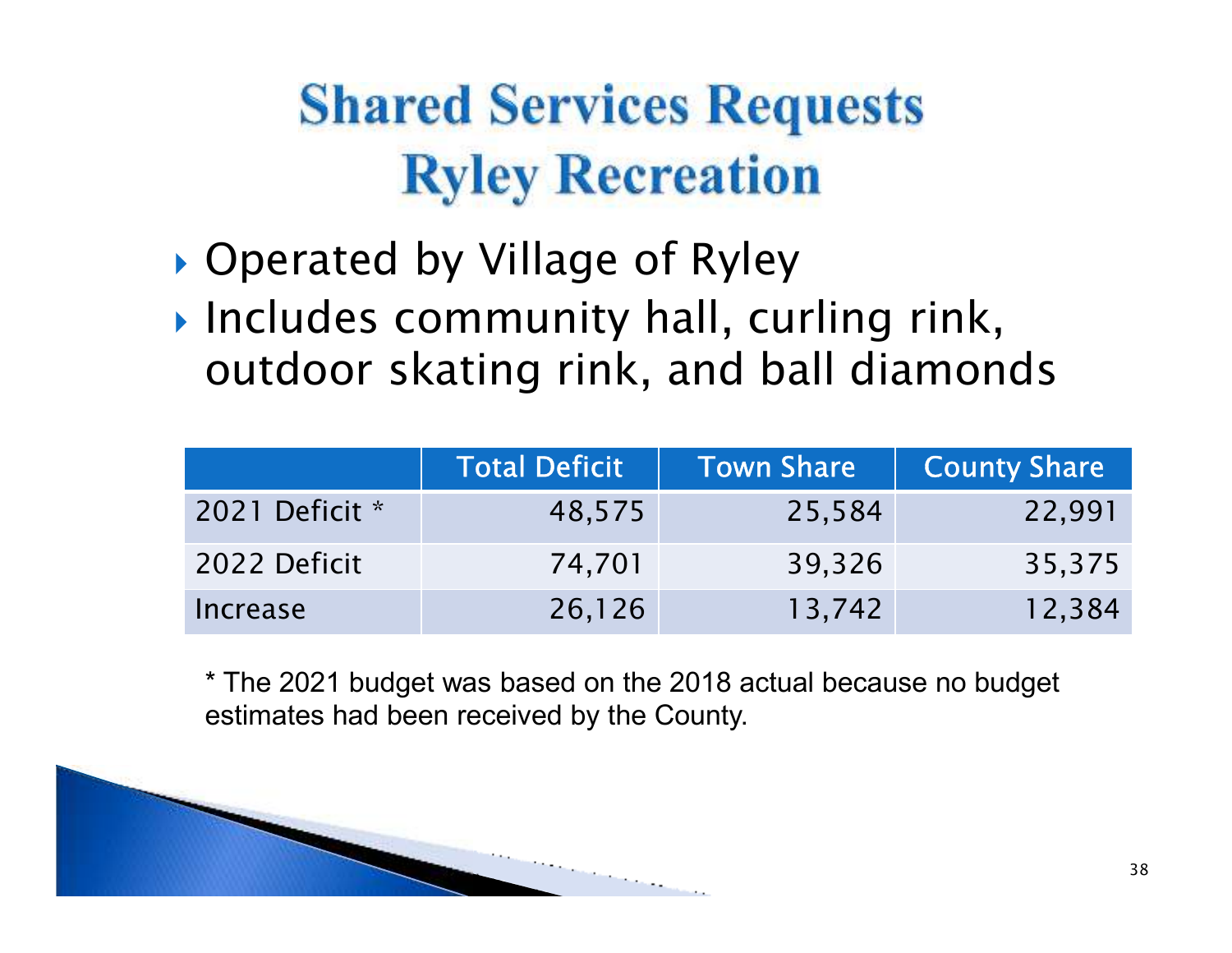## **Shared Services Requests Ryley Recreation**

 Operated by Beaver Heritage and Ag SocietyIncludes swimming pool

|            | <b>GoA Grant</b> | <b>Town Share</b> | <b>County Share</b> |
|------------|------------------|-------------------|---------------------|
| 2021 Grant | 29,580           | 15,580            | 14,000              |
| 2022 Grant | 29,580           | 15,580            | 14,000              |
| Change     |                  | -                 |                     |

\* The recreation budget from Ryley has not yet been received, so County budget reflects no change

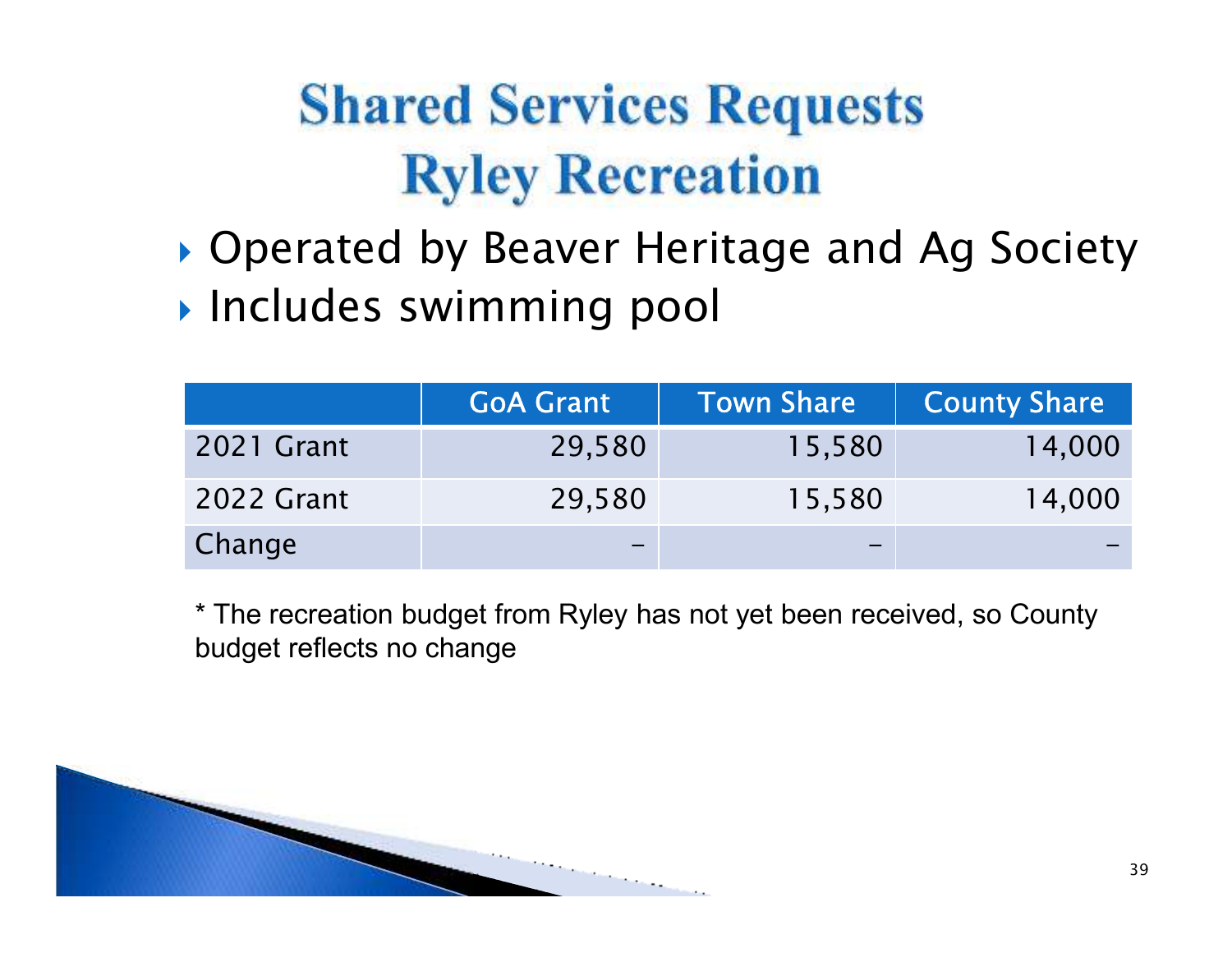## **Shared Services Requests Holden Recreation**

- $\blacktriangleright$ Operated by Village of Holden
- Includes community hall, splash parks, outdoor skating rink, soccer fields, and ball diamonds

|                | <b>Total Deficit</b> | <b>Town Share</b> | <b>County Share</b> |
|----------------|----------------------|-------------------|---------------------|
| 2021Deficit    | 30,240               | 8,352             | 21,888              |
| 2022 Deficit * | 30,240               | 8,352             | 21,888              |
| Change         |                      | -                 |                     |

\* The recreation budget from Holden has not yet been received, so County budget reflects no change

**The Common**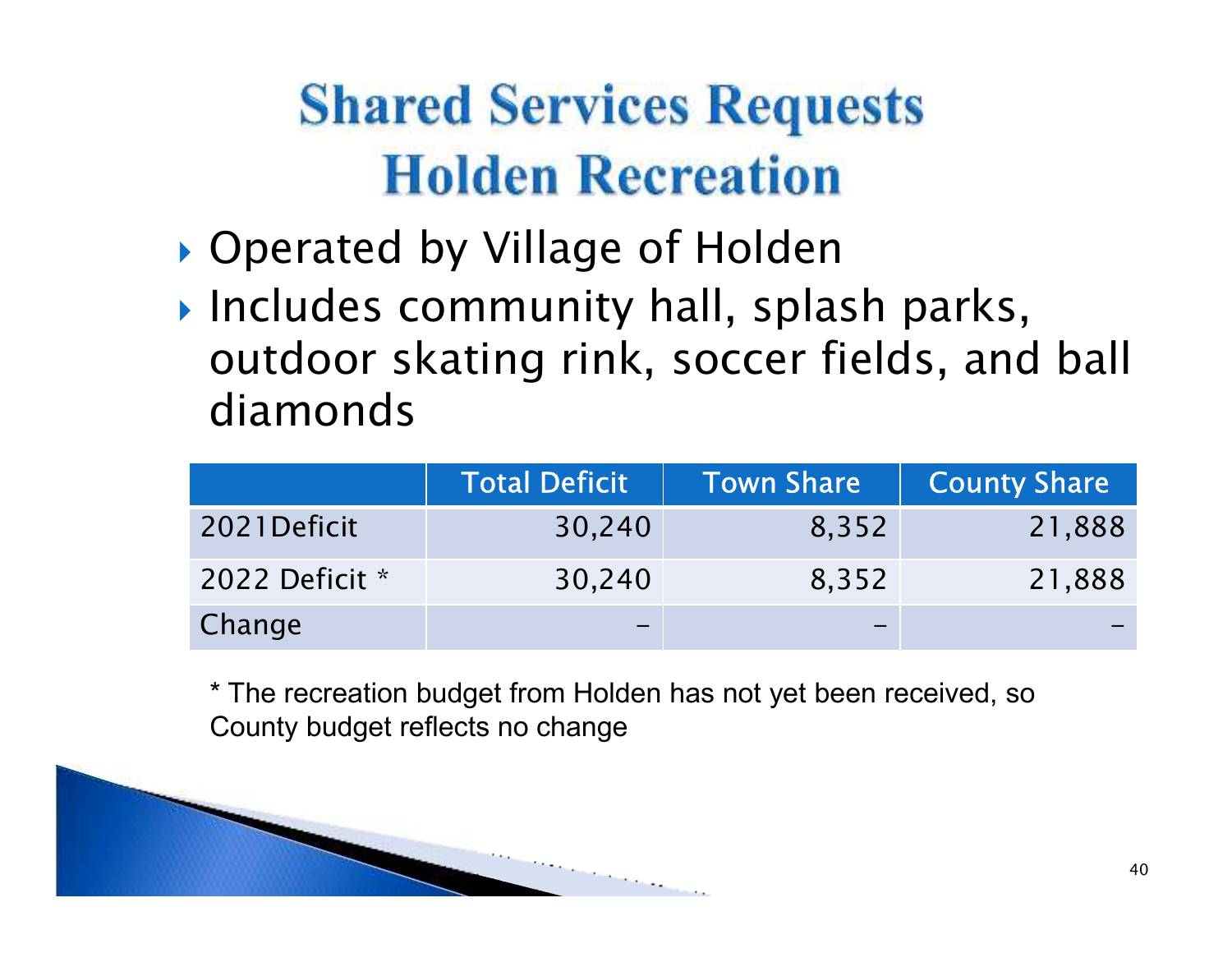## **Shared Services Requests Holden Recreation**

- Operated by Holden Ag Society
- **Includes the Complex**

|              | <b>GoA Grant</b> | <b>Town Share</b> | <b>County Share</b> |
|--------------|------------------|-------------------|---------------------|
| 2021 Grant   | 24,670           | 6,813             | 17,857              |
| 2022 Grant * | 24,670           | 6,813             | 17,857              |
| Change       |                  |                   |                     |

\* The recreation budget from Holden Ag Society has not yet been received, so County budget reflects no change

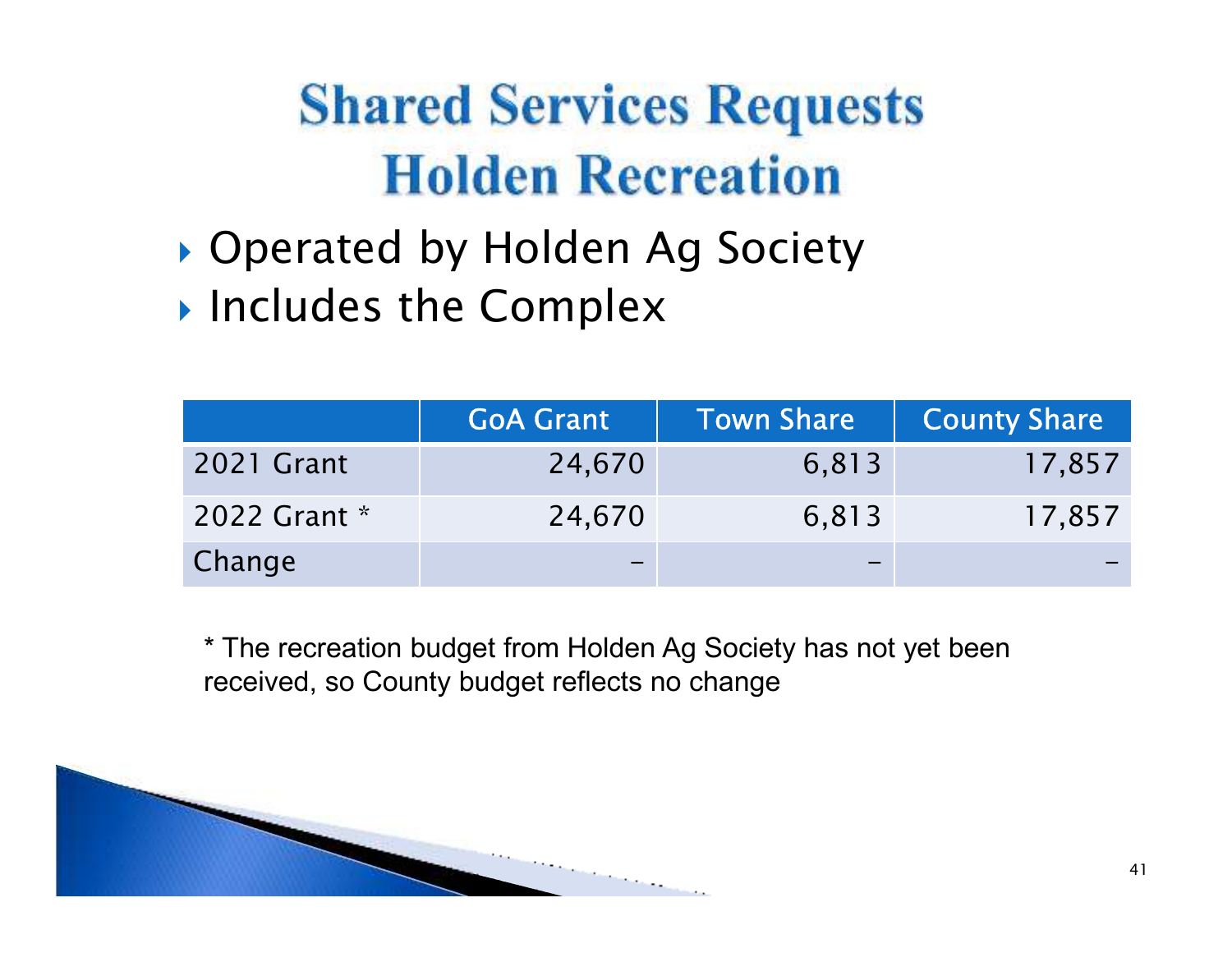## **Shared Services Requests Viking Recreation**

- $\blacktriangleright$ Operated by Town of Viking
- $\blacktriangleright$  Includes skate parks. socce Includes skate parks, soccer fields, ball diamonds, and the Carena

|              | <b>Total Deficit</b> | Town Share | <b>County Share</b> |
|--------------|----------------------|------------|---------------------|
| 2021 Deficit | 258,373              | 127,998    | 130,375             |
| 2022 Deficit | 311,150              | 154,144    | 157,006             |
| Increase     | 52,777               | 26,146     | 26,631              |

The 2022 increase is due to the Carena portion of the budget. In 2021 (and prior years) the County limited funding for the Carena to \$100,000.

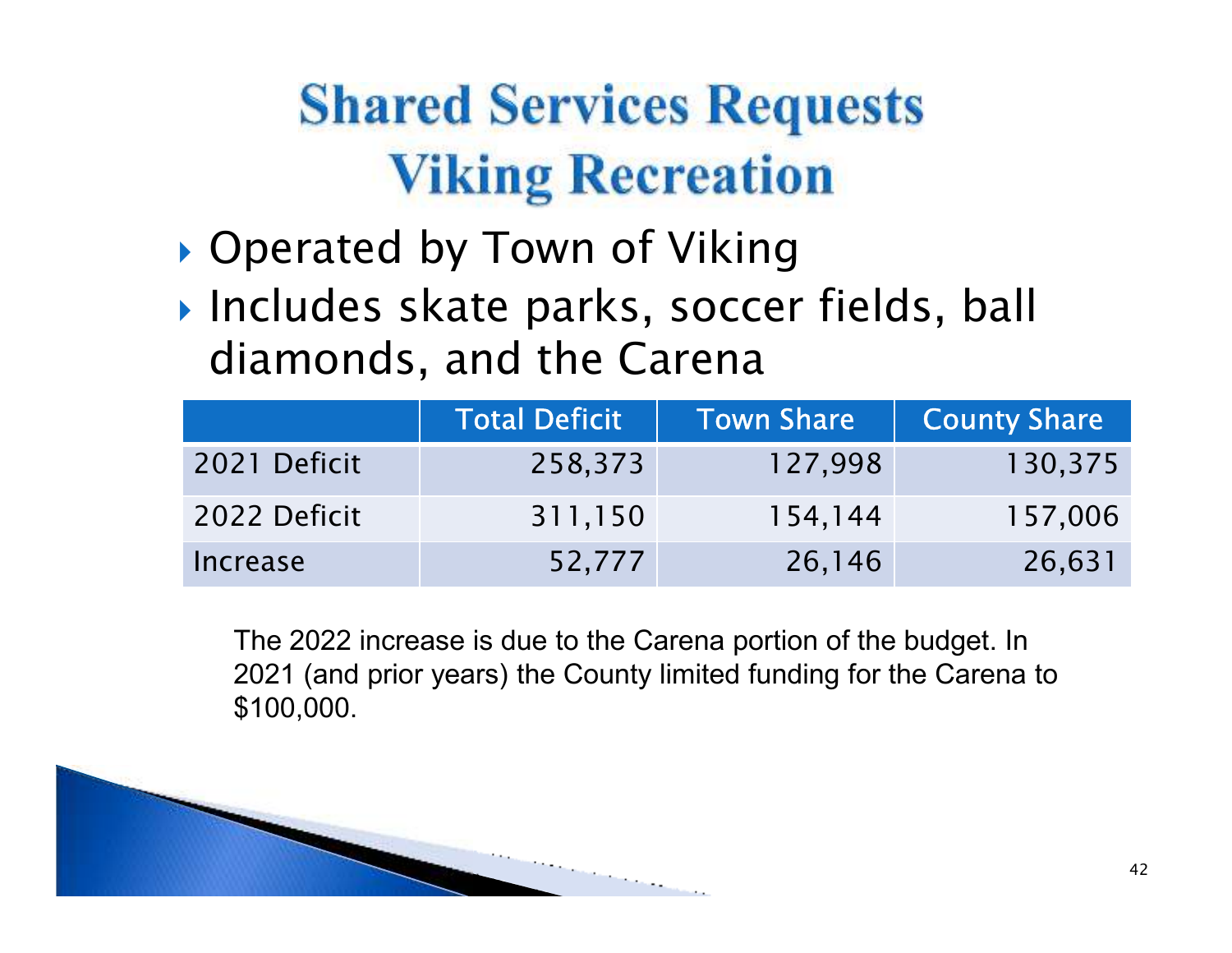## **Shared Services Requests Viking Recreation**

- Operated by Viking Ag Society
- $\blacktriangleright$  Includes community hall

|              | <b>GoA Grant</b> | Town Share | <b>County Share</b> |
|--------------|------------------|------------|---------------------|
| 2021 Grant   | 29,726           | 14,726     | 15,000              |
| 2022 Grant * | 29,726           | 14,726     | 15,000              |
| Change       |                  | -          |                     |

\* The recreation budget from Viking Ag Society has not yet been received, so County budget reflects no change

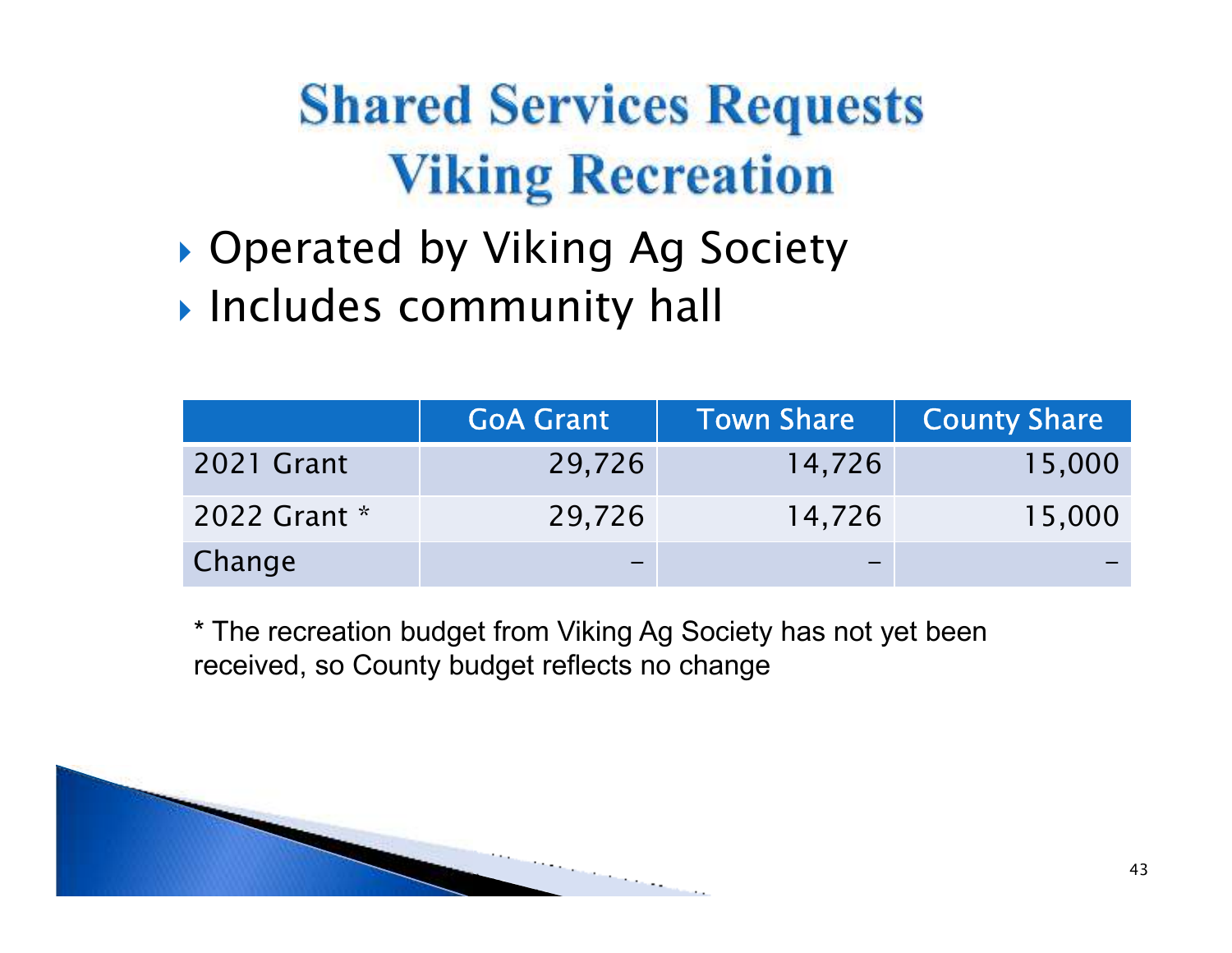$\blacktriangleright$ Tofield Library

|                 | <b>Total Deficit</b> | Town Share | <b>County Share</b> |
|-----------------|----------------------|------------|---------------------|
| 2021            | 174,152              | 65,516     | 108,636             |
| 2022            | 172,071              | 64,733     | 107,338             |
| <b>Decrease</b> | (2,081)              | (783)      | (1, 298)            |

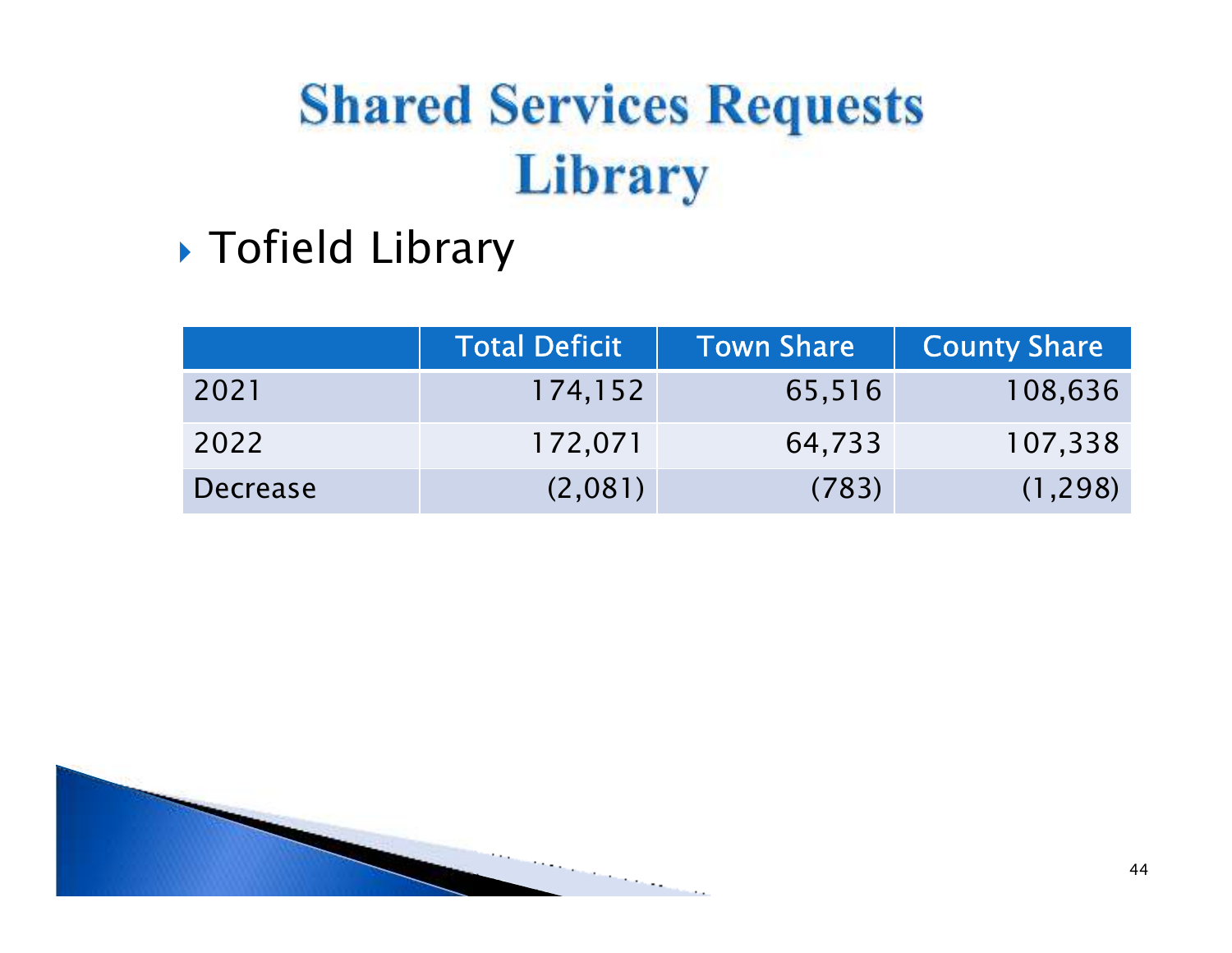#### McPherson (Ryley) Library

|          | <b>Total Deficit</b> | Town Share | <b>County Share</b> |
|----------|----------------------|------------|---------------------|
| 2021     | 40,754               | 21,465     | 19,289              |
| 2022     | 52,998               | 27,914     | 25,084              |
| Increase | 12,244               | 6,449      | 5,795               |

The major increase is due to manpower for an increase in hours of operation (i.e. salaries)

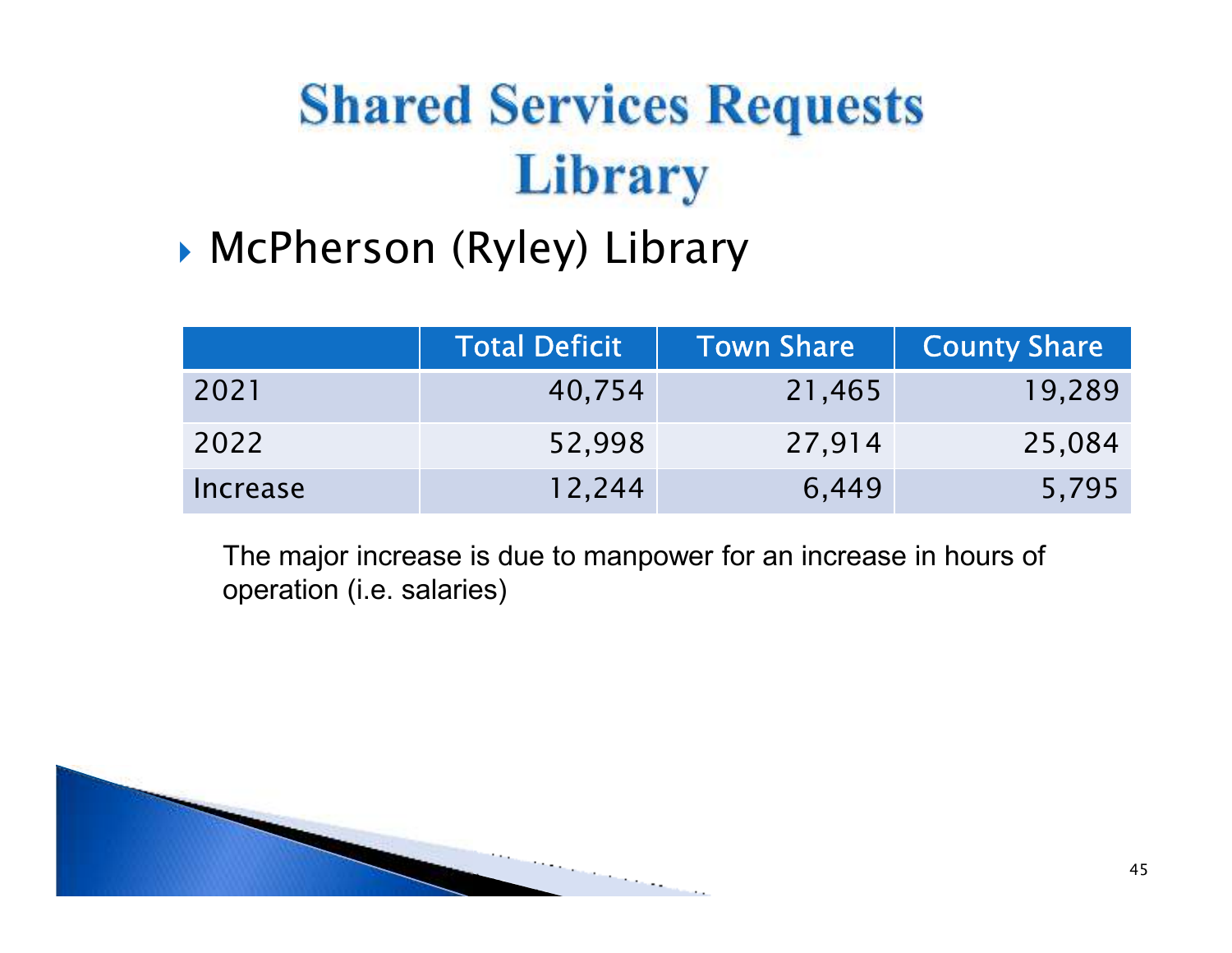Holden Library

|                 | <b>Total Deficit</b> | Town Share | <b>County Share</b> |
|-----------------|----------------------|------------|---------------------|
| 2021            | 23,758               | 6,562      | 17,196              |
| 2022            | 21,540               | 5,949      | 15,591              |
| <b>Decrease</b> | (2, 218)             | (613)      | (1,605)             |

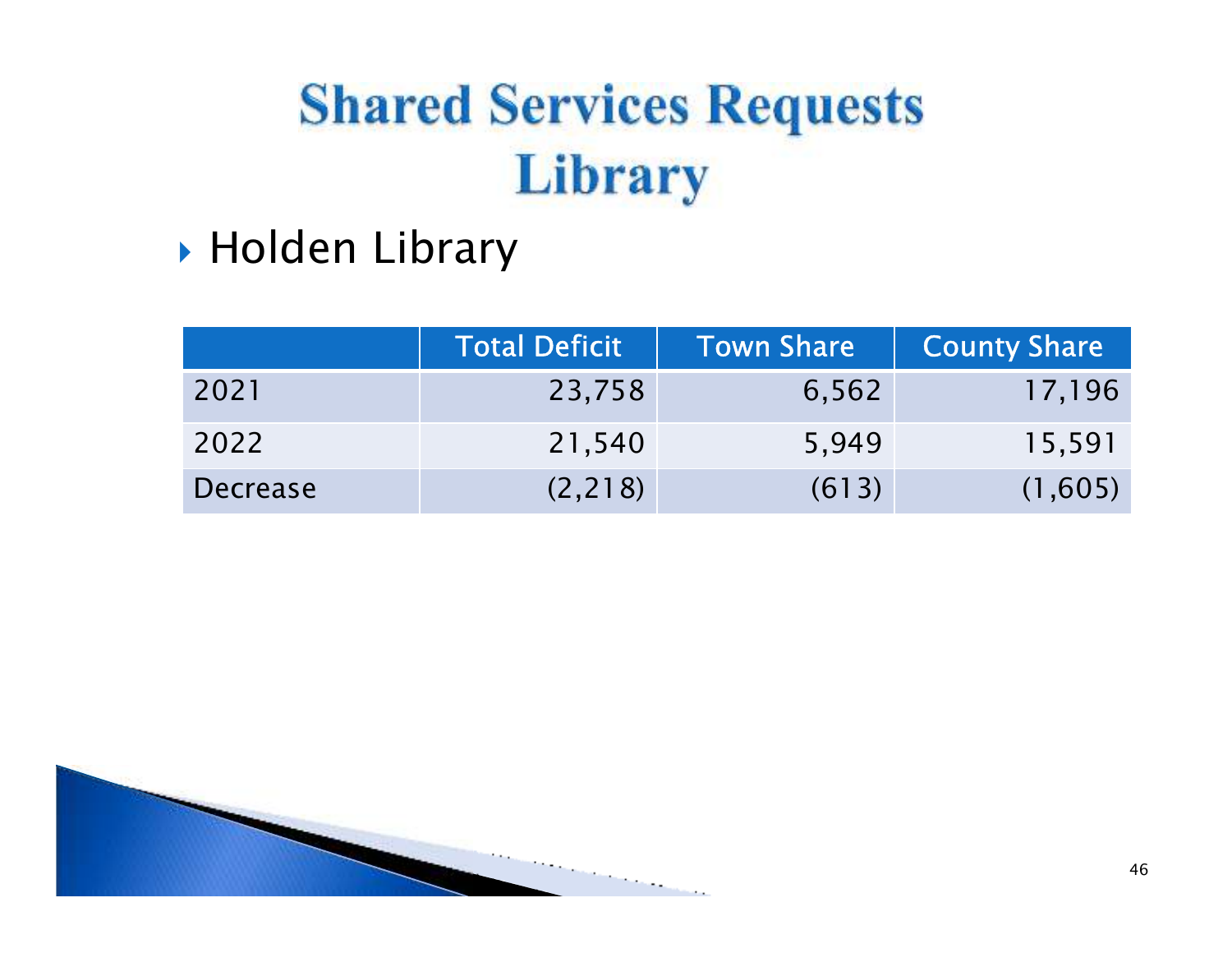Viking Library

|                 | <b>Total Deficit</b> | <b>Town Share</b> | <b>County Share</b> |
|-----------------|----------------------|-------------------|---------------------|
| 2021            | 68,960               | 36,328            | 32,632              |
| 2022            | 68,814               | 36,251            | 32,563              |
| <b>Decrease</b> | (146)                | (77)              | (69)                |

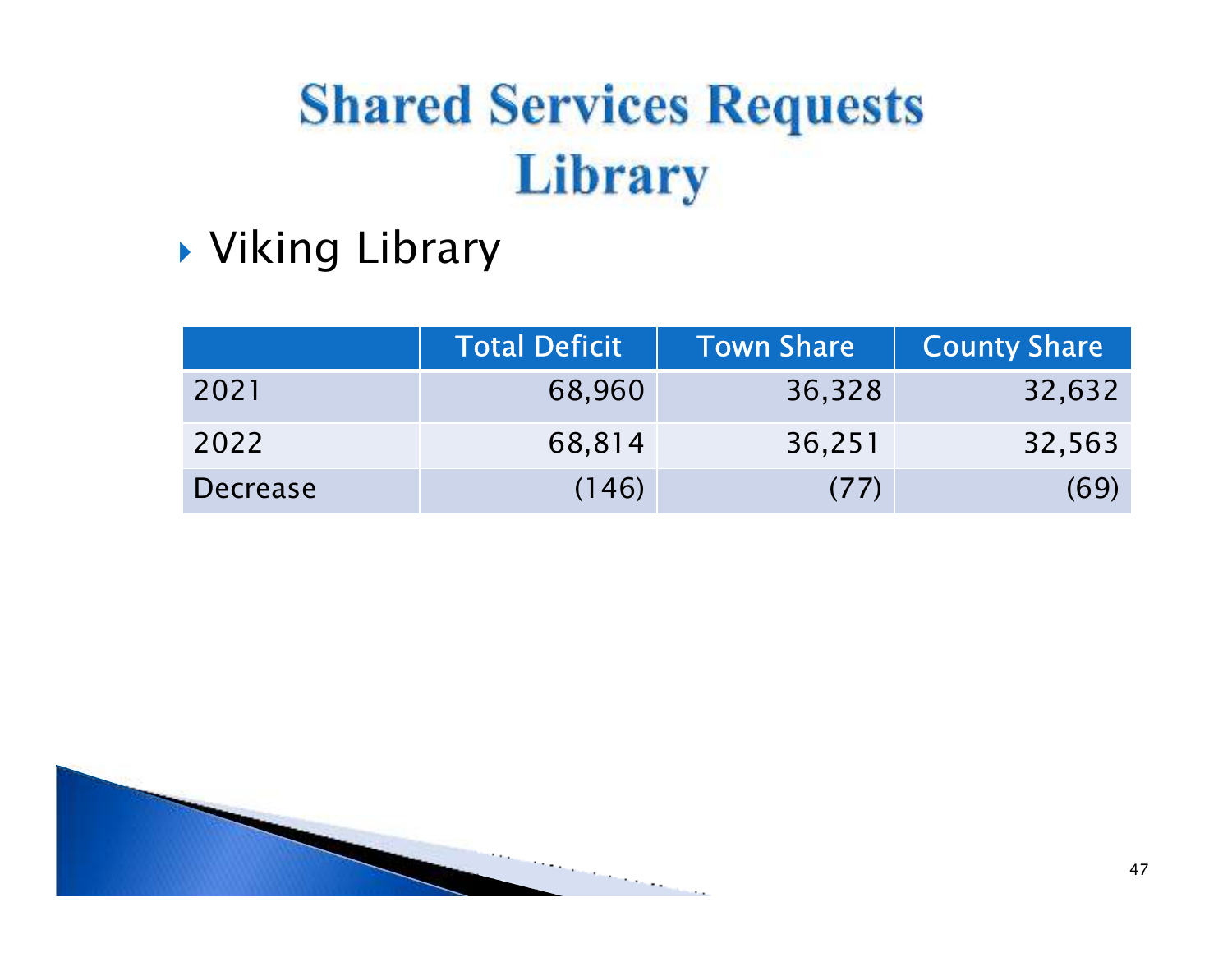#### **2022 Budget Summary**

| <b>Service</b>                                                                                              | <b>Gross</b><br><b>Expense</b><br>2022 | <b>Operating</b><br><b>Revenue</b><br>2022 | <b>Reserve</b><br><b>Revenue</b><br>2022 | <b>Grants &amp;</b><br><b>Other</b><br><b>Revenue</b> | <b>Tax Levy</b><br>2022 | 2021<br><b>Forecast</b> | 2021<br><b>Gross</b><br><b>Expense</b>           | 2021<br><b>Tax Levy</b> | <b>Gross</b><br><b>Expense</b><br>2022-2021 | <b>Tax Levy</b><br>2022-2021 |
|-------------------------------------------------------------------------------------------------------------|----------------------------------------|--------------------------------------------|------------------------------------------|-------------------------------------------------------|-------------------------|-------------------------|--------------------------------------------------|-------------------------|---------------------------------------------|------------------------------|
|                                                                                                             |                                        |                                            |                                          | 2022                                                  |                         |                         |                                                  |                         |                                             |                              |
| Council                                                                                                     | 356,400                                |                                            |                                          |                                                       | 356,400                 | 228,950                 | 290,528                                          | 290,528                 | 65,872                                      | 65,872                       |
| Administration                                                                                              | 3,578,706                              | 519,086                                    | 10,000                                   | 1,471,081                                             | 1,578,539               |                         | 2,776,750 2,741,693                              | 1,581,555               | 837,013                                     | $-3,016$                     |
| <b>Major Financial</b>                                                                                      | 922,478                                | 261,419                                    |                                          |                                                       | 661,059                 |                         | 2,555,436 2,555,436                              |                         | 1,406,918 - 1,632,958                       | $-745,859$                   |
| <b>Public Safety</b>                                                                                        | 659,955                                | 105,400                                    | 52,000                                   |                                                       | 502,555                 | 541,207                 | 527,411                                          | 429,011                 | 132,544                                     | 73,544                       |
| <b>Fire Protection</b>                                                                                      | 849,358                                |                                            |                                          |                                                       | 849,358                 | 849,358                 | 849,358                                          | 615,153                 | $\Omega$                                    | 234,205                      |
| <b>Animal Control</b>                                                                                       | 10,750                                 |                                            |                                          |                                                       | 10,750                  | 10,600                  | 10,750                                           | 10,750                  | 0                                           | 0                            |
| PW (Dir Office)                                                                                             | 482,214                                | 44,816                                     | 53,000                                   |                                                       |                         | 384,398 3,356,641       | 864,215                                          | 363,957                 | $-382,000$                                  | 20,442                       |
| PW (Graders)                                                                                                | 4,125,146                              | 547,000                                    | 333,159                                  | 166,841                                               | 3,078,146               |                         | 1,924,000 3,115,146 2,568,146                    |                         | 1,010,000                                   | 510,000                      |
| PW (Rd Const)                                                                                               | 1,852,775                              |                                            |                                          | 1,852,775                                             | 0                       |                         | 2,560,326 3,328,203                              |                         | 470,000 - 1,475,428                         | $-470,000$                   |
| PW (Rd Maint)                                                                                               | 9,849,988                              |                                            | 358,336 4,509,000                        |                                                       |                         |                         | 823,558 4,159,094 8,690,578 10,243,167 4,328,865 |                         | $-393,179$                                  | $-169,771$                   |
| Water                                                                                                       | 65,000                                 | 65,000                                     |                                          |                                                       |                         | 65,000                  | 65,000                                           | 0l                      | $\Omega$                                    |                              |
| Sewer                                                                                                       | 55,001                                 | 17,169                                     | 5,000                                    |                                                       | 32,832                  | 37,700                  | 54,985                                           | 32,816                  | 16                                          | 16                           |
| <b>Waste Mgt</b>                                                                                            | 39,560                                 | 4,300                                      |                                          | 34,560                                                | 700                     | 39,560                  | 39,560                                           | 700                     | $\overline{0}$                              |                              |
| <b>FCSS</b>                                                                                                 | 137,626                                |                                            |                                          |                                                       | 137,626                 | 135,776                 | 137,626                                          | 137,626                 | 0                                           |                              |
| <b>CALP</b>                                                                                                 | 147,472                                |                                            |                                          | 147,472                                               | 0                       | 147,338                 | 147,338                                          | 01                      | 134                                         | 0l                           |
| Plan & Dev't                                                                                                | 277,755                                | 112,001                                    | 23,000                                   | 32,971                                                | 109,783                 | 367,388                 | 407,740                                          | 166,624                 | $-129,985$                                  | $-56,841$                    |
| Agriculture                                                                                                 | 1,287,498                              | 94,100                                     | 275,000                                  | 193,907                                               | 724,491                 | 906,652                 | 961,185                                          | 694,585                 | 326,313                                     | 29,906                       |
| <b>Rec &amp; Parks</b>                                                                                      | 1,100,250                              | 350,000                                    | 100,000                                  | 25,0000                                               | 400,250                 | 930,586                 | 947,574                                          | 435,255                 | 152,676                                     | $-35,005$                    |
| <b>Culture</b>                                                                                              | 256,584                                | 2,500                                      |                                          |                                                       | 254,084                 | 251,396                 | 253,711                                          | 251,211                 | 2,873                                       | 2,873                        |
| Grand Total 26,054,516 2,481,127 5,360,159 4,973,16513,240,065 26,375,242 27,540,626 13,783,700 - 1,486,109 |                                        |                                            |                                          |                                                       |                         |                         |                                                  |                         |                                             | $-543,634$                   |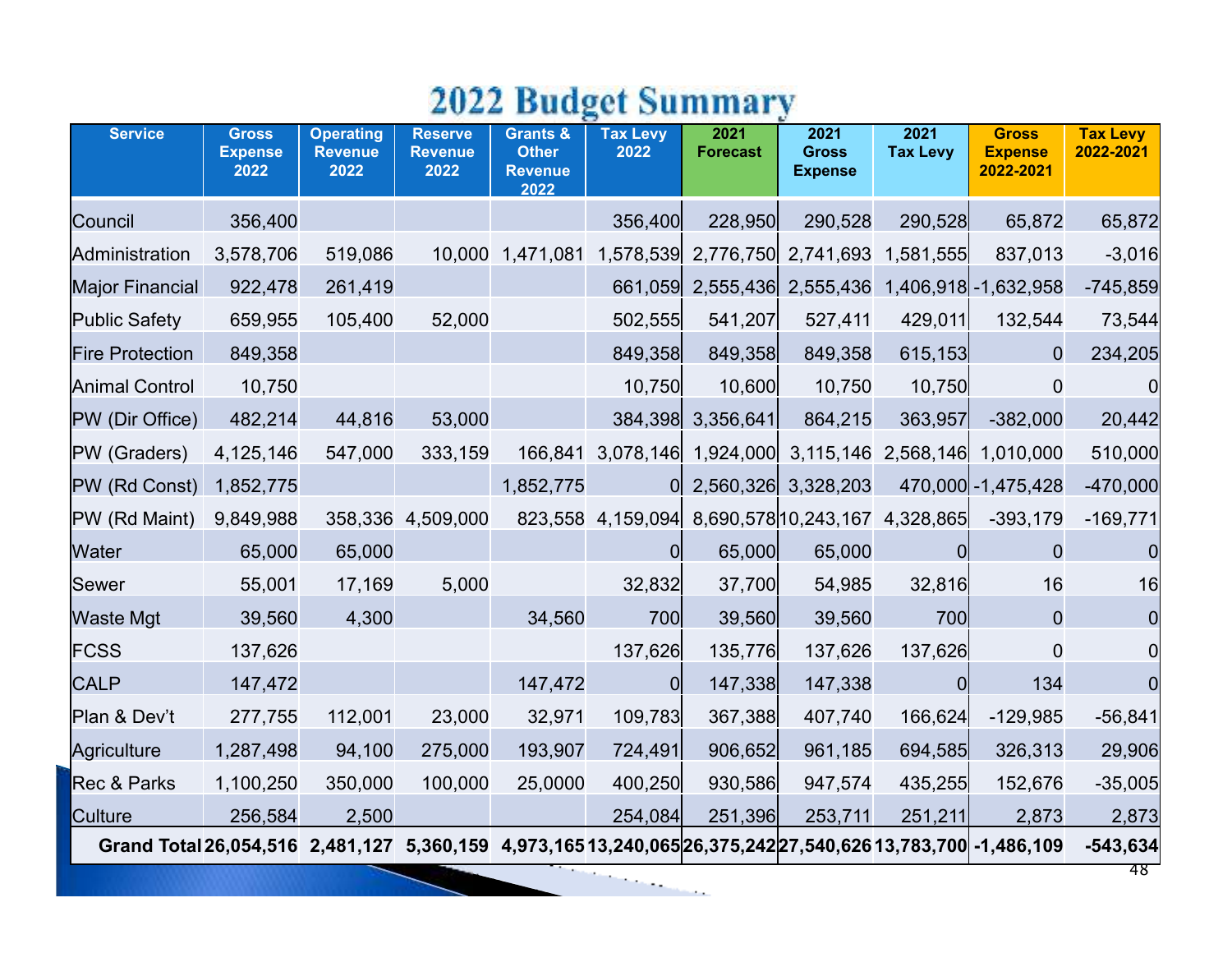## 2022 Budget Summary (pg 2)

- Budgeted tax levy requirement decreased◦ Require \$543,565 less in taxes to fund budget
- $\blacktriangleright$  Assessment base decreased \$16.2 million
	- Equivalent of \$391,680 less in taxes
- $\blacktriangleright$ Net difference is surplus of \$151,885

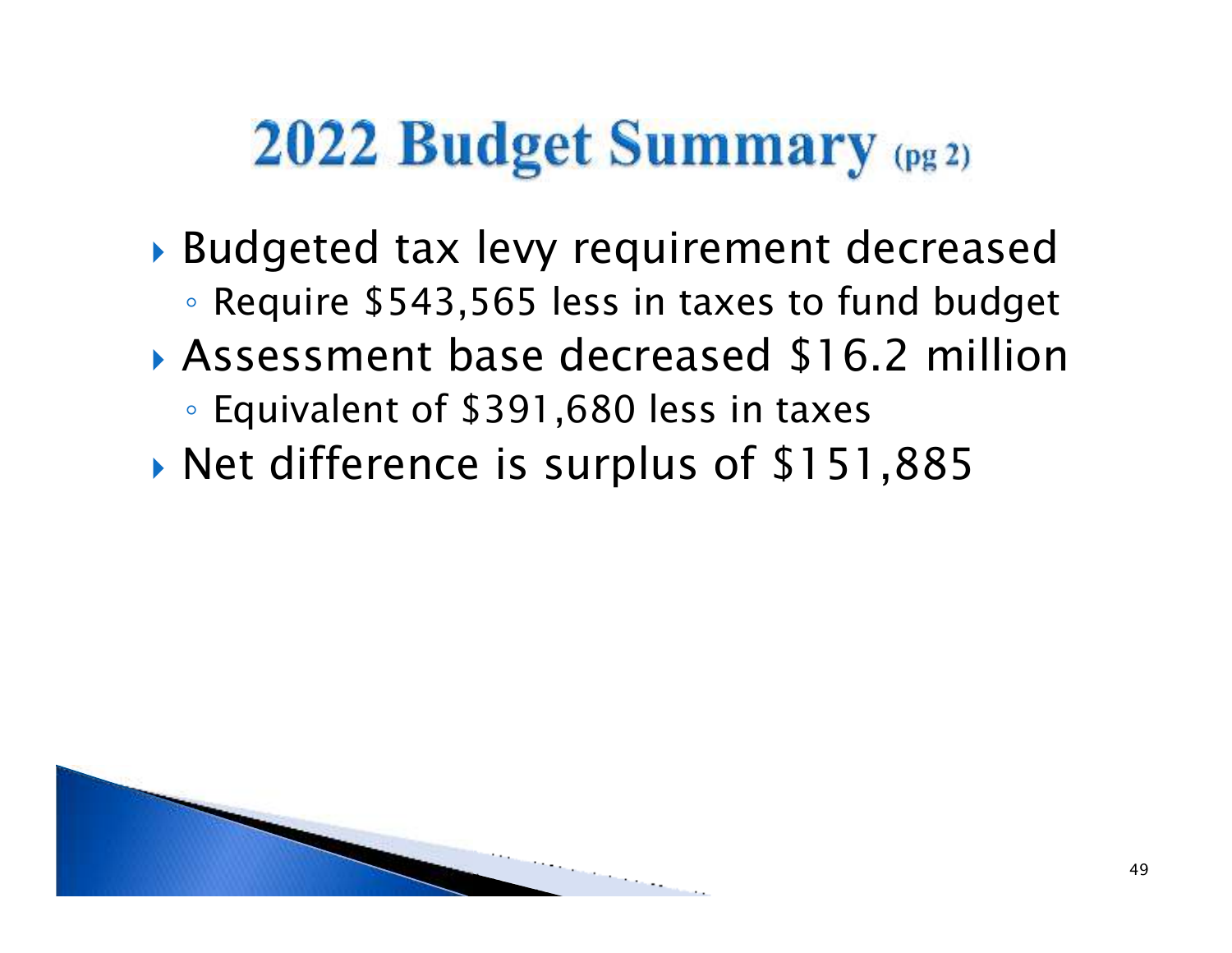# **Future Considerations**

- $\blacktriangleright$  Strategic Plan initiatives
- Corporate Governance Review recommendations
- Local Government Fiscal Framework replacing MSI Capital (unknown funding)
- Assessment model review
- $\blacktriangleright$  Priority based budgeting
- COLA and salary grid review
- Union collective agreement
- Potential service level adjustments (pending public participation initiatives)
- Lindbrook Estates drainage issue
- $\blacktriangleright$  Long–range road construction plan
- Tofield Arena Upgrade grant request (others?)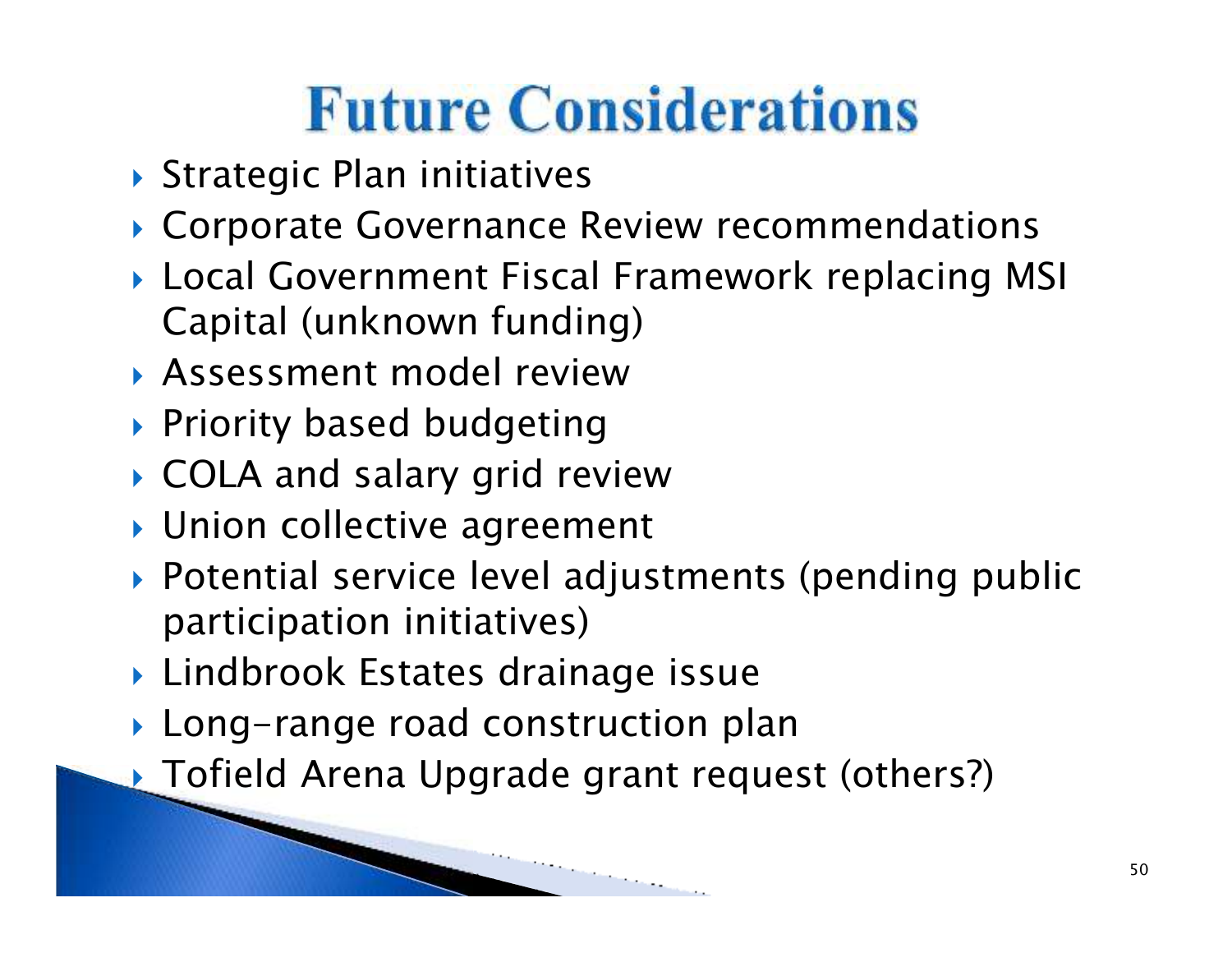## **Mill Rates**

- $\blacktriangleright$ Assessment x mill rate /  $1000 =$  \$taxes
- Total mill rate has 4 components:
	- $\circ$  Municipal mill rate (general  $+$  BESC  $+$  Provincial policing)
	- ASFF (school)
	- Beaver Foundation (seniors housing)
	- DIP (Provincial assessment)
- Municipal mill rate is determined by Council
- Other mill rates are imposed by legislation
- MGA restricts difference between non residential and residential mill rates to no greater than 5:1 ratio. County ratio is 4.13:1.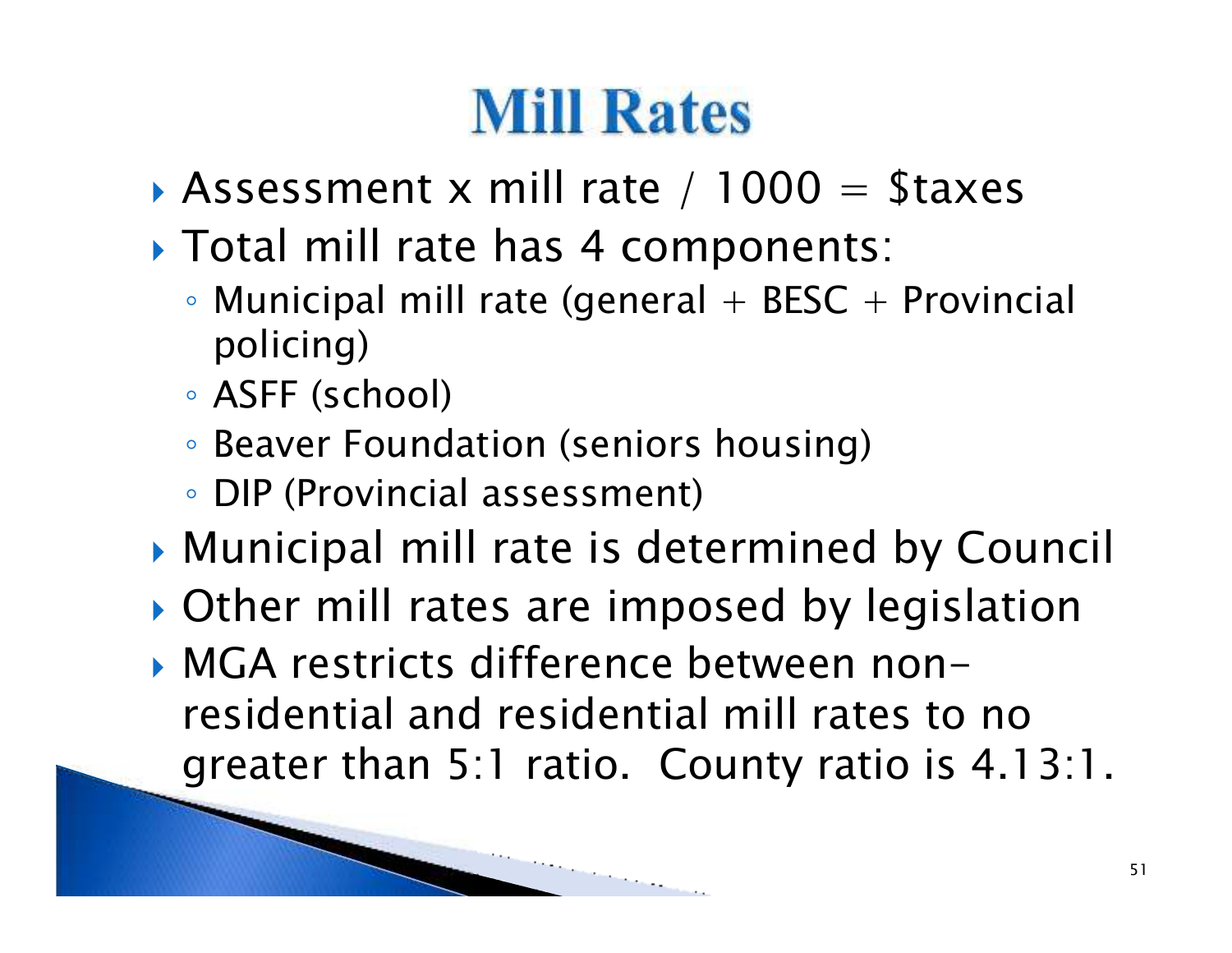### **History of Mill Rate Changes**



For period of 2018-2021:

Residential mill rate increased 0.3% Vacant residential mill rate increased 0.9%Farmland mill rate increased 1.3% Non-residential mill rate increased 1.3%NEW small business mill rate = 25% less than non-residential

 $\sim$